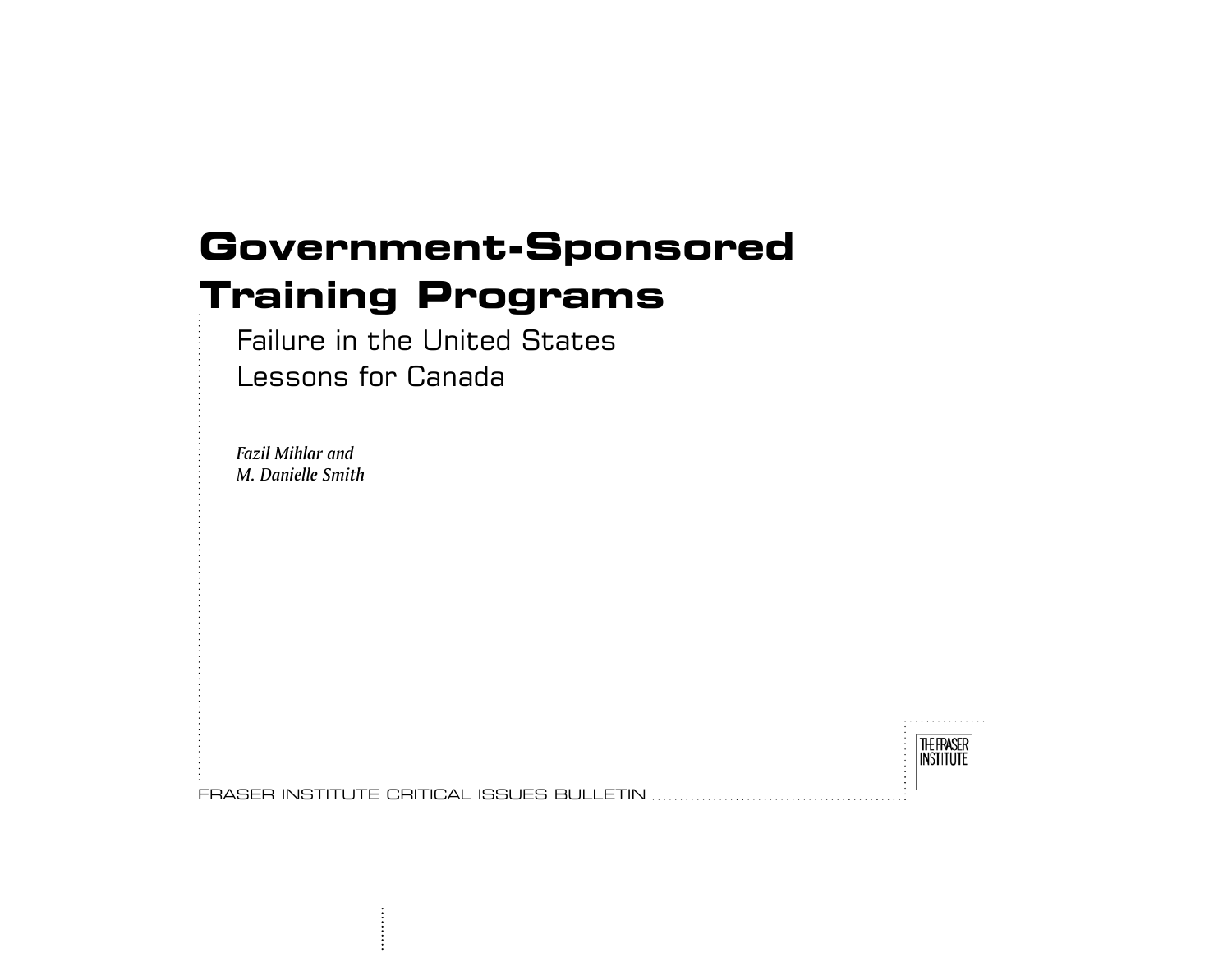### FRASER INSTITUTE CRITICAL ISSUES BULLETIN

Critical Issues Bulletins are published from time to time by The Fraser Institute (Vancouver, British Columbia, Canada) as supplements to *Fraser Forum*, the Institute's monthly periodical. Critical Issues Bulletins are comprehensive studies of single issues of critical importance for public policy.

The Fraser Institute is an independent Canadian economic and social research and educational organization. It has as its objective the redirection of public attention to the role of competitive markets in providing for the well-being of canadians. Where markets work, the Institute's interest lies in trying to discover prospects for improvement. Where markets do not work, its interest lies in finding the reasons. Where competitive markets have been replaced by government control, the interest of the Institute lies in documenting objectively the nature of the improvement or deterioration resulting from government intervention. The work of the Institute is assisted by an Editorial Advisory Board of internationally renowned economists. The Fraser Institute is a national, federally chartered, non-profit organization financed by the sale of its publications and the contributions of its members; it receives no government funding.

The authors have worked independently and opinions expressed by them are, therefore, their own, and do not necessarily reflect the opinions of the members or the trustees of The Fraser Institute.

Editing & design: Kristin McCahon and Lindsey Thomas Martin Cover artwork: Tina Ranger

For additional copies of Critical Issues Bulletins, any of our other publications or a catalogue of the Institute's publications, call our toll-free order line: 1–800–665–3558.

To learn more about the Institute, visit our web site at http://www.fraserinstitute.ca.

For information about Fraser Institute membership, write: The Director of Development

> The Fraser Institute2nd Floor, 626 Bute Street Vancouver, BC, V6E 3M1

call: (604) 688–0221, ext. 306 fax: (604) 688–8539.

#### In Toronto

call: (416) 363–6575, ext. 306 fax: (416) 601–7322.

Copyright© 1997 by The Fraser Institute Date of Issue: November 1997Printed in Canada

Canadian Publications Mail Sales Product Agreement #0087246 ISSN 1480-3666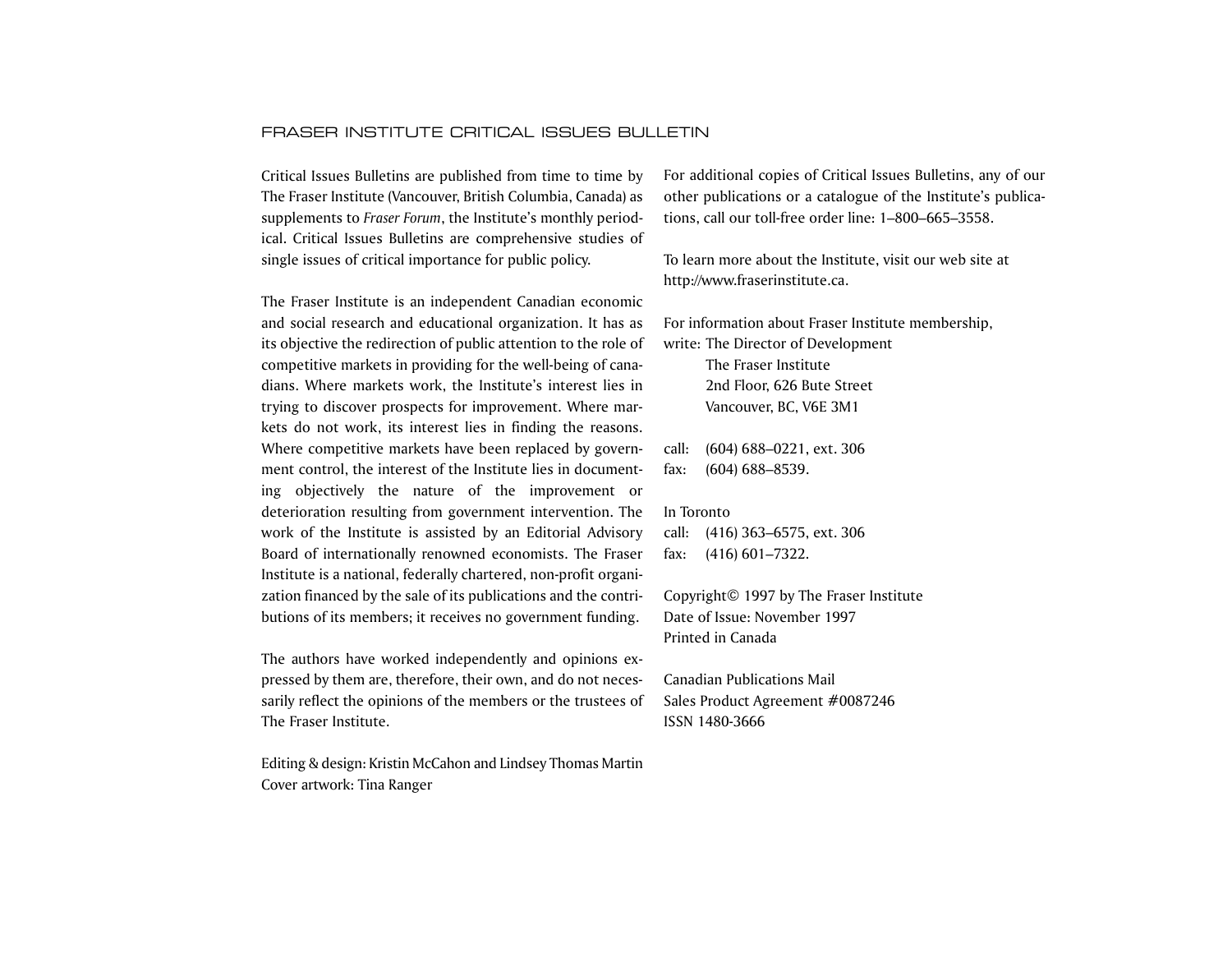### **Contents** $\mathsf S$  . The state of  $\mathsf I$

| About the authors 2                                                             | Question Three Is the public education system turning out<br>workers who are not ready for the workforce? 53 |
|---------------------------------------------------------------------------------|--------------------------------------------------------------------------------------------------------------|
| Executive summary 3                                                             | Appendix One Methodology used by researchers 58                                                              |
| Asking the right questions 10                                                   | Appendix Two Methodology of this study 59                                                                    |
| Question One Are government-sponsored training<br>programs working? 16          | Notes 61                                                                                                     |
| Programs for poor single parents 18                                             | References 68                                                                                                |
| Programs for disadvantaged adults 32                                            |                                                                                                              |
| Programs for out-of-school youth 44                                             |                                                                                                              |
| Failure and its causes 50                                                       |                                                                                                              |
| Question Two Is the private sector spending<br>too little money on training? 51 |                                                                                                              |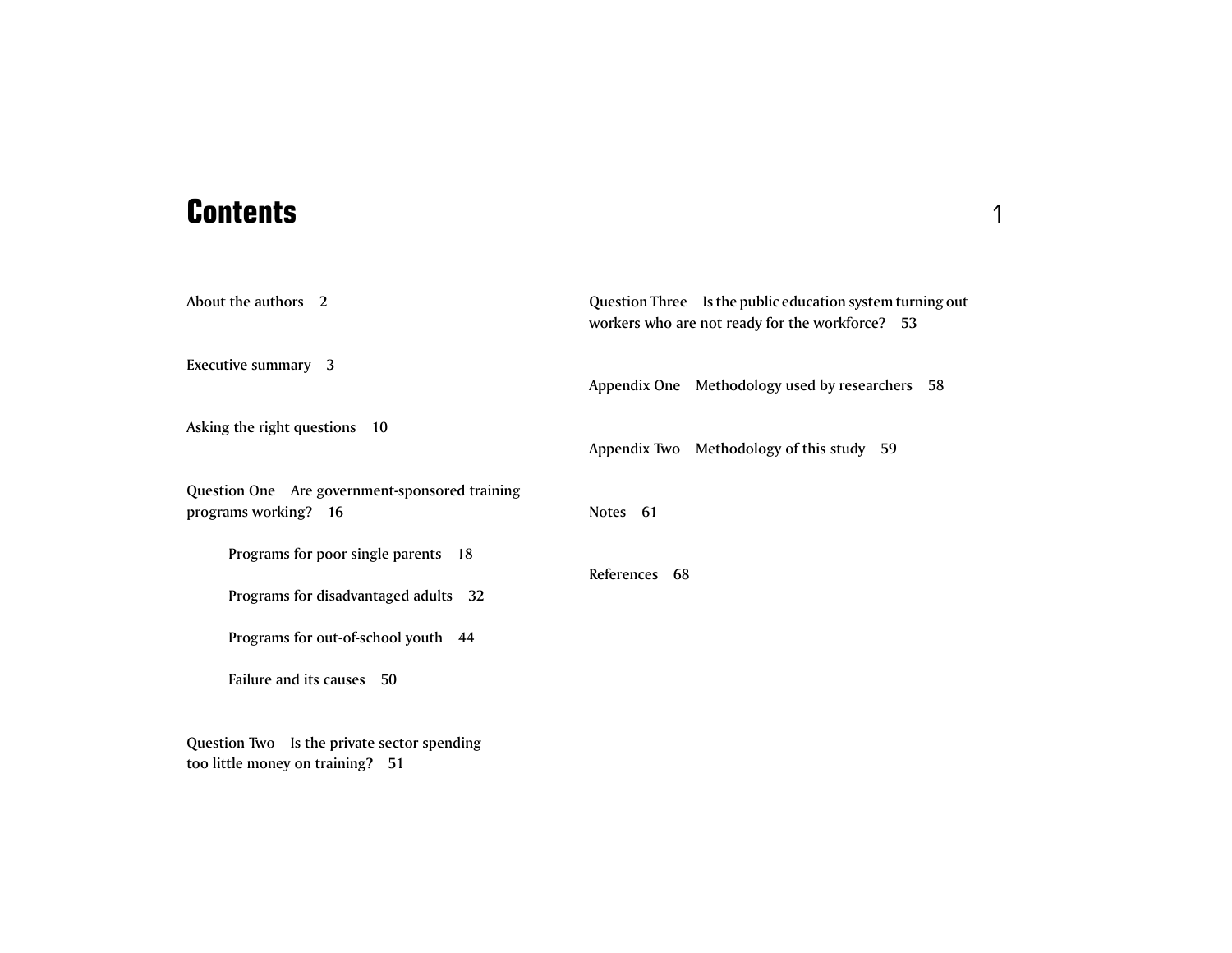# 2 **About the authors**

**FAZIL MIHLAR** joined the Fraser Institute in 1994 and is now a senior policy analyst. He is the author of several reports on the economic performance of provincial governments, and has written reports and articles on subjects ranging from labour-market policy to regulation policy. His latest publications include, *Regulatory Overkill: The Cost of Regulation in Canada* (1996) and *Unions and Right-to Work Laws: The Global Evidence of their Impact on Employment* (1997). He is also the coordinator of the *Survey of Senior Investment Managers* and the Centre for Economy in Government. His articles have appeared in several newspapers, including *The Globe and Mail, The Financial Post, The Calgary Herald* and *The Vancouver Sun*. Before joining the Institute, Mr. Mihlar worked at The Small Business Consulting Group at Simon Fraser University as a Business Consultant. He holds a B.A. in Economics from Simon Fraser University, an M.A. in Public Administration from Carleton University, and a Marketing Diploma from the Chartered Institute of Marketing, London, England.

**M. DANIELLE SMITH** is the managing director of the Canadian Property Rights Research Institute (CanPRRI), an independent Canadian educational institute that conducts researchinto the role of the individual's right to own property in creating a free and prosperous society. Ms Smith became involved with The Fraser Institute in 1992 when president of a conservative political association at the University of Calgary, took part in the Fraser Institute Student Leaders' Colloquium in 1996, and worked as a student intern at The Fraser Institute from May 1996 to April 1997. While at the Institute, she wrote articles for the *Canadian Student Review* and co-authored two Critical Issues Bulletins, *Environmental Indicators for Canada and the United States* (April, 1997) and the present *Government-Sponsored Training Programs*. She holds a B.A. in Economics and English from the University of Calgary.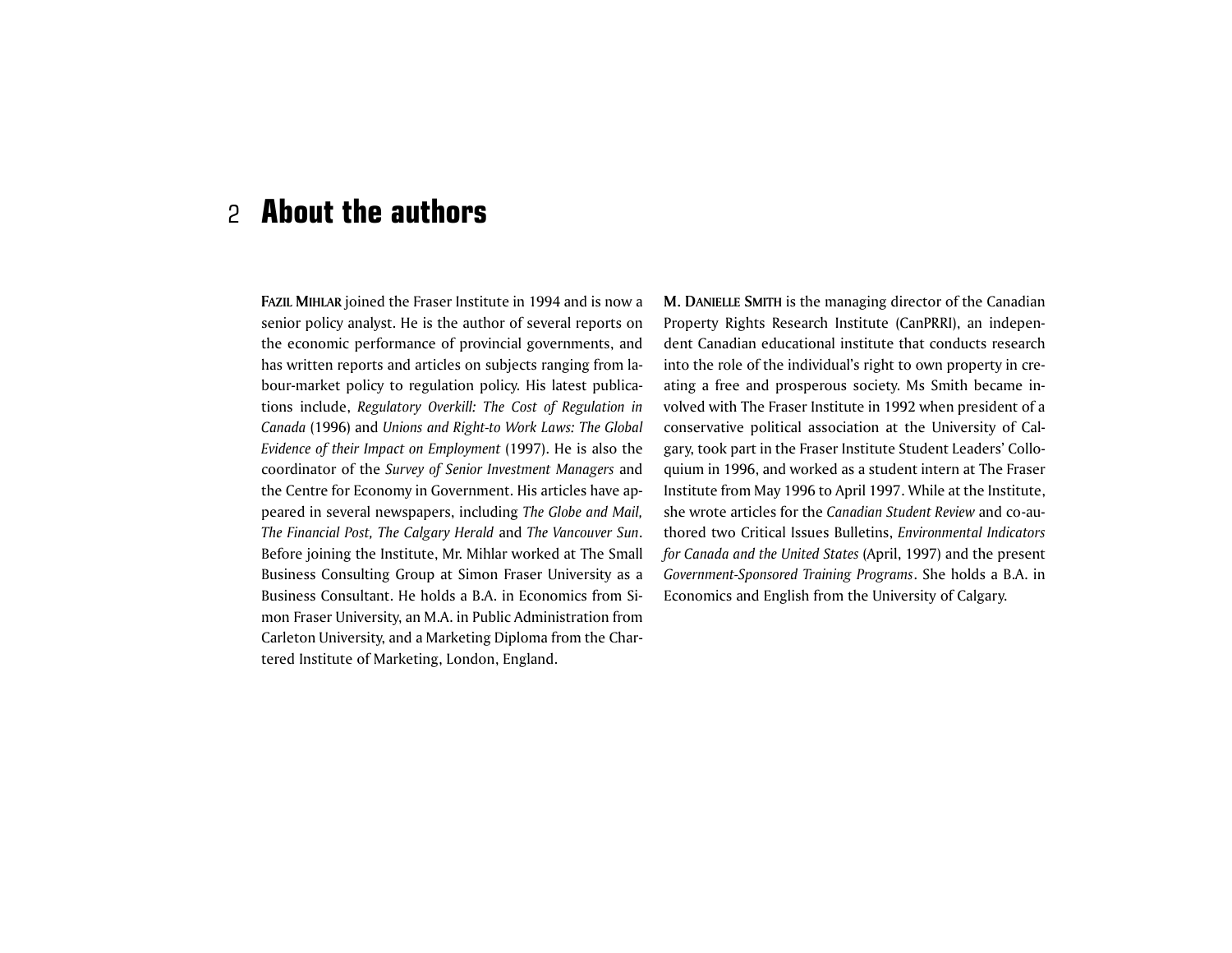# **Executive Summary** <sup>3</sup>

### **Objectives of the study**

Government-sponsored training programs are increasingly being seen as a panacea for improving prospects in the workplace for disadvantaged workers. In Canada, federal and provincial governments have already embarked on such programs and are poised to invest more money. The United States began a massive investment in programs of this type decades ago and, after 30 years, billions of dollars have been spent on thousands of local job-training programs. A growing body of evidence from experimental research is accumulating on the effects of such initiatives. The first objective of this study is to review the results of these studies and to draw from them policy lessons for Canada.

In Canada, the rationale for government investment in training rests, in part, on the premise that there is inadequate investment by the private sector. The second objective of this Critical Issues Bulletin will be to examine theclaim that the private sector is underinvesting in training and to investigate more generally the issue of private sector training.

The evidence suggests that a substantial number of disadvantaged workers who participate in training programs have not completed 12 years of schooling. The study's third

objective is to analyze the successes and failures of Canada's public education system in equipping students with the necessary skills for a modern, high-technology economy.

### **Asking the right questions**

Globalization and the consequent restructuring of the economy present a formidable challenge to public policy. Major shifts in comparative advantage can occur very quickly and individuals and firms that are able to adapt rapidly in the face of change will end up on top of the economic ladder. As the economy changes, some jobs will become obsolete and others will be created. Workers will need to change occupations many times over the course of their careers and, as a consequence, must continually acquire new skills and qualifications. Those with low levels of skill and educationthose who cannot learn—will suffer a decline in their standard of living.

To alleviate the hardships caused by such transitions, Canada requires an educated and productive workforce that can adapt quickly to changing economic conditions. Thus, the development of human capital must be at the centre of a coherent economic strategy. Further, it must be determined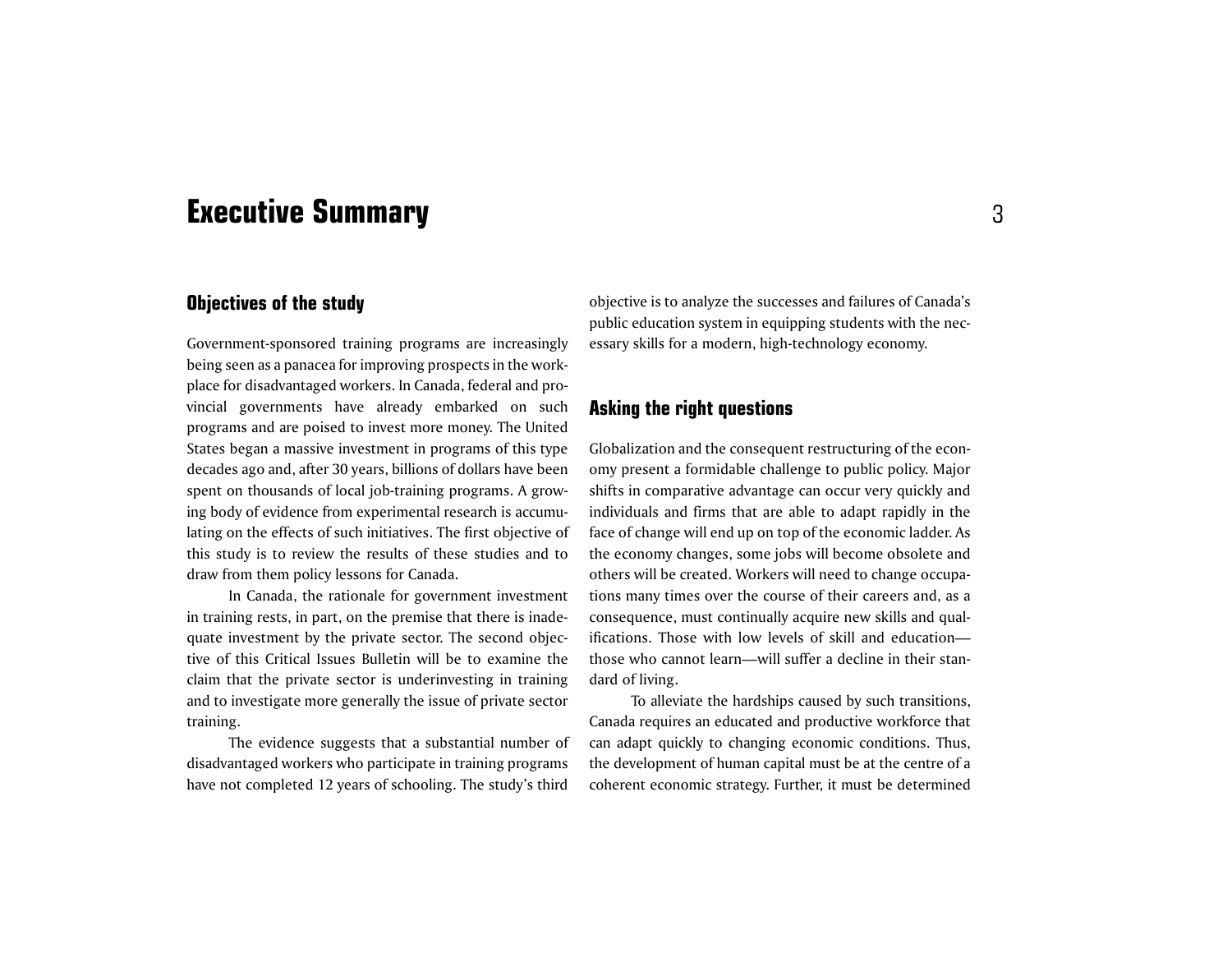whether education and trainingto enhance human capital should come primarily from government-sponsored training, from private-sector training, or from the public or private school systems.

### 4

### **Are government-sponsored training programs working?**

Critical

Institute

Fraser

Issues

**Bulletin** 

The United States began a massive investment in government-sponsored training programs decades ago and, after 30 years, billions of dollars have been spent on thousands of local job training programs. A growing body of experimental research overwhelmingly suggests that "active" labour-market training programs do not improve the prospects in the workplace for workers with low skill levels and little education. This analysis primarily considers socalled "welfare-to-work" programs targeting disadvantaged workers and three primary categories of program recipients: poor single parents, disadvantaged adults, and out-ofschool disadvantaged youth.

There are four primary approaches to assisting these target groups: (1) job search (including help with résumés and interviews); (2) short-term training (3 to 6 months of vocational classroom instruction or community work experience); (3) long-term training (including adult basic education, general equivalency diploma, ESL, or post-secondary schooling); (4) subsidized employment. Most programs have an integrated program design, utilizing two or more of these employment strategies for participants.

To measure the relative success of training, the primary achievement goals for adult programs are:

- increased average earnings
- increased employment rates
- reduced incidence of AFDC payments
- reduced level of AFDC payments.

In the case of the Job Training Partnership Act (JTPA), performance measures include increased high-school completion or General Equivalency Diploma (GED receipt and reduced Food Stamps benefits.

The programs analyzed under the category of "poor single parents" are Florida Project Independence (FPI), Ohio JOBS, Baltimore Options, California Greater Avenues to Independence (GAIN), Riverside (GAIN) and San Diego Saturation Work Initiative Model (SWIM). In the category of "disadvantaged adults," the programs analyzed were California Greater Avenues to Indepevndence (GAIN), Riverside GAIN, San Diego Saturation Work Initiative Model (SWIM), Ohio Work Chance, and the Job Training Partnership Act (JTPA) for adult men and women. In the category of "disadvantaged out-ofschool youth," the programs analyzed were JTPA for youths and the Job Corps.

### **Summary of adult programs**

#### Poor single parents

A lack of basic education figured prominently in the profile of the participants as 41.3 percent to 65.4 percent of participants had less than 12 years of education. Programs designed to target single parents failed to achieve the goals set out by program administrators. Programs often have no effects and, even when outcomes are statistically significant, the impact is not substantive enough to improve the welfare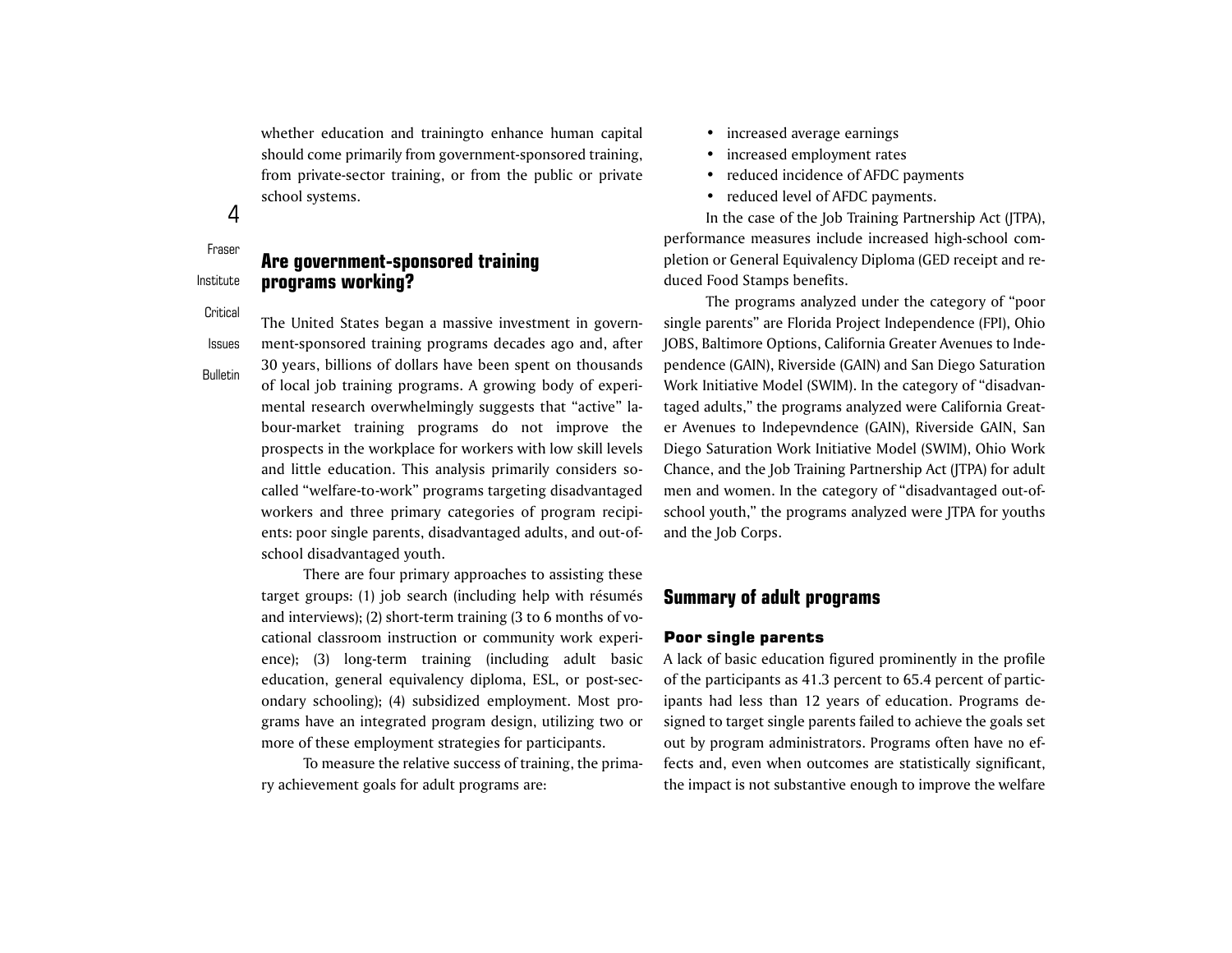of recipients. Earnings were increased a maximum of US\$19.96 per week and a minimum of US\$2.18 per week, and the largest increase in employment was only 13.6 percentage points; in one program there was no positive impact at all. In half the cases, these mandatory programs did not result in reductions in AFDC receipt but, when they did, the reduction ranged from 1.1 to 5.2 percentage points. The

**Table 1 Performance indicators: programs for poor single parentsA**

largest reduction in AFDC payments was only US\$12.71 per week; there was no effect in two programs. In summary, these programs have virtually no effect in improving the prospects for most participants. The public expenditure ranged from US\$1.4 million to US\$87.3 million for the program, and between US\$689 and US\$4,895 was spent per experimental group member (table 1)**.**

Government-Sponsored **Training** 

Programs

Failure of

5

| Program                                                                                                                  | Sample size <sup>B</sup> | Percent with $<$ 12<br>years of education | Earnings <sup>C</sup> | Employment <sup>D</sup> | AFDC receipt <sup>D</sup> | AFDC payments <sup>C</sup> | Total cost <sup>E</sup> |  |  |
|--------------------------------------------------------------------------------------------------------------------------|--------------------------|-------------------------------------------|-----------------------|-------------------------|---------------------------|----------------------------|-------------------------|--|--|
| <b>FPI</b>                                                                                                               | 13,509 (4,724)           | 41.9%                                     | $+ $2.18$             | $+2.5$                  | $-1.1$                    | $-$ \$2.55                 | \$26.5                  |  |  |
| <b>Baltimore Options</b>                                                                                                 | 1,362 (1,395)            | 56.5%                                     | $+ $7.58$             | no effect <sup>F</sup>  | no effect                 | no effect                  | \$1.4                   |  |  |
| Ohio Work Choice                                                                                                         | 2,601 (1,664)            | 43.3%                                     | $+$ \$2.27            | $+3.4$                  | no effect                 | no effect                  | \$2.3                   |  |  |
| California GAIN                                                                                                          | 17,852 (5,164)           | 41.3%-65.4%                               | $+$ \$9.06            | $+5.9$                  | $-3.0I$                   | $-$ \$6.17                 | \$87.4                  |  |  |
| Riverside GAIN                                                                                                           | 4,568 (1,058)            | 49.6%                                     | $+ $19.96$            | $+13.6$                 | $-5.2G$                   | $-$12.71$                  | \$15.8                  |  |  |
| San Diego SWIM                                                                                                           | 1,605 (1,605)            | 43.9%                                     | $+ $7.98$             | $+7.1$                  | no effect                 | $-$ \$7.07                 | \$2.5                   |  |  |
| $A$ source: tables 4 and 5                                                                                               |                          |                                           |                       |                         |                           |                            |                         |  |  |
| $B$ experimental participants (control)                                                                                  |                          |                                           |                       |                         |                           |                            |                         |  |  |
| <sup>C</sup> per week; compared to control                                                                               |                          |                                           |                       |                         |                           |                            |                         |  |  |
| <sup>D</sup> in percentage points                                                                                        |                          |                                           |                       |                         |                           |                            |                         |  |  |
| $E$ \$millions; total cost of program = total cost per experimental participant $\frac{1}{2}$ the number of participants |                          |                                           |                       |                         |                           |                            |                         |  |  |
|                                                                                                                          |                          |                                           |                       |                         |                           |                            |                         |  |  |

F not statistically significant

<sup>G</sup> across 6 counties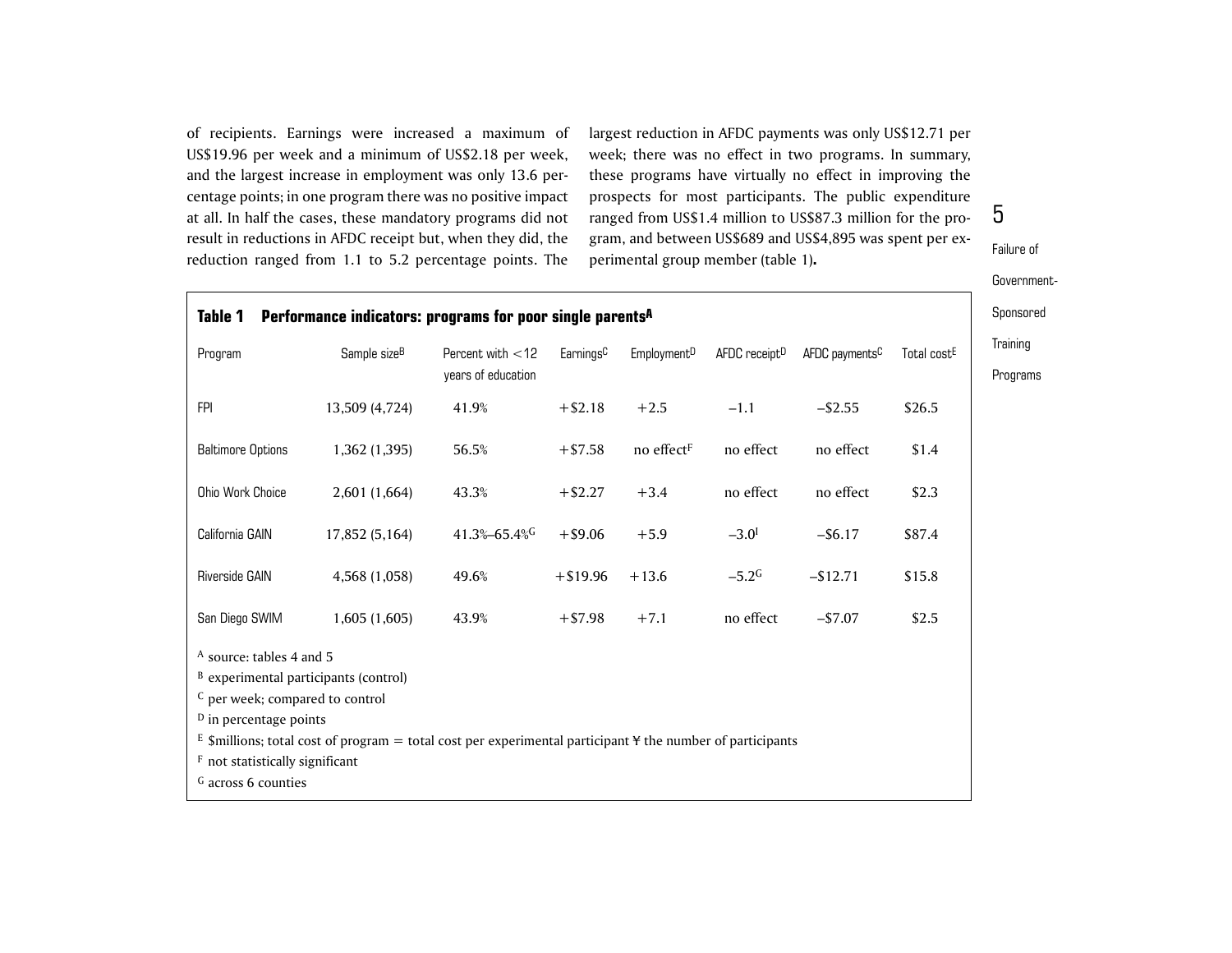### Disadvantaged adults

6FraserInstituteCritical Issues**Bulletin** Many of those in this category also lacked basic education: 27.9 percent to 82.9 percent of participants had less than 12 years of education. Programs for disadvantaged adults consistently failed to meet the objectives of their designers. When evaluated, the achievements of these programs were consistently poor: outcomes are often not statistically significant and, when significant, they are modest at best. Earnings increased a maximum of US\$9.65 per week but did not increase at all in one program. The largest increase in employment was 7.8 percentage points and the lowest was 4.0 percentage points. The mandatory programs, GAIN, SWIM, and Ohio JOBS, all failed to reduce the incidence of AFDC receipt and AFDC payments only fell a maximum of US\$13.23, and did not decline at all in one program. The voluntary JTPA program did not reduce either Food Stamps or AFDC pay ments. JTPA increased completion of high school or receipt of GED by only 7.9 to 11.6 percentage points.

Regardless of the approach taken, government-spon sored programs cannot accomplish all the goals set out for them. Training clearly does not lift individuals out of poverty nor does it render them substantially better off than if they had never participated in the program at all. The public costs per experimental participant, however, ranged from US\$1,256 to US\$3,789, with program costs ranging from \$0.9 million to \$27.7 million (table 2).

| Performance indicators: programs for disadvantaged adults <sup>A</sup><br>Table 2 |                          |                                           |                       |                         |              |                            |                         |  |
|-----------------------------------------------------------------------------------|--------------------------|-------------------------------------------|-----------------------|-------------------------|--------------|----------------------------|-------------------------|--|
| Program                                                                           | Sample size <sup>B</sup> | Percent with $<$ 12<br>years of education | Earnings <sup>C</sup> | Employment <sup>D</sup> | AFDC receipt | AFDC payments <sup>C</sup> | Total cost <sup>E</sup> |  |
| California GAIN                                                                   | 7,039 (3,212)            | $51.1\% - 82.9\%$                         | $+ $7.12$             | $+6.4$                  | no effect    | $-57.49$                   | \$27.7                  |  |
| <b>Riverside GAIN</b>                                                             | 1,666 (741)              | 57.4%                                     | $+$ \$9.65            | $+7.8$                  | no effect    | $-$ \$13.23                | \$5.2                   |  |
| San Diego SWIM                                                                    | 686 (655                 | 53.0%                                     | $+ $4.08$             | $+4.0$                  | no effect    | $-57.54$                   | \$0.9                   |  |
| Ohio JOBS                                                                         | 7,860 (1,314)            | 44.2%                                     | no effect             | $+4.3$                  | no effect    | no effect                  | \$22.3                  |  |
| <sup>A</sup> information in this table is derived from tables 6, 7 and 8          |                          |                                           |                       |                         |              |                            |                         |  |
| $B$ experimental participants (control)                                           |                          |                                           |                       |                         |              |                            |                         |  |
| <sup>C</sup> per week; compared to control                                        |                          |                                           |                       |                         |              |                            |                         |  |
| <sup>D</sup> in percentage points                                                 |                          |                                           |                       |                         |              |                            |                         |  |
| $E$ \$ millions                                                                   |                          |                                           |                       |                         |              |                            |                         |  |
| F across 6 counties                                                               |                          |                                           |                       |                         |              |                            |                         |  |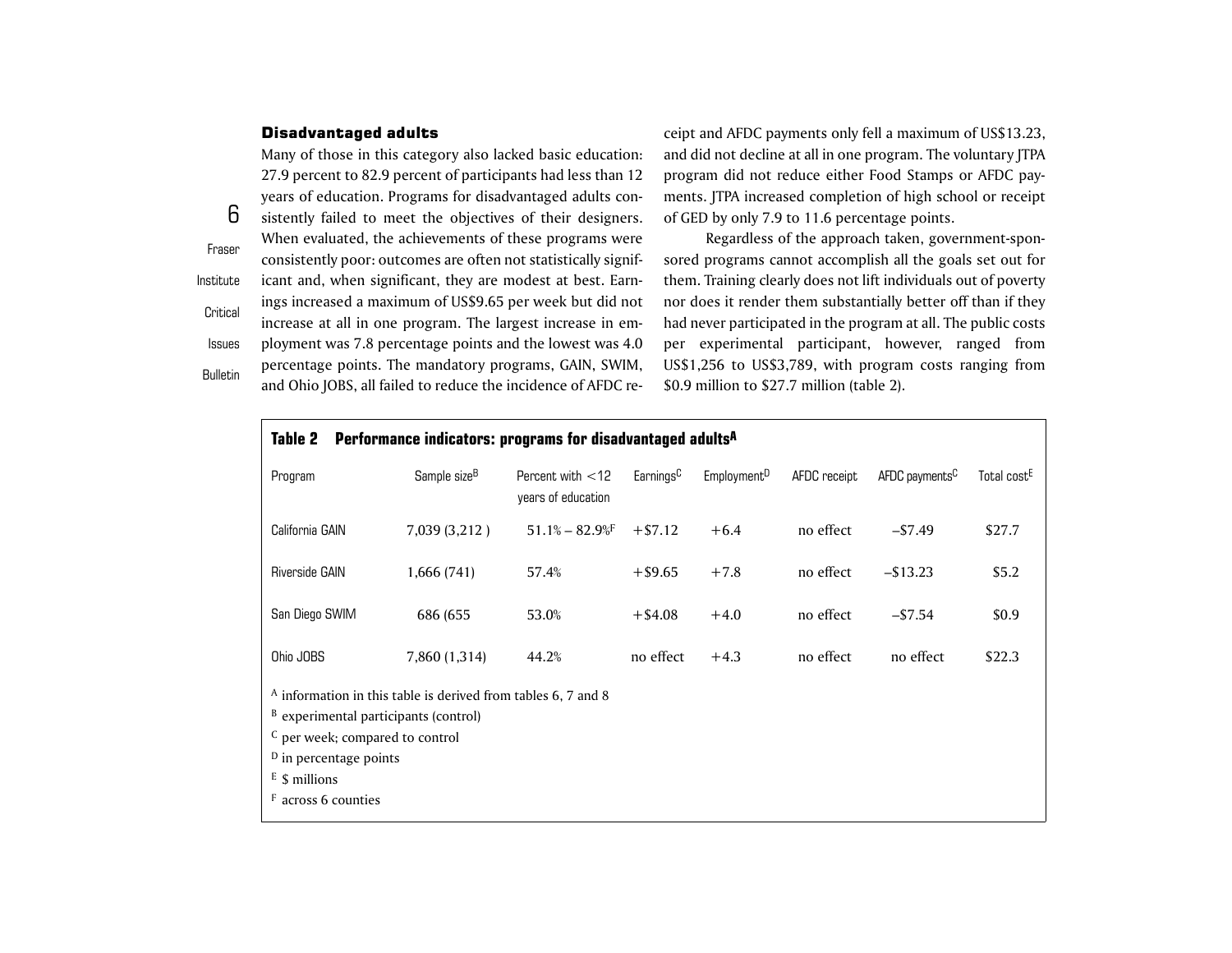### **Summary of youth programs**

### Out-of-school youth

Low levels of education and skills are common among participants, with 48.4 percent or more having failed to graduate from high school. Programs designed for disadvantaged youth also fail to achieve their goals.

JTPA registered no positive outcome for earnings, no reduction in Food Stamps or AFDC payments, and no educational achievement for male youths. The only positive outcome was a 7.7 percent increase in high-school graduation or GED receipt by female youth. These programs had virtually no positive effect on the economic prospects of participants. Although Job Corps was not evaluated with perfomance measures, note that 64 percent of students left the program without completing even the mandatory vocational training. The public costs ranged from US\$2,717 to US\$15,300 per participant or US\$2.3 million to US\$993 mil lion in total (table 3).

### **General lessons**

The evidence from the United States suggests that govern ment-sponsored training programs have been a failure. In light of this evidence, Canadian policy makers would be well advised not to invest vast sums of tax dollars in ineffectiveprograms. The long-run solution addresses the central rea son why government-sponsored training programs do not work. Programs focusing upon human capital fail because *there is little—if anything—that can be done to compensate for neglecting the first twelve years of schooling*. It is difficult to

# 7

| Table 3<br>Performance indicators: JTPA programs for disadvantaged adults and disadvantaged, out-of-school youths <sup>A</sup>                                                                                                  |                          |                                           |                       |                                                       |                        |                            |                         |  |
|---------------------------------------------------------------------------------------------------------------------------------------------------------------------------------------------------------------------------------|--------------------------|-------------------------------------------|-----------------------|-------------------------------------------------------|------------------------|----------------------------|-------------------------|--|
| Program                                                                                                                                                                                                                         | Sample size <sup>B</sup> | Percent with $<$ 12<br>years of education | Earnings <sup>C</sup> | High-school<br>graduation/GED<br>receipt <sup>D</sup> | Food-stamp<br>payments | AFDC payments <sup>C</sup> | Total cost <sup>E</sup> |  |
| Women                                                                                                                                                                                                                           | 4,088 (2,014)            | 27.9%                                     | $+$ \$9.05            | $+11.6$                                               | no effect              | no effect                  | \$8.8                   |  |
| Men                                                                                                                                                                                                                             | 3,399 (1,703)            | 30.7%                                     | $+ $7.52$             | $+7.9$                                                | no effect              | $+ $0.77$                  | \$5.3                   |  |
| Female youths                                                                                                                                                                                                                   | 1,807 (850)              | 48.4%                                     | no effect             | $+7.7$                                                | no effect              | no effect                  | \$4.9                   |  |
| Male youths                                                                                                                                                                                                                     | 1,121 (583)              | 57.2%                                     | no effect             | no effect                                             | no effect              | no effect                  | \$3.2                   |  |
| <sup>A</sup> information in this table is derived from tables 9 and 10<br><sup>B</sup> experimental participants (control)<br><sup>C</sup> per week; compared to control<br><sup>D</sup> in percentage points<br>$E$ \$ milions |                          |                                           |                       |                                                       |                        |                            |                         |  |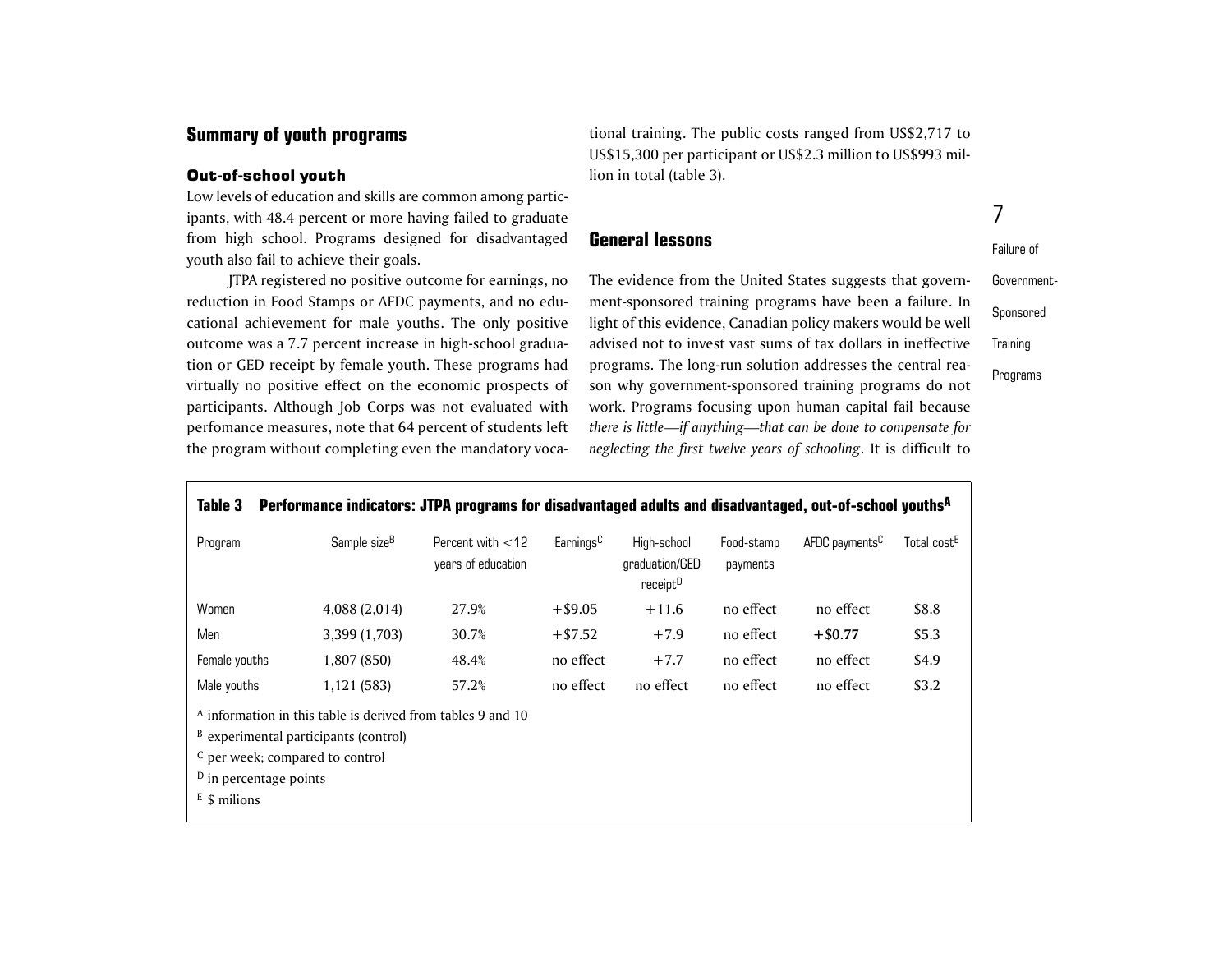improve the employment opportunities for those with low levels of education and skills. Thus, the long-run solution is to ensure that students acquire the appropriate level of skills and education early in life. Such a policy approach is critical to the success of individuals in the workplace.

Fraser

**Bulletin** 

8

#### InstituteCritical**Is the public education system turning out workers unprepared for the workforce?**

#### IssuesLiteracy in Canada

Despite a sizeable investment in public schools, an alarming number of students drop out before graduating from high school. The capacity of firms and labour markets to adjust to change, to innovate, and to improve productivity depends upon the knowledge and skills of the population. Different literacy indicators suggest that public education is failing to equip a large proportion of Canadian students with the necessary skills.

Some critics suggest simply that more money should be allocated to education. In fact, Canadians have been pouring ever increasing amounts of tax money into education, spending more in total and per student. Canada's school crisis is not one of insufficient expenditures per pupil. Rather, the crisis is due to school structure, since schools are organized according to a bureaucratic and monopolistic model that does not benefit students.

Moreover, not all education and training is useful to students. Training and education in obsolete skills and occupations will make very small—if any—contributions to growth. To garner international advantages, labour must have skills that are scarce relative to the world supply. Educational investments should be based on market require ments and must be investments in skills relevant the leading edge of development.

# **A possible solution: vouchers and charter schools**

Schools must be given the freedom to innovate and the re quirement to do so. A voucher system that allocates funds di rectly to students will encourage the proliferation of compet itive schools with boards composed of teachers and parents that set the curriculum and are responsive to market require ments. To get funding, schools will have to demonstrate effec tiveness. The expectation is, therefore, that competition in the education system will produce superior outcomes.

A recent American study compares the public costs of education and private school tuition and comes up with some with surprising results. In the 1994/95 school year, the average public costs per pupil were US\$6,857. The average tuition cost per private-school pupil was only US\$3,116, less than half the public school costs. The authors of the study found that 67 percent of all private elementary and second ary schools surveyed charge US\$2,500 *or less* for tuition. Thus, a voucher system that provides US\$3,000 per student, per year would trigger a revolution in education as schools are forced to compete, innovate, and improve.

In such a market structure, teachers and principals will be rewarded with more students and higher incomes for their success and suffer the reverse, if they fail to produce success ful students. A voucher system would allow parents to choose from a variety of schools, both public and private, and, if they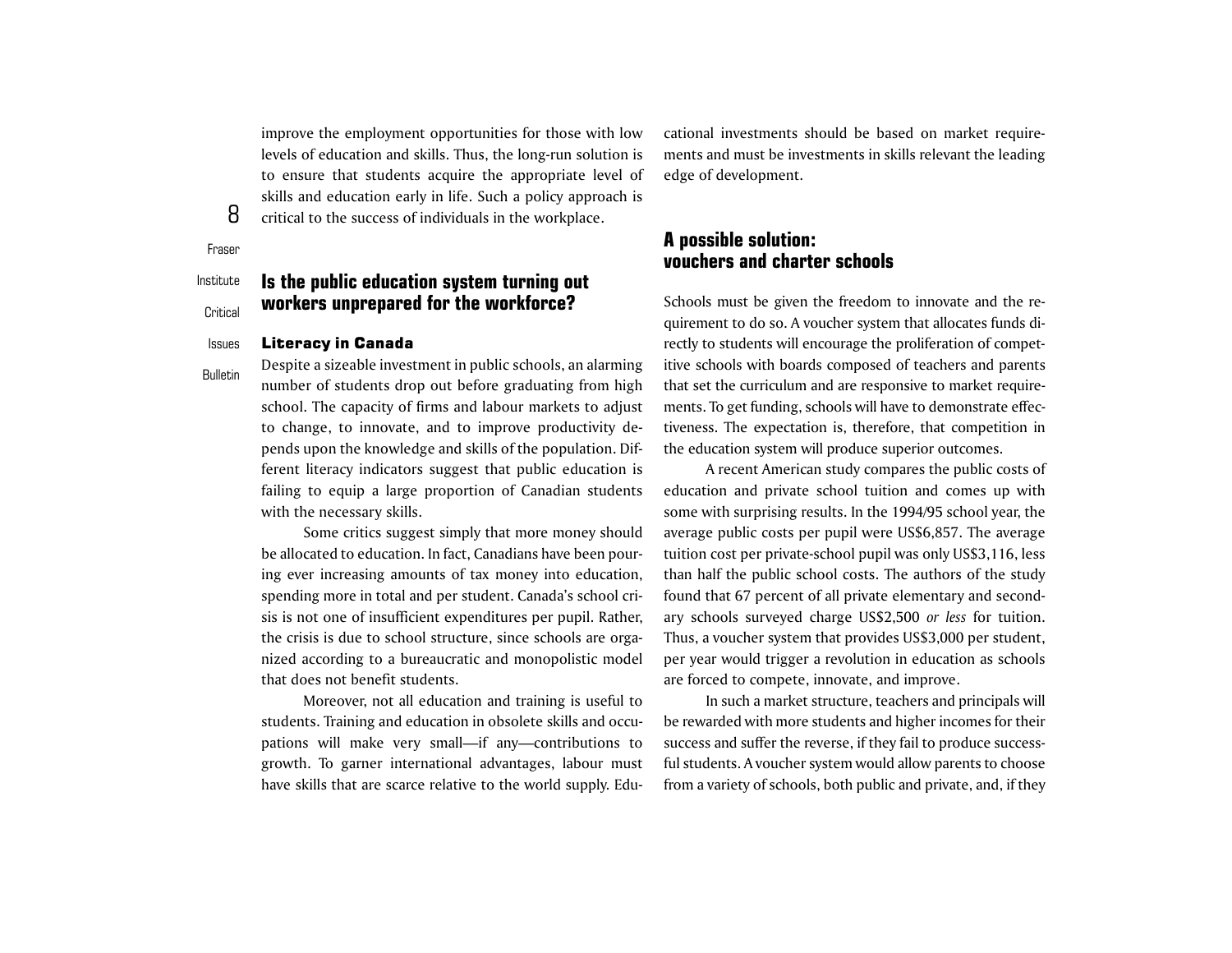were wished to do so, to combine the voucher with additional personal income to pay for schools of higher calibre. Such a system would give more choice to individuals in the education of their children. The increased demand on parents to take a more active role in educating their children would also facilitate the creation of a culture of lifelong learning.

In one very important respect, the market for education would be identical to the market for any other good: educational entrepreneurs would have to satisfy customers in order to survive. There is a need for greater market mechanisms in education that will result in greater choice, lower costs, and better results.

### **Conclusion**

The evidence suggests that intervening in the later stages, i.e. after a student has dropped out of school, is not a successful strategy. A child who does not have the skills to read and write, add and subtract, or think logically and creatively will not be able to compete in the twenty-first century. Creating a culture of lifelong learning is not easy but ensuring that students have the proper foundation of skills is pivotal to developing a national comparative advantage. Therefore, we should begin by changing the incentives facing the public school system and demanding better performance.

Failure of Government-Sponsored **Training** Programs

9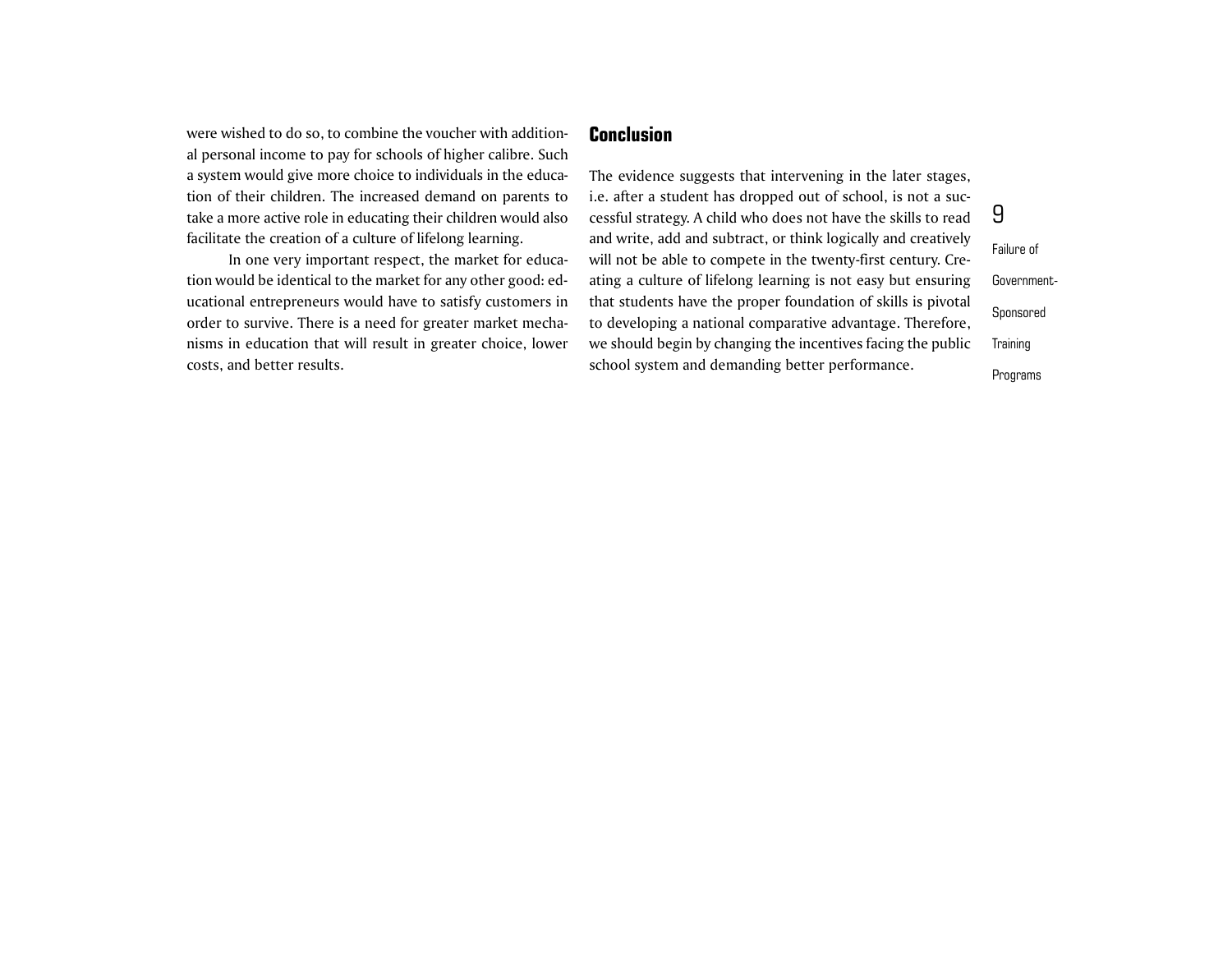# 10 **Asking the right questions**

Globalization and the consequent restructuring of the economy present a formidable challenge to public policy. In the past, shifts in comparative advantage have occured slowly and individuals and firms have been able to adapt readily. Today, major shifts in comparative advantage can occur very quickly and individuals and firms that are able to adapt rapidly in the face of change will end up on top of the economic ladder. As the economy changes, some jobs will become obsolete and others will be created. The notion of having the same job for life is no longer appropriate and workers will need to change occupations many times over the course of their careers and, as a consequence, will have to acquire new skills and qualifications. Those who lack a basic educational foundation—those who do not know how to learn—will suffer from a decline in their standard of living.

Understanding the forces that are driving change makes it possible to develop policies that will alleviate some of the transitional hardships. Clearly, the solution lies in having an educated and productive workforce that can adapt quickly to changing economic conditions. If Canada hopes to improve—or even to maintain—the current standard of living in this new high-technology economy, human capital must be at the centre of a coherent economic strategy. We must also determine whether education and training to enhance human capital should come primarily from govern ment-sponsored training, from private-sector training, or from the public or private school systems.

To this end, three fundamental considerations must guide the formation of educational policy:

- (1) Are government-sponsored training programs suc cessful and should public-sector labour market pro grams continue to move from "passive" assistance to "active" training?
- (2) Is the private sector spending too little money on training and should industry be investing more in em ployee training?
- (3) Is the public education system turning out workers who are not ready for the workforce and do adminis trators need to revitalize education?

### **Objectives of the study**

Government-sponsored training programs are often seen as the panacea for improving prospects in the workplace for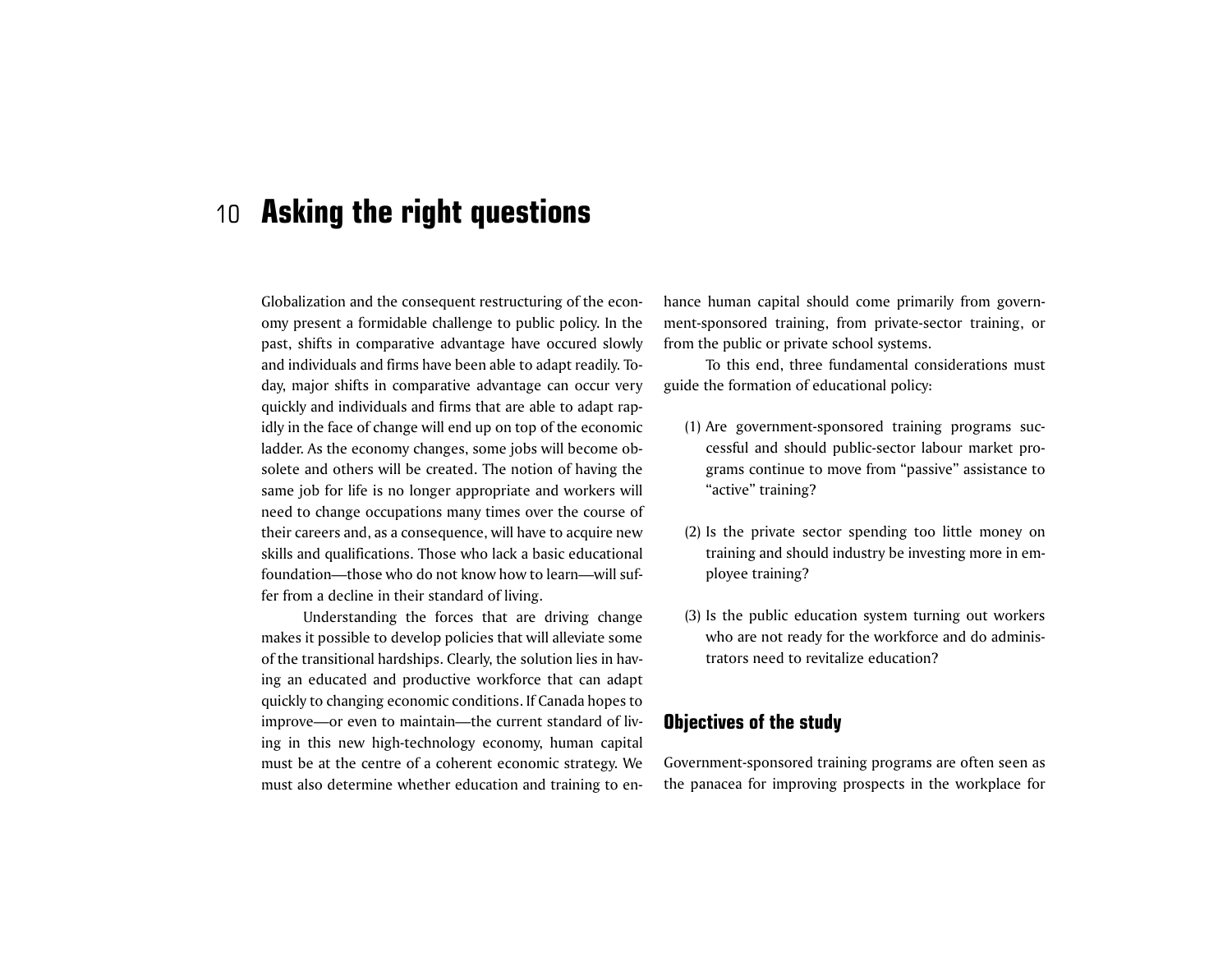disadvantaged workers. It is assumed that individuals are unemployed because they do not possess marketable skills and that, by providing education, training, or retraining, individuals can be given the relevant skills so that they can find jobs. British Columbia has developed an extensive youth training component as a part of BC Benefits (administrator of BC Benefits, Youth Works, personal communication with M.D. Smith, December 1996). The province of Alberta has also embarked upon training programs for welfare recipients (Alberta, Ministry of Family and Social Services 1993; Mihlar 1995). It is reasonable to expect that other provinces will follow suit. It is also reasonable to expect that "active" measures will employ an integrated approach supplying not only education and training but also welfare, health care, and a variety of "well-being" social services ranging from nutrition counseling to legal advice to substance-abuse treatment (Courchene 1995: 73).

The United States began a massive investment in programs of this type decades ago and, after 30 years, thousands of local job training programs have been created and billions of dollars have been spent (Wilson 1995). A growing body of experimental research on the effects of such initiatives is accumulating and a thorough examination of these results forms the bulk of this study. The evidence shows that "active" labour-market training programs do not improve the workplace prospects for workers with low skill levels and little education. It is clear from American program evaluations that government can do little, if anything, to alter the effect of neglecting the first 12 years of schooling. Learning from the failures in the United States, Canadian provinces can avoid a similar misallocation of funds.

### **Changing dynamics of the Canadian labour market**

Technological change—changing what we produce and how we produce it—is the most critical element to long-term economic growth. From the earliest times, humans have survived and grown through innovation and invention. The development of writing, followed much later by the printing press, caused short-term economic upheaval, but immeasurable long-term benefits. Today, expansion in information and computer technology has likewise triggered massive changes in the prevailing economic structure (Mokyr 1990).

In the 1930s promoters of the "secular stagnation thesis" argued that ideas had dried up and, as a consequence, permanent depression would result as the willingness to save outpaced the willingness to invest (Lipsey 1996: 65–66). In the 1960s it was argued that technology was destroying jobs for the unskilled but in the 1980s technology was blamed for creating too many low-skill, low-paying jobs. Economy-wide adjustment is currently underway and doomsayers are once again predicting disaster, this time the end of work itself. (Rifkin 1995; for an examination of Rifkin, see Bloor 1996: 54–64.)

These predictions of disaster can, however, be doubted; consider the facts.

- (1) Job creation has not come to a halt: in Canada the total number of jobs increased from 11.7 million in 1985 to 13.5 million in 1995 (Canada, Dept. of Finance 1996: 59).
- (2) In the past each new technology created more jobs than it destroyed. There is no evidence to suggest that computer technology will somehow be different.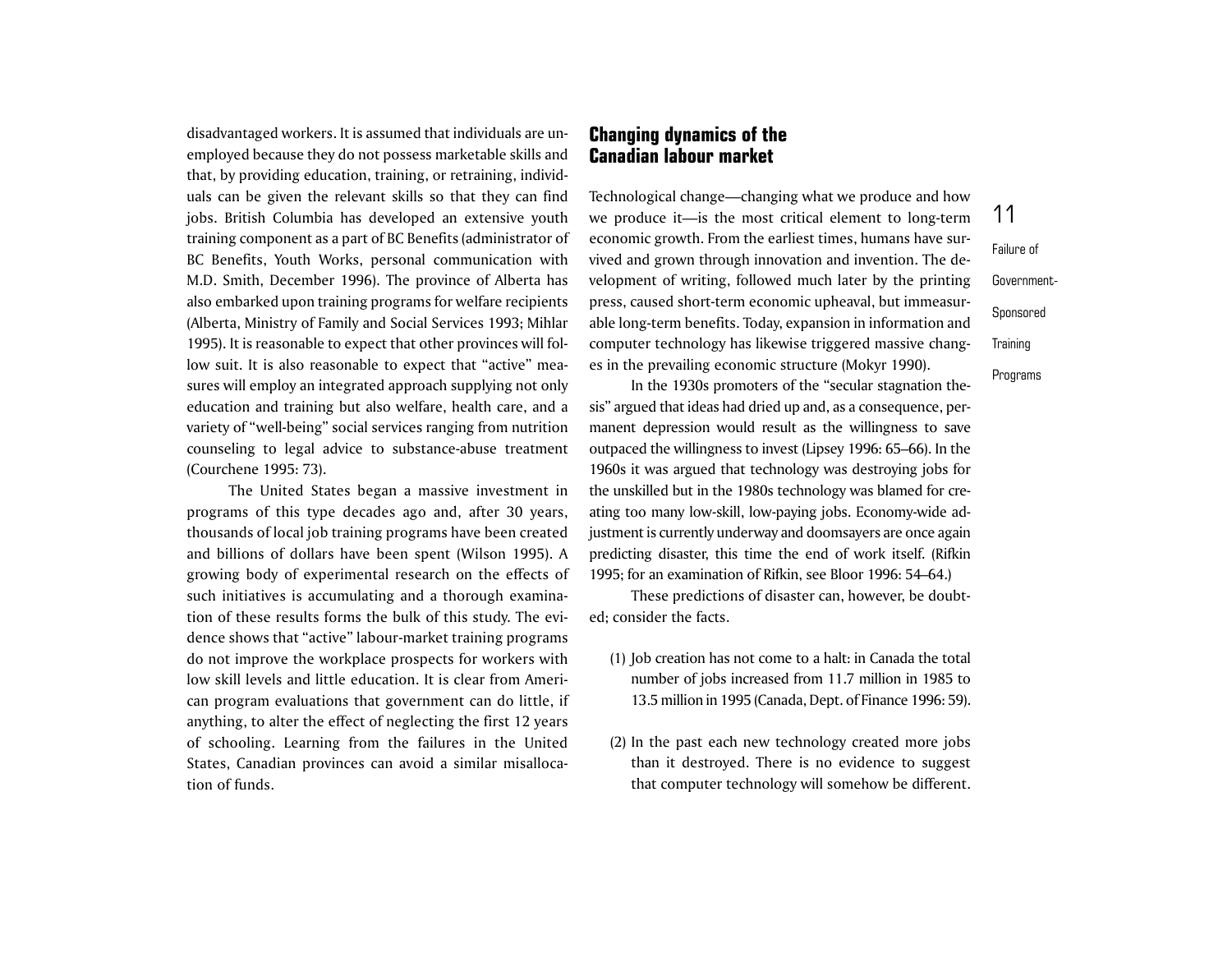(3) The growth that accompanies technological change is a boon to future generations. For example, economic growth of just 3 percent has the effect of increasing national income 20-fold in a century (Lipsey 1996: 4).

FraserInstituteCriticalIssues

**Bulletin** 

12

If past history is any guide, we should embrace technological change since it has improved our standard of living (Rosenburg and Birdzell 1986). Canada's small open economy is dependent on trade, with an export-to-GDP ratio of about 38 percent (IMF 1995). Indeed, Canada's trade performance has been a significant factor in sustaining economic growth since 1988 (Mihlar 1996). Thus, Canada cannot, and should not, insulate itself from these global changes.

Canadian industry faces heavy competition for investment capital and skilled labour, which are increasingly mobile as transportation and communication costs fall. Government economic and social policies that impose greater costs than those adopted by our trading partners, particularly the United States, will induce firms to locate their businesses outside of Canada (Gunderson 1992). The reality is that foreign and Canadian investors will invest in more "business friendly" jurisdictions. A lack of investment will lead to suppressed levels of economic growth, employment growth, and standard of living gains. The only measure than can increase per capita wealth is higher per capita productivity (Gwartney and Stroup 1993: 13–19). Productivity gains can only be realized through technological innovation coupled with a highly skilled labour force.

The relevant policy question is, how should Canadian economic and social policy be adjusted so as to benefit from the opportunities afforded by technological change? In other words, how can Canada maximize the economic benefits

that arise from the changing economy? But first, what are the current economic and social policies that are impeding labour force adaptability and mobility and economic growth in general?

### **Misguided policy interventions: the labour market**

Globalization means that distance and transport costs no longer protect local markets, rather, products can be made anywhere in the world where costs are the lowest. The policy challenge is to create a business environment that will encourage the private sector to create jobs. It is becoming clear that low interest rates and higher savings rates are necessary but not sufficient conditions for strong economic growth. Government needs to resolve the structural labour market rigidities that inhibit firms from hiring new employees (Gruebel and Bonnici 1986; Daly and MacCharles 1986; OECD 1996). Quite simply, training programs without labour force mobility will not serve the goal of labour market adaptability that training programs are expected to facilitate.

In a competitive labour market, wages will equate supply and demand at full employment, all things being equal. In the real world, Canada has averaged 10 percent unemployment in part because numerous public policy decisions impair the free determination of wages and inflate the cost of labour (Canada, Statistics Canada 1996a: 15).

(1) Minimum wage laws set wages above the equilibrium level, which increases the number of people willing to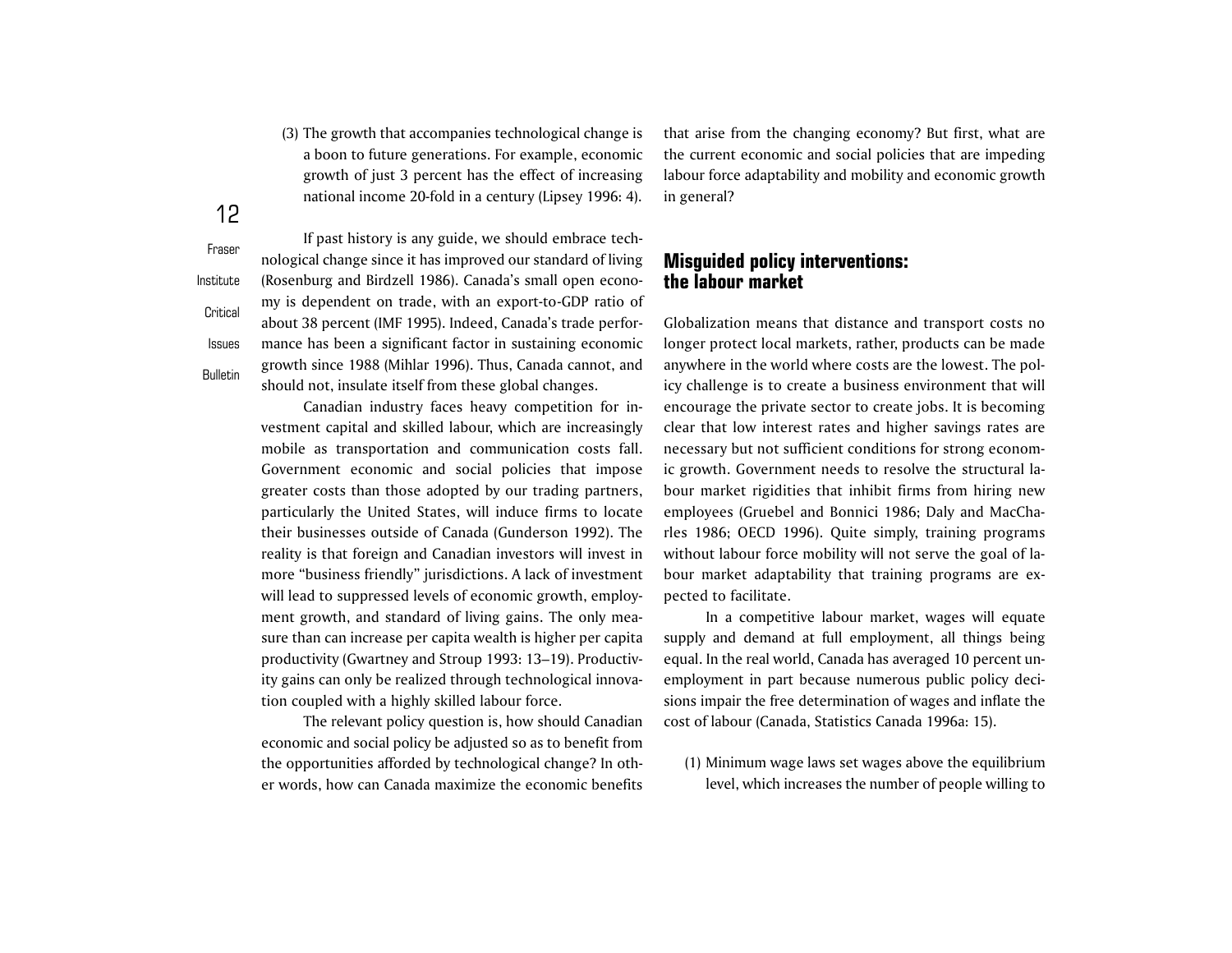work but decreases the number of workers employers are willing to hire (Ernst & Young 1995).

- (2) Forced union membership undermines the bargaining power of employers and likewise inflates wages with similar consequences. Monopoly union power can also be mobilized to resist innovation, impairing a firm's competitiveness and ultimately eroding profits (Addison and Wagner 1996: 756–76; Long 1996: 691– 703; Hirsh 1990).
- (3) Employment equity legislation exercises power over a firm's hiring decisions, imposes costly administrative burdens and also interferes with the ability of a firm to adapt in the face of technological change (Burns and Mihlar 1995).
- (4) High and increasing payroll taxes for EI and CPP premiums discourage the hiring of additional employees (Parker 1995).

An economy in a state of flux cannot produce at its full potential until the economy's facilitating policy structures have been altered: that means flexibility. Regulations have to be adaptable and streamlined. Employees need flexible work relations, including working out of home and flexible hours. The tax regime has to be competitive. Furthermore, domestic and foreign direct investment must be encouraged; continued privatization of government business enterprises will recognize that innovation is best left in private hands; devolution of power to local jurisdictions will ensure more responsive government. (For more detail on policy directions, see Law and Mihlar 1996.) Empirical evidence suggests that nations with the most flexible labour markets adapt quickly to technological change and experience high levels of economic growth and job creation (OECD 1996).

The key is to understand and accept change. But while the benefits of growth accrue to future generations, the immediate pain of change is confined to the present generation. Technological innovation takes place in conditions of extreme uncertainty, which leads to resistance on the part of workers. In addition, firms or organizations with vested interests in the status quo invariably oppose much needed change.

Government could easily pander to narrow interests and halt the process. By making it difficult to innovate, substituting political decision-making for economic decisionmaking, removing the profit or loss incentive structure of a free market, curtailing economic freedom and compromising the rule of law, a government can discourage business investment and growth. (For a discussion of these ideas, see Lipsey 1996.) But thwarting advancement would invite a myriad of negative economic consequences, especially restricted investment in education and training leading to lower levels of human capital, low productivity, and stifled incomes.

### **Evidence supporting human capital theory**

Apart from economy-wide structural changes, the greatest challenge facing Canada is the necessity of greatly expanding its investment in the development of human capital by means of education and training. An appropriately educated populace is critical to success in the 21st century global economy (Reich 1992).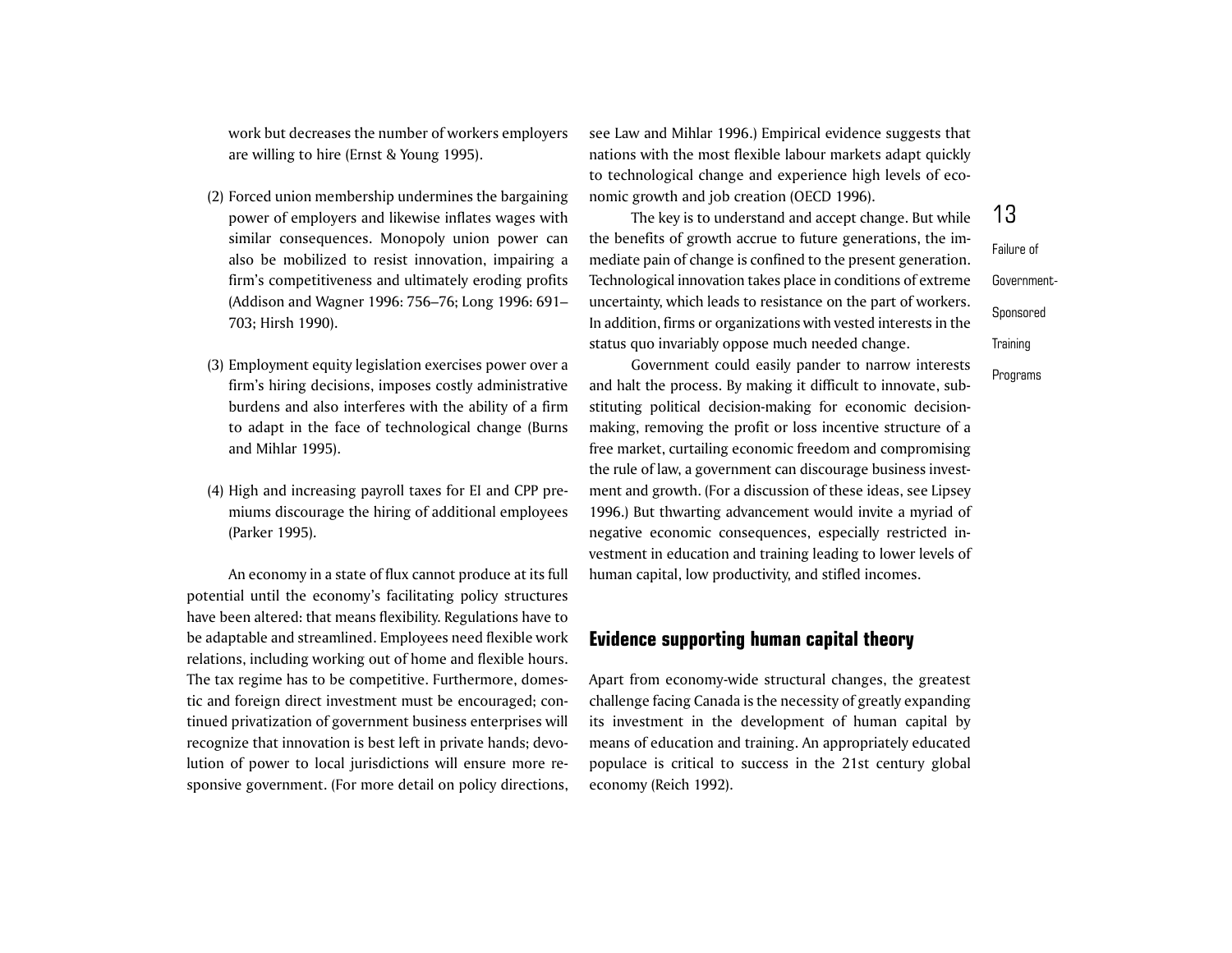Today, new skills are being demanded and old skills are being rendered obsolete at a remarkable rate. In order to keep pace, education and skills must be revitalized almost continually and, for this to occur, literacy and numeracy skills are critical. Kindergarten to grade 12 education, therefore, has an important role to play in creating the conditions for lifelong learning.

InstituteCritical

Issues

**Bulletin** 

14

Fraser

The *human capital* approach regards education as a form of investment. It assumes that wage rates reflect differences in the marginal productivities of workers. Thus, investing in one's education or skills will increase individual productivity, in turn leading to increased wages. As with any investment, decisions to invest in education and training are based largely on the associated returns or formally, the ratio of costs to the present value of a stream of future benefits. The personal investment is measured by the cost of books, tuition, fees, and the opportunity costs of earnings "lost" while in school. Governments also invest in education through legislating and enforcing attendance but also through direct subsidization, teacher salaries, and provision of equipment and buildings.

However, some investments are simply not good investments: if you borrow at 8 percent and only have a return of 5 percent, it is not a very sensible strategy. Private returns must show that income increases exceed upfront costs whereas social returns must show that the full value of pre-tax income generated by the investment outweighs the cost of education subsidies to taxpayers. Typically the benchmark for determining a prudent investment is 12 percent for individuals—comparable to a market return on investment capital and 7 percent for government—a comparable return on investment in physical capital (Constantos and West 1991: 127).

Several studies have measured the private and social returns to university, secondary, and primary education. Private returns to university education are between 7 and 14 percent, while social returns are between 6 and 10 percent. These results are generally consistent among the available body of research.<sup>1</sup> Since private returns are greater than social returns, this suggests that tuition could go up without reducing enrollment significantly. In fact, some economists suggest that university education should not be subsidized universally.2 The low end of the range of returns on investment suggests that, in some cases, investing in university education may not always pay off by the standard of established benchmarks.

Primary and secondary education, on the other hand, are typically sound investments. In the study by Constantos and West, even the most conservative method (correcting for differences in income due to native ability and the deadweight costs of raising additional government revenue) yields a social return to primary education of 11.1 percent and a return to secondary school education of  $7.45$  percent $3$ —surpassing the 7 percent criteria for government investment. While private rates of return to primary and secondary education were not calculated in this study, a 1992 paper examines social and private returns to secondary school by comparing graduate workplace performance with prospects for dropouts (Lafleur 1992). The results are dramatic.

In 1996 dollars, a male dropout can expect his earnings to be a total of \$261,665 lower over his career, and the earnings of a female dropout will be \$217,040 lower.<sup>4</sup> Thus, an investment in education to graduation yields a social return of 10.3 percent and 8.9 percent respectively for males and females, which is consistent with other studies. Private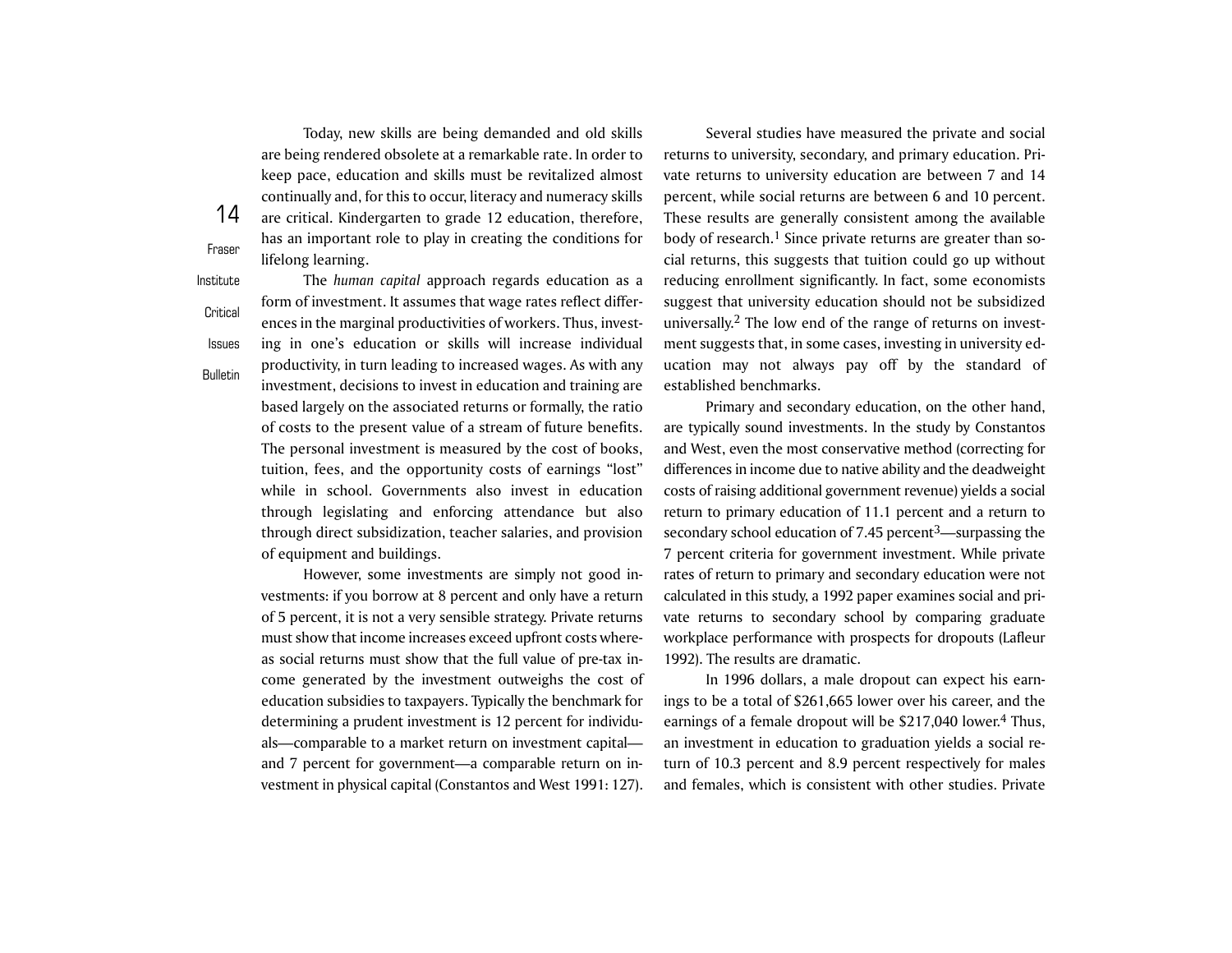returns are immense at 41.3 percent for males and 47.7 percent for females, far surpassing the 12 percent benchmark for private investment.

There can be no question that an investment in education to grade 12 graduation represents high returns for each dollar spent. But the importance of high-school graduation is in preparing a student to benefit from training later on—whether in college or university or on-the-job. In the past, "blue-collar" jobs did not require a great deal of education or training and these jobs were readily available at competitive wages (Betcherman 1995: 70–102.). In today's changing labour market, however, grade 12 is the minimum a student will require to succeed. By failing to continue to acquire new skills, individuals may be restricting themselves to the lowest level of earnings (more on this in the final section).

Canadian governments are increasingly allocating monies into government-sponsored training programs or "second-chance" programs (Lafleur 1992: 100) for highschool dropouts and those with low educational attainment. With ever decreasing budgets, governments must justify their expenditures. Does a government investment in education and training for such disadvantaged workers provide similarly high returns? If not, do they at least pass the criterion of a 7 percent return for a sensible government investment?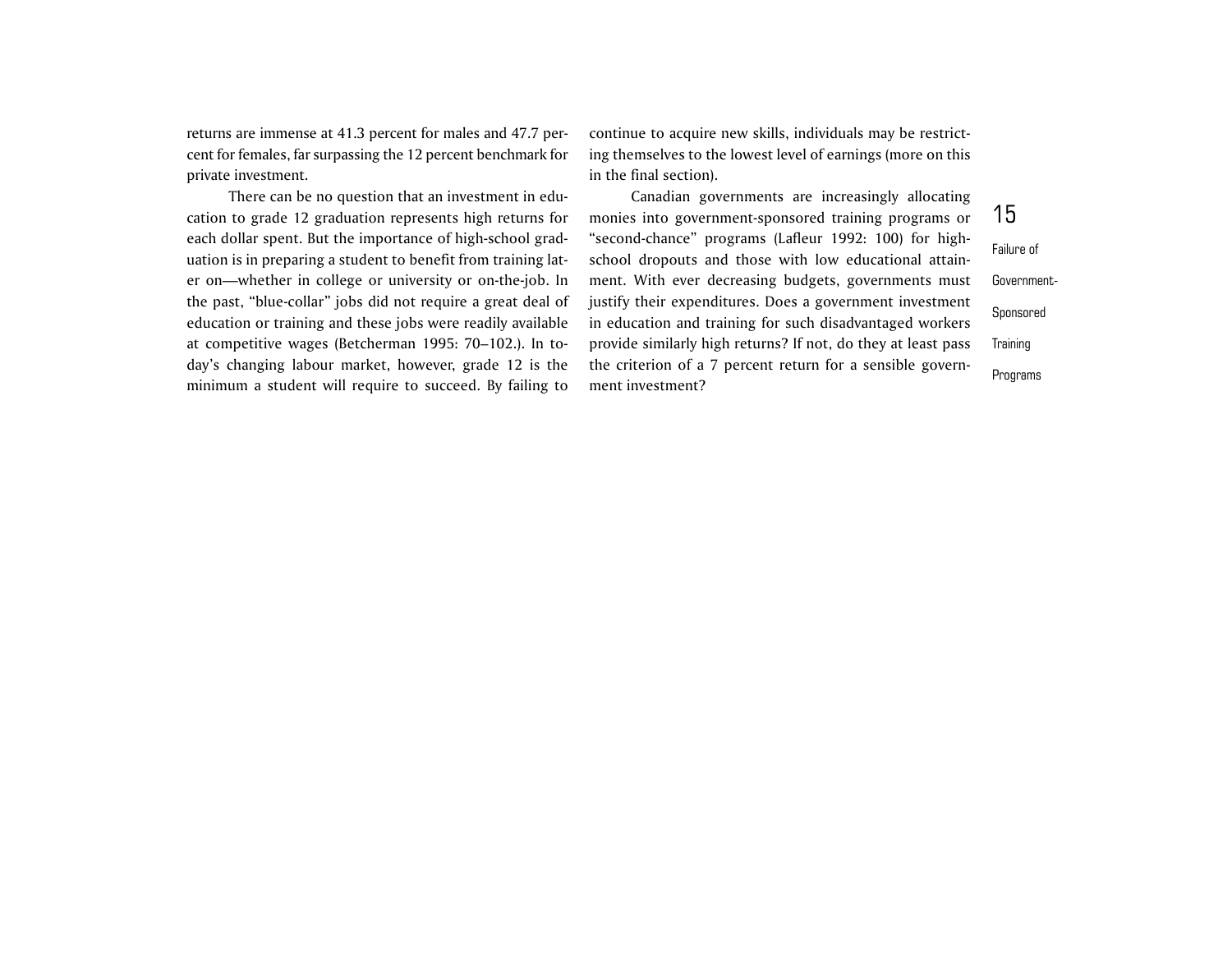# 16 **Question One Are government-sponsored training programs working? Evidence from the United States**

### **Legal framework**

In the United States, government involvement in training began with the Manpower Development and Training Act (MD-TA). This was followed by the Comprehensive Employment and Training Act (CETA), which was replaced in 1982 by the Job Training Partnership Act (JTPA). All three were voluntary programs that assisted workers displaced from employment due to changing labour market conditions. Since the 1960s, however, new programs have been aimed at the poor or disadvantaged and previously devised programs have been reoriented to serve disadvantaged people.5 Throughout the 1980s, the Work Incentive (WIN) program was a mandatory program targeting job-ready welfare recipients. When the Family Support Act was enacted in 1988, WIN was replaced with the JOBS program.6 JOBS further expanded the welfare-to-work initiative.

The legislative changes resulted in a two-fold mandate:

• training for *displaced* workers in labour-short occupations to meet goals of increased national output and reduced unemployment

• training the *disadvantaged* to decrease the costs of income maintenance programs and lessen the burdens on specific disadvantaged groups of the unemployed.

The demographic profile of participants has changed dramatically since this new focus was adopted. In the early 1960s, participants were primarily male, aged 22 and above, white, heads of households, with high-school completion and experience in the labour force (Barsby 1972). Today's programs are aimed primarily at women, aged 25 to 34, white, single heads of households, often with neither high-school completion nor extensive experience in the labour market.

Displaced workers face challenges different from those of disadvantaged workers. They experience great difficulty in finding new jobs that pay wages close to what they earned in their previous employment and they are more "job ready" than disadvantaged workers. Programs have been implemented to target this group; these include Job Search Assistance,<sup>7</sup> Self-Employment Assistance Programs,<sup>8</sup> and Reemployment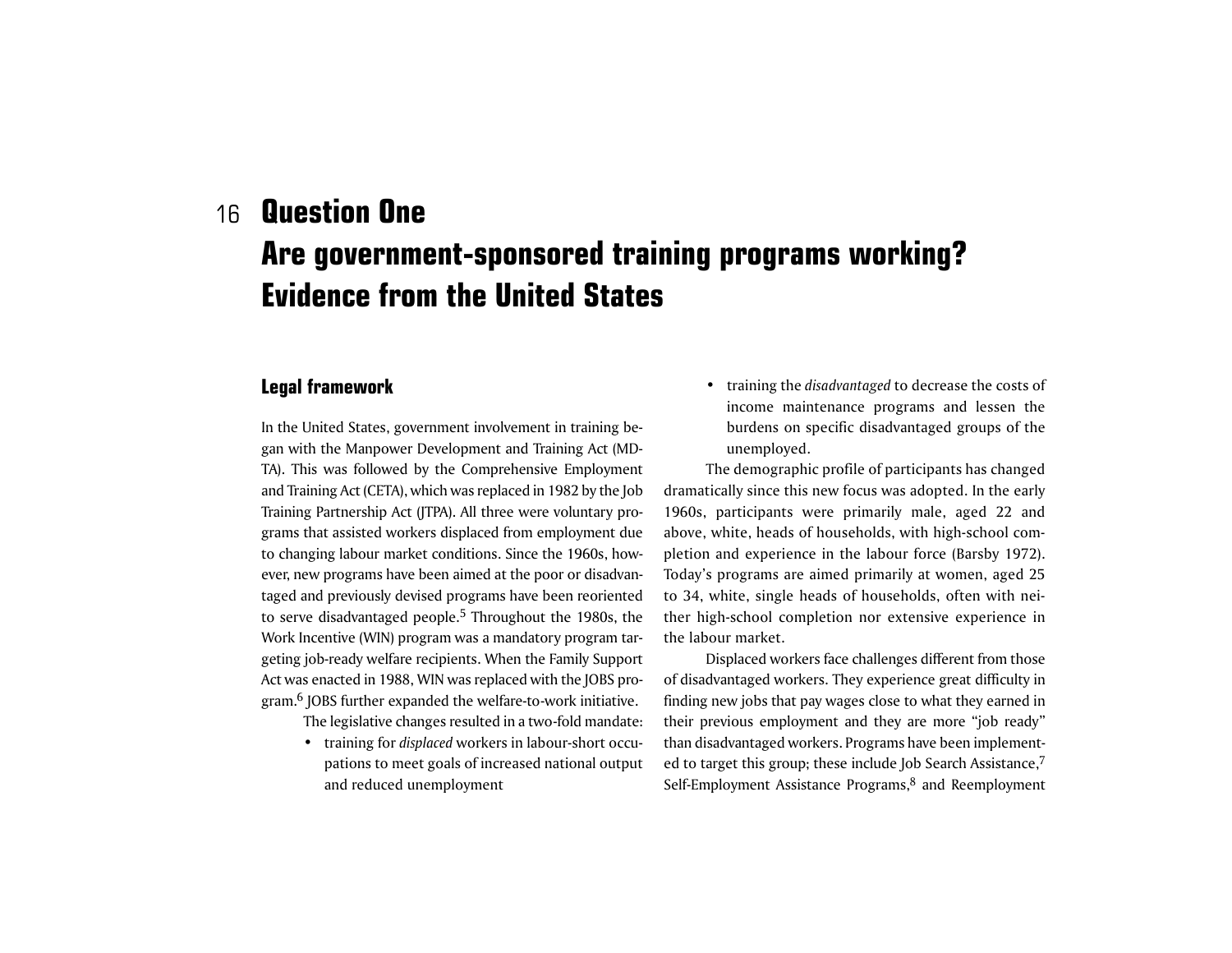Bonus programs.<sup>9</sup> Unfortunately, rigorous evaluations<sup>10</sup> for short-term and long-term training programs for displaced workers have not been performed.11 This Critical Issues Bulletin, therefore, primarily considers "welfare-to-work" programs targeting disadvantaged workers since there are rigorous evaluations for these programs.

### **Categories of recipients**

There are three primary categories of disadvantaged recipients: poor single parents, disadvantaged adults, and out-ofschool disadvantaged youth.<sup>12</sup>

### Poor single parents

Poor single parents, mostly female, receive benefits under Aid to Families with Dependent Children, $13$  Family Group (AFDC-FG). Single parents require special assistance to enter the workforce with additional programs such as child care and other support services. Earnings prospects for female single parents are particularly poor since they are often under-skilled and under-educated.

### Disadvantaged adults

Disadvantaged adults with children receive benefits under Aid to Families with Dependent Children Unemployed Parent (AFDC-U). They are often displaced workers who are unemployed and disadvantaged but also have a sketchy work history and ineligibility for unemployment insurance benefits and training programs due to this lack of work experience. Single parents with older children who do not require childcare assistance may also fall into this category.

### Out-of-school disadvantaged youth

**Methods used in the programs**

Out-of-school disadvantaged youth, aged 16 to 21, are targeted to encourage either their return to school after dropping out or to assist in increasing their labour market prospects through training.

Sponsored **Training** Programs

There are four primary approaches to assisting these target groups: job search, short-term training, long-term training, and subsidized employment. Most programs with rigorous evaluations have an integrated program design utilizing two or more of these employment strategies for participants.

### Job search

Job search is the least expensive approach. It can be independent and unsupervised, or guided by an advisor. Job Club is a related approach that provides a two-to-three week course in goal-setting, looking for a job, preparing a résumé, and filling out applications, as well as instruction on conduct in personal interviews. Job Readiness Training trains participants in the attitudes and behaviours needed to succeed in the workplace.

#### Short-term training

Short-term training can either be three to six months of classroom instruction or of unpaid Community Work Experience (CWEP). Common coursework includes cosmetology, barbering, truck driving, secretarial skills, and computer skills. (CWEP must be distinguished from workfare, which sets a work requirment for individuals receiving welfare.) Program designers intended that CWEP allow participants to acquire

17

Failure of

Government-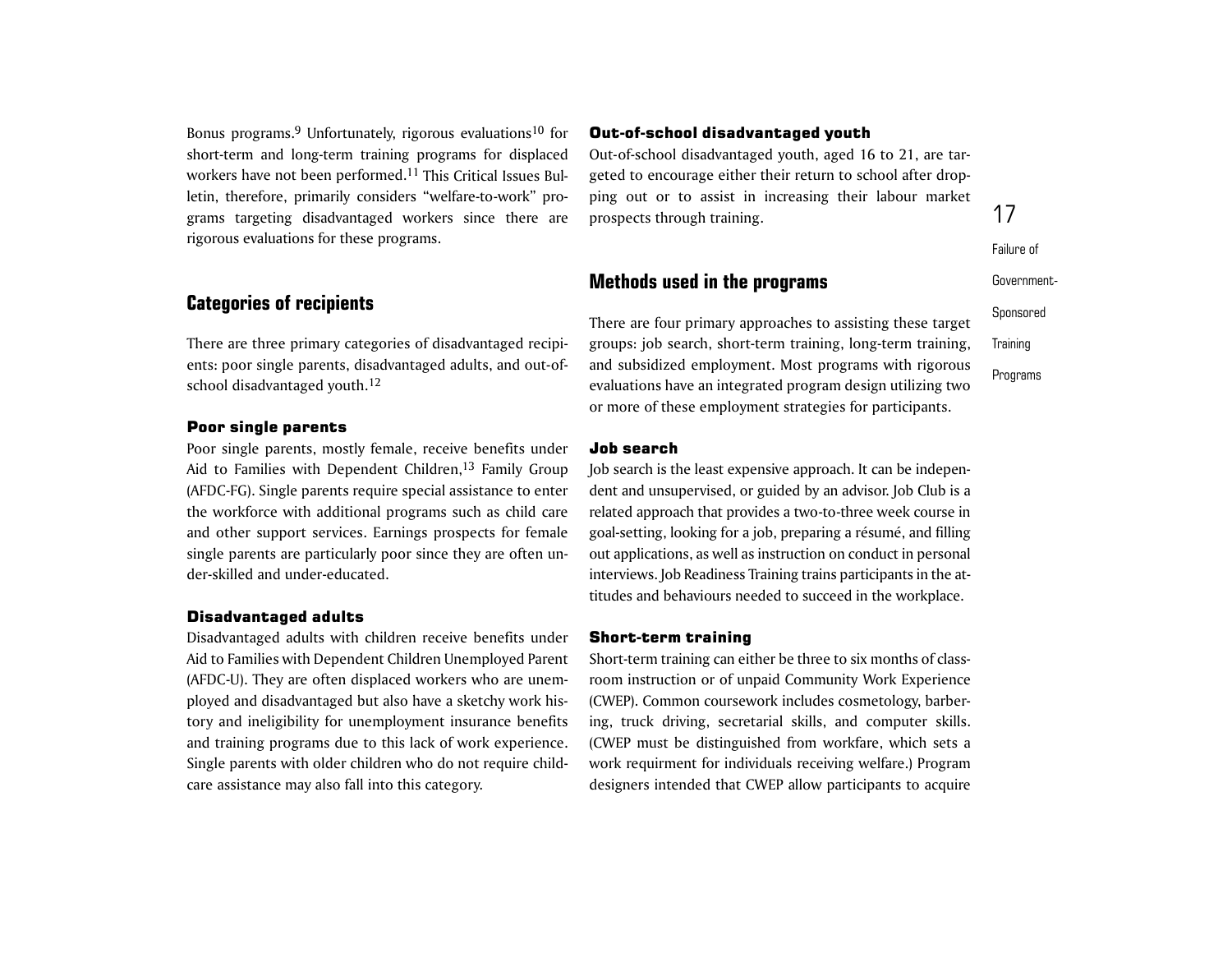skills in a non-profit organization. However, program participants and caseworkers have reported their belief that CWEP is merely a way to "work off" the grant.<sup>14</sup> This study considers CWEP in the spirit of the program designers' intentions, that is, to allow participants to acquire workplace skills.

Long-term training

InstituteCriticalIssues**Bulletin** Long-term training embodies several programs. Adult Basic Education (ABE) teaches basic literacy and numeracy skills. General Equivalency Diploma (GED) provides the equivalent credential, though not equivalent instruction, to a highschool diploma. This is an important distinction. Typically those with GED have better workplace prospects than highschool dropouts but inferior prospects than high-school graduates. GED is more important as a credential to allow participants to pursue higher education. English as a Second

**Programs for poor single parents**

### **Florida Project Independence (FPI)**

### Objective and target group

Florida Project Independence (see Kemple, Friedlander, and Vellerath 1995) was designed to increase experimental group members' self-sufficiency and produce government savings through diminished public-assistance costs. Over the period of July 1990 to August 1991, 18,237 participants were randomly assigned to either an experimental or a control group. For those assigned to the experimental group, the Language (ESL) is aimed at individuals without an adequate, working understanding of English. A two-year college program can include general post-secondary education or specific (vocational) training. A four-year college program is a general post-secondary program.

#### Subsidized employment

Subsidized employment is when the government provides a partial subsidy to a private sector employer to hire and train a disadvantaged worker. Although the provision of shortterm or long-term employment is often in the private sector, it may sometimes include public sector employment. Onthe-job training (OJT) is also subsidized employment, however, the employer is under no obligation to retain the trainee. After the period of subsidized employment is complete, it may be followed by assisted job search.

program was mandatory for all state single parents with children age three or over.15 The typical program participant was female, English-speaking, aged 32, job ready, and had children with the youngest child over 6 years; 41.4 percent of the participants did not have either high-school graduation or GED (Kemple *et al.* 1995: 31–2).

### **Description**

The program emphasized low-cost job search, with more expensive education and training reserved for those consid-

18

Fraser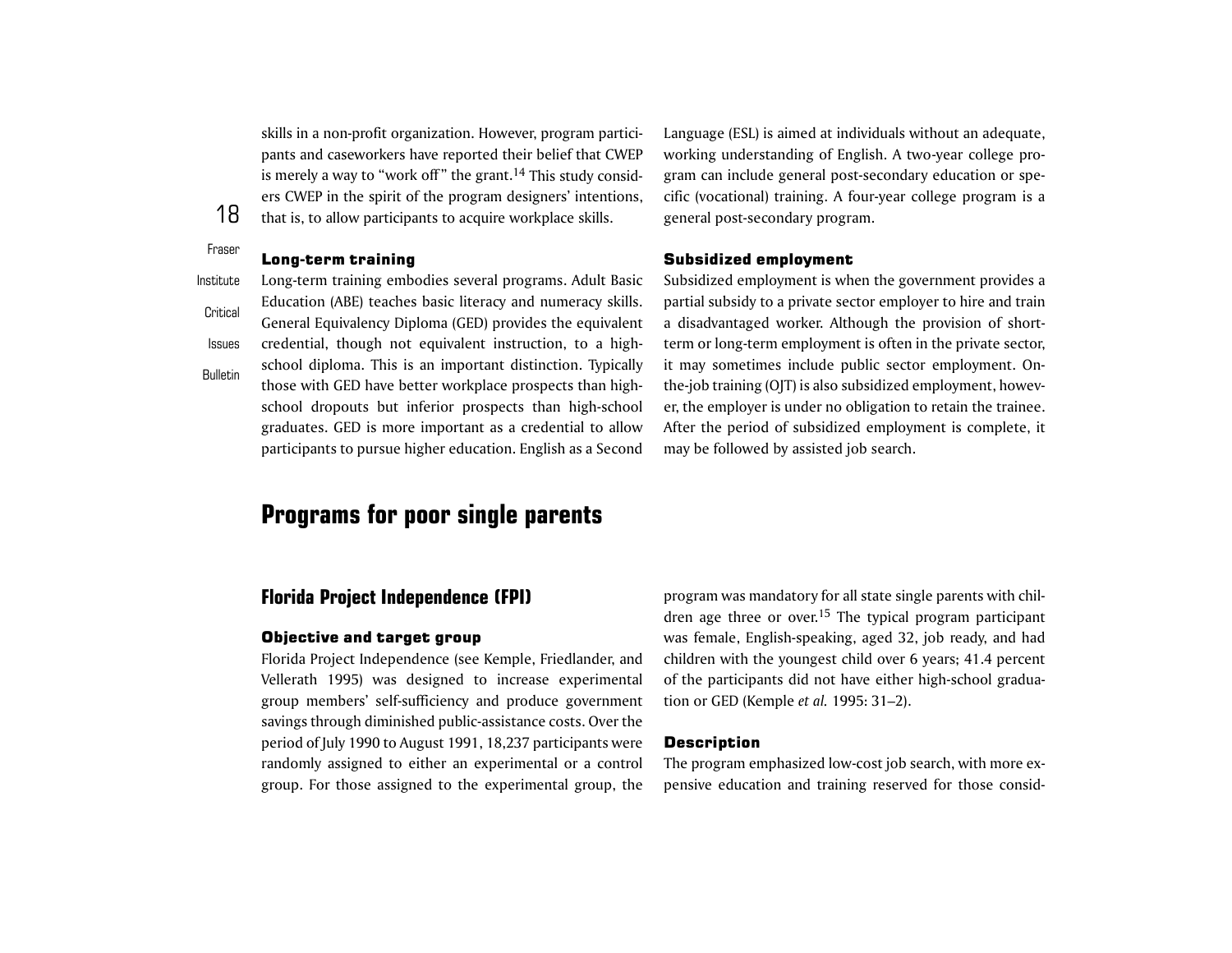ered least able to find work on their own. There were twoservice tracks: one for those in the experimental group who were considered *job ready* and another for those who were considered *not job ready*.

Those considered job-ready had completed grade 10 and had been employed for 12 of the previous 36 months. They began an unsupervised 2-week job search in which they had to document contacts with at least 12 potential employers. If this was unsuccessful, they participated in Job Club training followed by an extended independent job search of 4 to 6 weeks.

Those considered not job ready had not completed grade 10 and had been employed fewer than 12 months in the previous 36. It also included job-ready participants who were still unemployed after their second job search. They began with a formal assessment that tested for basic literacy and they discussed career interests and developed an Employability Plan with a caseworker. They were assigned to basic education, post-secondary education, or occupational training, and provided with tuition assistance and support services including child care, transportation, tools, and uniforms.

To enforce the mandatory participation, those not participating in some employment-related activity could have their monthly AFDC benefits reduced. By the end of the second year, 63.9 percent of participants, compared to 40.1 percent of those in the control group, had participated in at least one employment-related activity (Kemple *et al.* 1995: 51–54).

### **Results**

In evaluating the results, some external factors should be considered. There was a dramatic expansion of in the AFDC caseload over the period in question. This increased caseload and hiring freezes prevented case managers from pro viding a consistent level of case management. Also, some control-group members were treated like those in the exper imental group—attending orientation, participating in inde pendent job search and experiencing sanctions—and this could have caused the effects of the program to be underestimated.

#### *Control Group*

The control group was not subject to AFDC grant sanction and was not allowed to receive FPI case management or em ployment and training services. They could, however, seek similar services on their own and were provided a list of non- FPI employment and training programs. Furthermore, child care and tuition assistance were available, and they re mained eligible to receive AFDC grants, Medicaid, and Food Stamps. The cost per control group member was \$1,074 (Kemple *et al.* 1995: 76).

Despite this outlay, 36.2 percent of those in the con trol group were never employed during the two year period (Kemple *et al.* 1995: 94). Average annualized earnings amounted to only \$2,770.16 Welfare dependence remained high: 89.5 percent of control-group members received an av erage of \$4,293 in AFDC benefits over two years (Kemple *et al.* 1995: 94).

#### *Experimental Group*

FPI was designed to improve this dismal performance by spending an extra \$888 on members of the experimental group.17 However, program outcomes were modest at best, with very small positive impacts on average earnings, employ ment rates, AFDC receipt and AFDC payments (see table 4).

Failure of Government-Sponsored **Training** Programs

19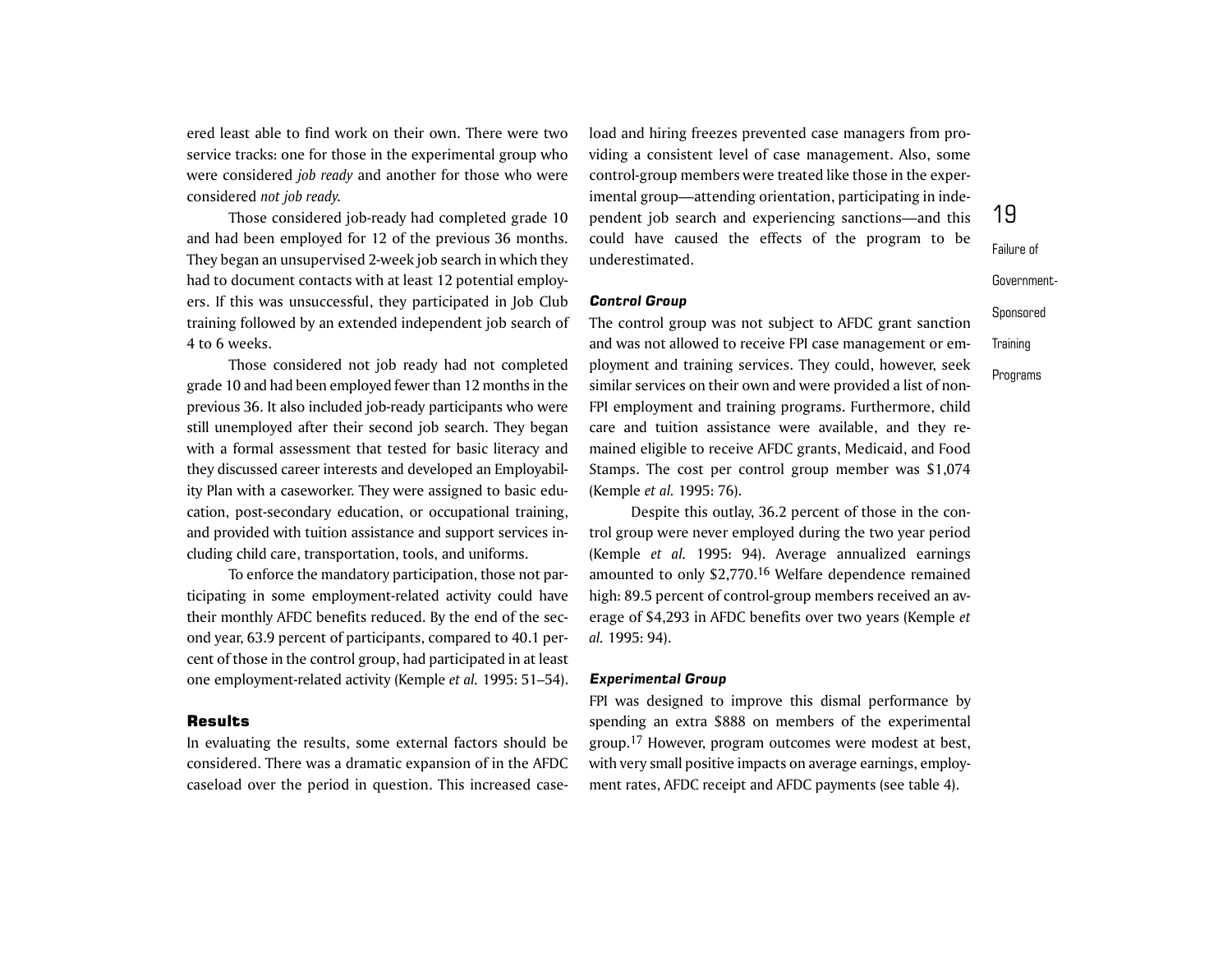Over two years, 33.7 percent of the experimental group were never employed, representing a reduction of only 2.5 percentage points.<sup>18</sup> The program did not reduce poverty. With annualized average earnings of \$2,883, those in the experimental group earned only \$2.18 more per week than those in the control group.<sup>19</sup>

Fraser

20

InstituteCriticalIssues**Bulletin** 

Florida Project Independence did not substantially shrink government budget expenditures. Despite their participation in the program, 88.3 percent of those in the experimental group still received AFDC benefits, only 1.1 percentage points less than the control group.20 Those in the experimental group received \$4,028 over two years, a minimal reduction of \$2.55 per week, $21$  indicating that

members of the experimental group remained highly dependent upon AFDC benefits.

Moreover, even though 59.2 percent of program funds were spent on education, FPI did little to increase the educational attainment of experimentals. $22$  At the end of two years, experimentals and controls had the same level of certification for GED or high-school graduation (about 57 percent), trade certification (about 32 percent), Associate's degrees (granted upon completion of a two-year program, about 4 percent) or B.A. degrees (about 2 percent) (Kemple *et al.* 1995: 62).

In general, smaller favourable impacts were witnessed by women with children too young to go to school

| Performance indicators: programs for poor single parents (adults)<br>Table 4 |                |                                           |                       |                         |                           |                            |  |  |
|------------------------------------------------------------------------------|----------------|-------------------------------------------|-----------------------|-------------------------|---------------------------|----------------------------|--|--|
| Program                                                                      | Sample sizeA   | Percent with $<$ 12<br>years of education | Earnings <sup>B</sup> | Employment <sup>C</sup> | AFDC receipt <sup>C</sup> | AFDC payments <sup>B</sup> |  |  |
| <b>FPI</b>                                                                   | 13,509 (4,724) | 41.9%                                     | $+ $2.18$             | $+2.5$                  | $-1.1$                    | $-$ \$2.55                 |  |  |
| <b>Baltimore Options</b>                                                     | 1,362 (1,395)  | 56.5%                                     | $+ $7.58$             | no effect <sup>D</sup>  | no effect                 | no effect                  |  |  |
| <b>Ohio Work Choice</b>                                                      | 2,601 (1,664)  | 43.3%                                     | $+$ \$2.27            | $+3.4$                  | no effect                 | no effect                  |  |  |
| California GAIN                                                              | 17,852 (5,164) | $41.3\text{%-65.4}^{\text{E}}\%$          | $+$ \$9.06            | $+5.9$                  | $-3.0F$                   | $-$ \$6.17                 |  |  |
| <b>Riverside GAIN</b>                                                        | 4,568 (1,058)  | 49.6%                                     | $+$ \$19.96           | $+13.6$                 | $-5.2$ <sup>F</sup>       | $-$ \$12.7                 |  |  |
| San Diego SWIM                                                               | 1,605 (1,605)  | 43.9%                                     | $+ $7.98$             | $+7.1$                  | no effect                 | $-$ \$7.07                 |  |  |
| A experimental participant (control)                                         |                |                                           |                       |                         |                           |                            |  |  |
| <sup>B</sup> per week; compared to control                                   |                |                                           |                       |                         |                           |                            |  |  |
| <sup>C</sup> in percentage points                                            |                |                                           |                       |                         |                           |                            |  |  |
| <sup>D</sup> not statistically significant.                                  |                |                                           |                       |                         |                           |                            |  |  |
| $E$ across 6 counties                                                        |                |                                           |                       |                         |                           |                            |  |  |
| <sup>F</sup> last quarter                                                    |                |                                           |                       |                         |                           |                            |  |  |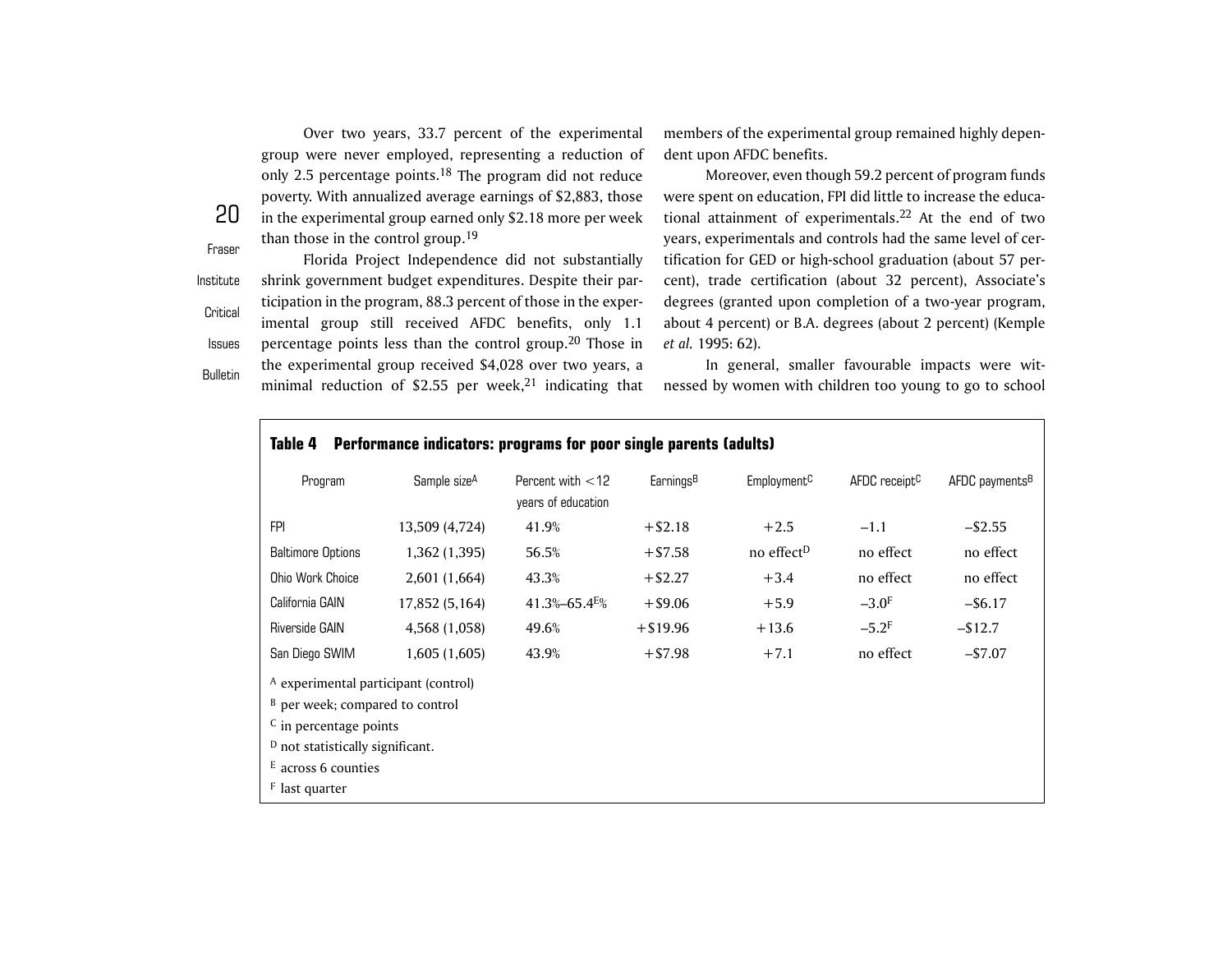and greater benefits accrued to earlier program participants and sample members who had been receiving AFDC for two or more years.

The program did not succeed in increasing self-sufficiency: those in the experimental group had minimal earnings gains and still relied heavily on AFDC payments. The program failed to meet its goal of reducing government expenditure in two ways: first, those in the experimental group remained dependent on AFDC grants, and, second, FPI, like several other programs, did nothing to discourage the subsequent opening of new AFDC cases. The government spent a total of \$26.5 million on this program (see table 5). $23$ 

### **Baltimore Options**

### **Objective and target group**

The Options program (see Friedlander and Burtless 1995) was conducted in Baltimore, Maryland and commenced in 1982. The program's goal was to increase employment of participants in better-paying jobs. As a result, considerable efforts were expended to assess participants' capabilities and needs and to match individuals with the most suitablekinds of employment. The program placed a high priority on helping participants obtain better jobs, even if it meant staying on AFDC longer. Over the assignment period, 2,757

| Failure of  |
|-------------|
| Government- |
| Sponsored   |
| Training    |
| Programs    |

 $21$ 

### **Table 5 Costs: programs for poor single parents (adults)**

| Program                  | Sample size (A) <sup>A</sup> | Total cost<br>of program (B) <sup>B</sup> | Total cost per<br>experimental<br>$(B)/(A) = (C)^C$ | Total cost<br>per control (D) <sup>D</sup> | Net cost per<br>experimental<br>$(C) - (D) = (E)^E$ | Net cost<br>of program<br>$(E) \times (A) = (F)^F$ |
|--------------------------|------------------------------|-------------------------------------------|-----------------------------------------------------|--------------------------------------------|-----------------------------------------------------|----------------------------------------------------|
| <b>FPI</b>               | 13,509 (4,724)               | \$26.5                                    | \$1,962                                             | \$1,074                                    | \$888                                               | \$12.0                                             |
| <b>Baltimore Options</b> | 1,362 (1,395)                | \$1.4                                     | \$1,050                                             | \$97                                       | \$953                                               | \$1.3                                              |
| Ohio Work Chance         | 2,601 (1,664)                | \$2.3                                     | \$689                                               | \$271                                      | \$418                                               | \$1.4                                              |
| California GAIN          | 17,852 (5,164)               | \$87.4                                    | \$4.895                                             | \$1,472                                    | \$3,422                                             | \$61.1                                             |
| <b>Riverside GAIN</b>    | 4,568 (1,058)                | \$15.8                                    | \$3,469                                             | \$1,871                                    | \$1,597                                             | \$7.3                                              |
| San Diego SWIM           | 1,605 (1,605)                | \$2.5                                     | \$1.545                                             | \$626                                      | \$919                                               | \$1.5                                              |

<sup>A</sup> experimental participant (control)

 $^{\rm B}$  \$ millions; total cost of program is the total cost per experimental participant  $\times$  number of experimental participants

 $^{\rm C}$  total cost per experimental includes administration, case management, employment and training services, child care, etc.

 $^{\text{\textregistered}}$  total cost per control includes administration and other services available in the community

 $^{\rm E}$  net cost per experimental is the difference between total costs for an experimental and a control group member

 $^{\rm F}$  \$ millions; net cost of program is the net cost per experimental  $\times$  the number of experimental participants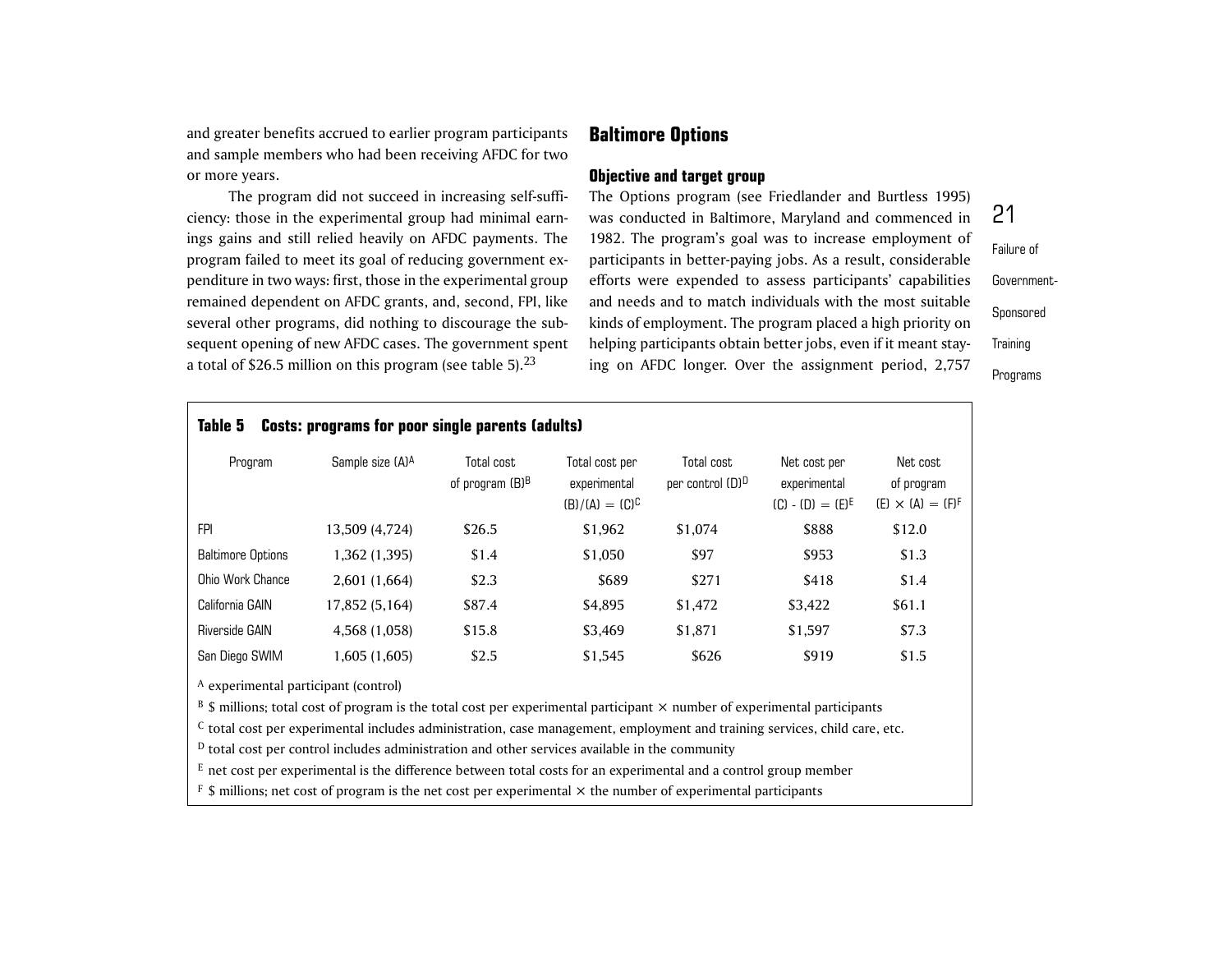participants were placed in the program or in a control group. Despite the stated program goals, typical participants could hardly be considered job ready, since they had had no earnings in the 6 months prior to commencing the program and had been on AFDC for more than two years. They tended to be over 30, African-American, and to have more than one child; 56.5 percent did not have high-school accreditation (Friedlander and Burtless 1995: 66).

Critical

Institute

22

Fraser

#### **Description**

Issues**Bulletin** Options consisted of job search, a 3-month period of unpaid community work-experience and moderately expensive education and training services. There was no fixed sequence of events and job search was not automatically assigned as the first activity. Instead, caseworkers made efforts to assess capabilities and needs in order to match individuals with the most suitable kinds of employment.

> Participation in the program was mandatory and subject to sanction although staff preferred to secure compliance through persuasion, However, this cooperative approach did not yield higher participation rates: only 45.0 percent of those in the experimental group participated in any employment-related activity (Friedlander and Burtless 1995: 51).

> The participation requirement ended when the experimental group member completed assigned activities and still remained unemployed.

### Results

This program was subject to a rigorous 5 year evaluation that followed-up on participants to assess the long-term effects of the program. Certain factors should be kept in mind while examining the results of the program. Programs are not typically designed to have this time horizon for evaluation. Thus, it is reasonable to expect that members in control groups may have subsequently been enrolled in other programs, which would presumably alter outcomes. Also, earnings data had to be interpolated in some instances due to missing quarterly information. Finally, at the time of the study, the state of Maryland's AFDC benefits fell in the middle range when com pared with other states and average female unemployment was 7.0 percent (Friedlander and Burtless 1995: 51).

#### *Control group*

The control group was not subject to AFDC grant sanction and remained eligible for child care, AFDC grants, Medicaid, and Food Stamps. They could not receive Options case management nor did they receive any employment and training services. As a result, the cost per control group member was \$97.<sup>24</sup>

Over the five-year evaluation period 24.3 percent of those in the control group never found employment (Fried lander and Burtless 1995: 109–110). Average annualized earnings amounted to \$2,923 (Friedlander and Burtless 1995: 109–110). There was high dependence on AFDC grants, with 95.4 percent of those in the control group re ceiving payments of \$6,424 over a three-year follow-up peri od (Friedlander and Burtless 1995: 154–5).

#### *Experimental group*

The purpose of the Options program was to improve on these results by spending an additional \$953 per experimental (Gueron and Pauly 1991: 256–7). The program did not increase employment, nor did it decrease AFDC receipt or benefits. It only modestly increased average earnings (see table 4).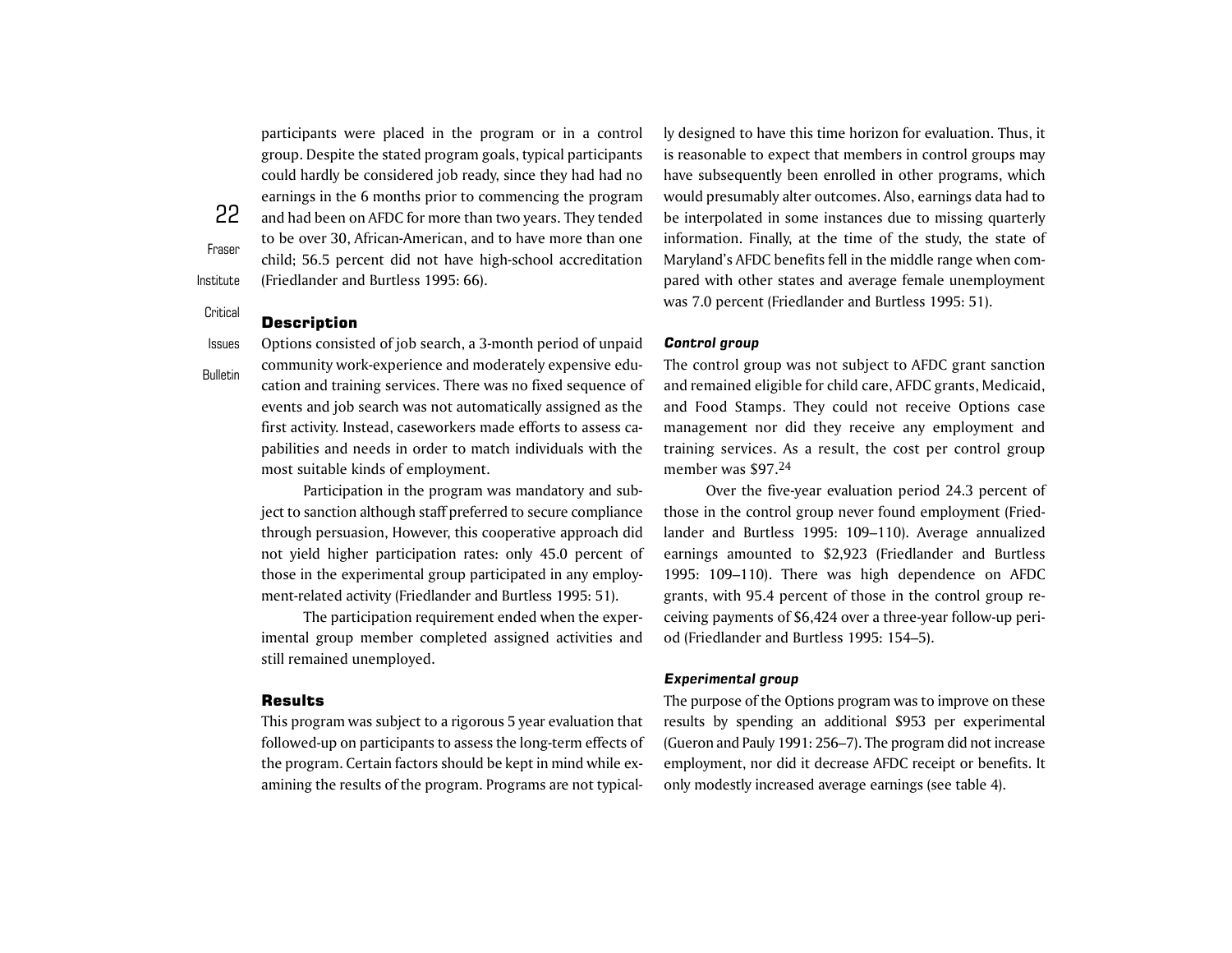Over the evaluation period, there was no statistically significant difference between the employment rates of those in the experimental group and those in the control group. The available data on AFDC receipt shows that there was no statistically significant reduction in government budget expenditures either. Over the 5 years, 95 percent of those in both the experimental and the control groups received AFDC payments, averaging \$6,400 each (Gueron and Pauly 1991: 154–55).

Furthermore, the program did not lead to faster case closure, did not decrease monthly grants, did not reduce recidivism (return to the AFDC caseload after leaving) and did not curtail the incidence of long-term AFDC receipt.

Annualized earnings for those in the experimental group averaged \$3,317, indicating that the program did not alleviate poverty (Gueron and Pauly 1991: 109–10). Those in the experimental group earned only \$7.58 more each week than did those in the control group.25 It also did not extend the duration of employment or diminish the likelihood of job loss.

Effects did not emerge over time. After three years, there was still no statistically significant difference between average AFDC receipt by either the experimental or the control group (both were about 50 percent) and no difference in average annual payments (both were about \$1,800) (Gueron and Pauly 1991: 89). After 5 years, there was no difference in average employment rates (both were about 48 percent) (Gueron and Pauly 1991: 88). Furthermore, effects on earnings began to erode and only a small difference in average annual earnings was evident after 5 years (Gueron and Pauly 1991: 88).

Clearly the program did not meet its goal of providing a meaningful increase in better-paying jobs for those in the

experimental group. The total program cost was \$1.4 million, and it did not produce any savings for the government through reduced transfers (see table 2).<sup>26</sup>

### **Ohio Work Choice**

### **Objective and target group**

Ohio Work Choice (see Fein *et al.* 1994) was designed to stress human-capital investments in education and training with an expectation of long-term payoffs. Between January 1989 and March 1990, 5,609 participants were randomly assigned to experimental or control groups. The program targeted single parents with children under the age of six. The typical Work Choice participant was 25 to 39, nonwhite, with two children, had not been employed in the workforce in the previous 6 months, and had been on AFDC for two or more years; 43.3 percent had less than 12 years of education and 44.5 percent had only 12 years (Fein *et al.* 1994: 41).

### **Description**

Work Choice targeted single parents with children under age 6. Those in the experimental group were given incentives to participate although participation in training or employment was on a voluntary basis. Participants did have to take part in mandatory employability assessment and counseling or they risked sanction. In reality, however, only two in the experimental group were ever sanctioned. To ease those in the experimental group into self-sufficiency, transitional Medicaid and child care benefits were offered. Only 4 percent of the experimental group and three percent of the control

# 23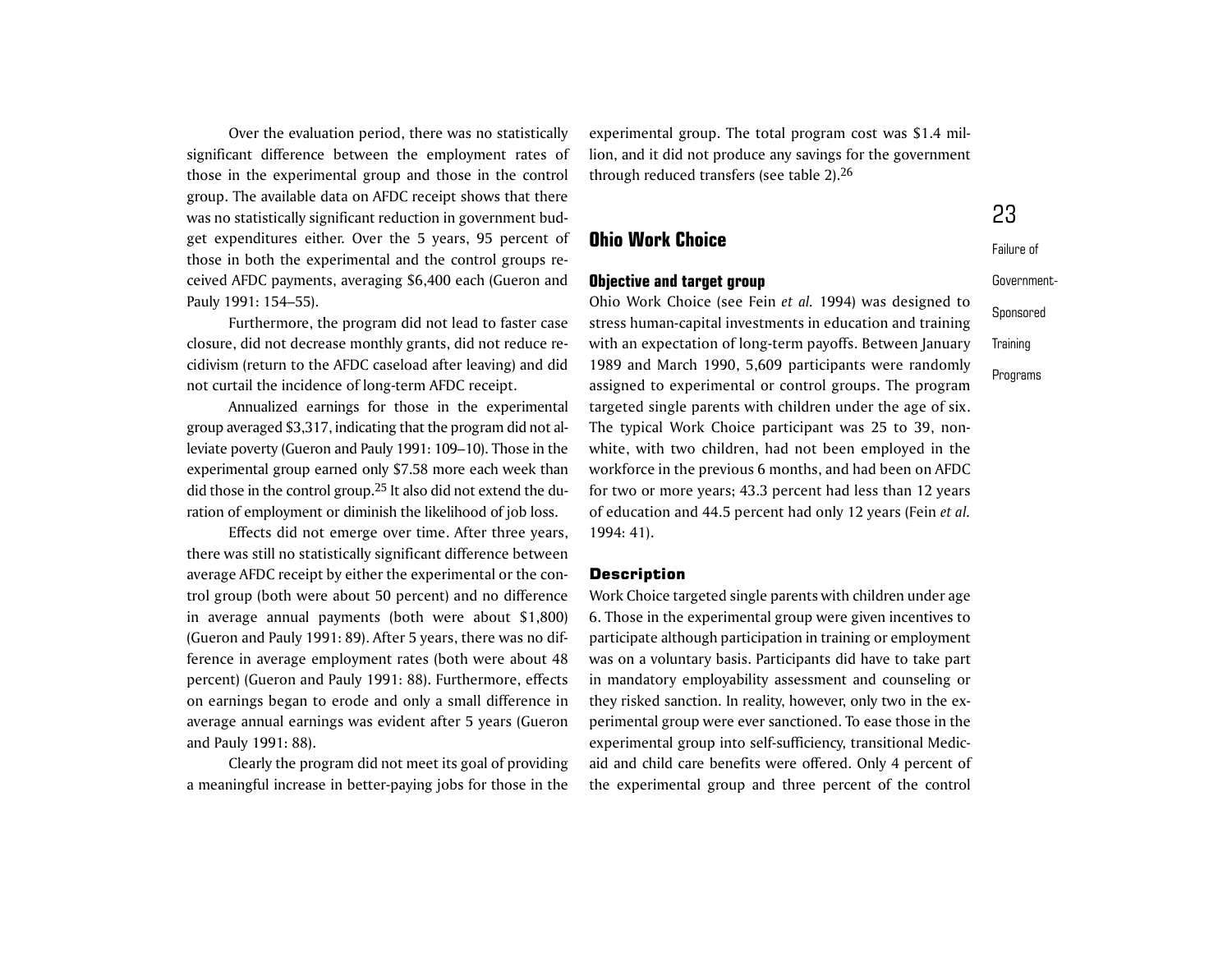group used the Medicaid extended benefits in the 18 month follow-up period (Fein *et al.* 1994: 90).

24FraserInstituteCriticalIssues**Bulletin** Since the program was voluntary, it is not surprising that participation rates were very low. Only 14.1 percent of the experimental group participated in any activity (Fein *et al.* 1994: 44). Of those assigned to an activity, a high proportion were given basic (34.2 percent) or post-secondary (33.4 percent) education. Job skills training was given to 17.7 percent of those who were assigned, job readiness training to 16.0 percent, and job club to 11.7 percent. Community Work Experience (CWEP) was the least popular activity, extended to only 1.4 percent of assigned experimentals.

### Results

This program experienced design and implementation problems. In addition, a poor economy at the time of the program may have affected results. Over this period, 5.8 percent of the Ohio population, representing 223,129 individuals, were receiving AFDC benefits and 10.9 percent of these were two-parent families (Fein *et al.* 1994: 20). In addition, 12.5 percent of the population was classified by government sources as living in poverty.<sup>27</sup>

#### *Control group*

The control group was not subject to AFDC grant sanction and remained eligible for child care, AFDC grants, Medicaid, and Food Stamps. They did not receive Work Choice case management and it was assumed that they did not receive any employment and training services. The cost per control group member was \$271.28

Over the eighteen month evaluation, 62.5 percent of the control group never found employment (Fein *et al.* 1994:

79). Average annualized earnings were \$871.29 In this period, 83.2 percent of control-group members received AFDC over the entire 18 months, and payments averaged \$4,961 (Fein *et al.* 1994: 84).

#### *Experimental group*

Work Choice spent an additional \$418 per experimental to improve on these results.30 However, the program did not diminish AFDC receipt or reduce AFDC payments, and barely raised earnings and increased employment rates (see table 1).

Over the 18 months, 59.1 percent of the experimental group never found employment, a difference of 3.4 percentage points.<sup>31</sup> There were only small additions to total earnings: those in the experimental group earned \$989 annually, or \$2.27 more per week<sup>32</sup>. The program did not alleviate poverty or decrease government budgetary outlays: about 83 percent of both groups received AFDC over the entire 18 months, receiving an average of \$5,000 over the period (Fein *et al.* 1994: 84).

The most positive results were among clients with more than 12 years of education and a completed high-school diploma. Less favourable outcomes were found for those who had been recently employed prior to receiving AFDC.

Although evaluators suggest that long-term impacts must be considered because of the emphasis on education and training, results are likely to be very disappointing. Only 4.8 percent of the experimental group engaged in basic education and only 4.7 percent enrolled in post-secondary education (Fein *et al.* 1994: 44). The total program cost was \$2.3 million (see table 2). $33$  In light of this evidence, the program is shown to have failed in its objective to increase human-capital investments in education and training.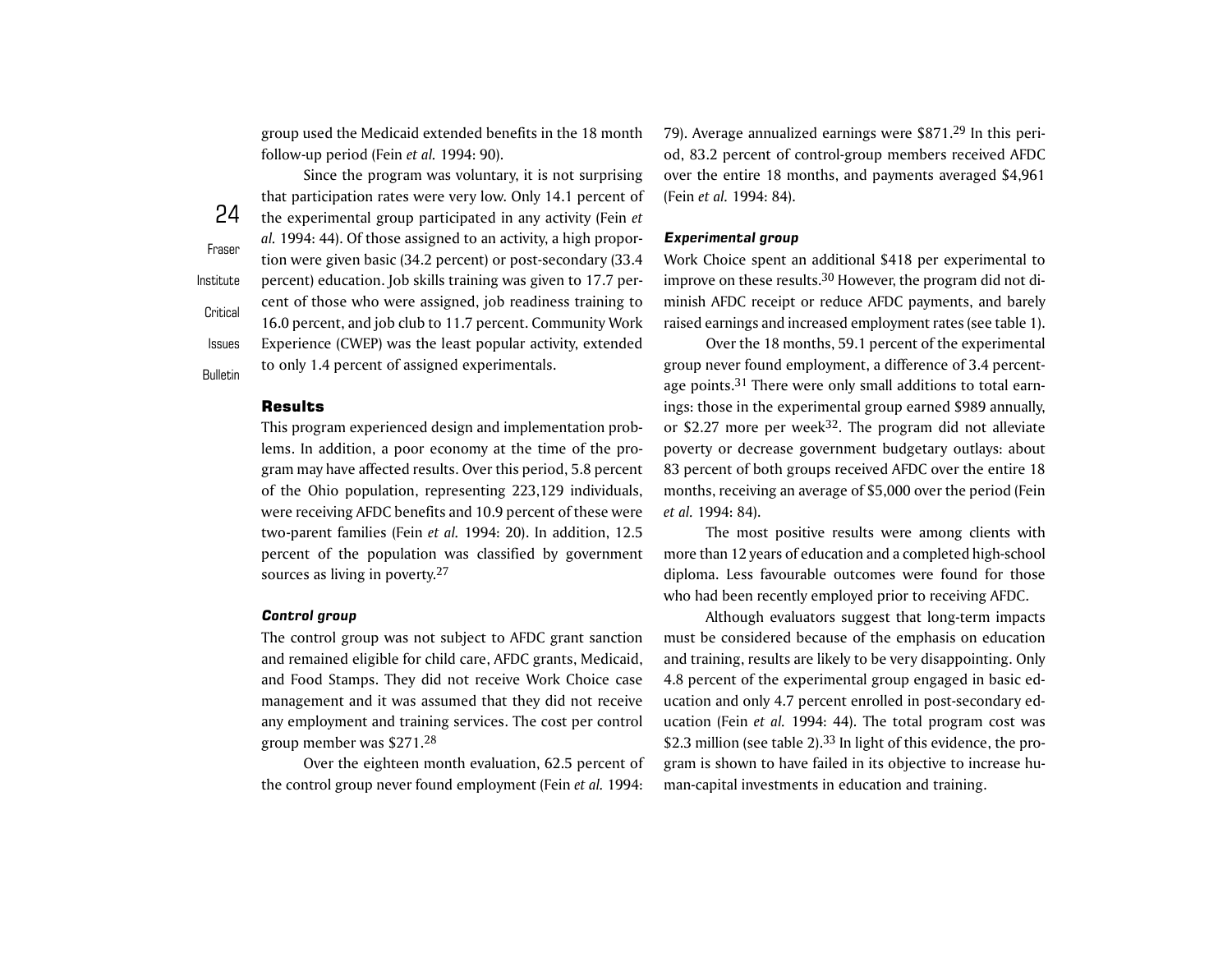### **California Greater Avenues to Independence (GAIN)**

### **Objective and target group**

The California GAIN program (see Riccio, Friedlander, and Freedman 1994) was designed with the goal of increasing the experimental group member's self-sufficiency.<sup>34</sup> It was also intended to produce government budget savings through reduced public assistance costs. Participants from six counties were randomly assigned to experimental (22,971 participants) and control groups from early 1988 to mid-1990. (Riverside county is included here but treated as a special case to follow.) There was no typical member of the experimental group and characteristics varied considerably across counties. Across the 6 counties, the incidence of highschool dropouts or lack of GED ranged from 41.3 percent to 65.4 percent, and those determined to need basic education ranged from 49.0 percent to 80.6 percent across counties (Riccio *et al.* 1994: 18).

### **Description**

GAIN utilized educational and skill levels to sort registrants into one of two service streams, one for those in need of basic education and another for those not in need of basiceducation.

Those in need of basic education were individualswho did not have either high-school education or GED; those who failed to achieve passing scores on both parts of a joint math and reading test; and those who were not proficient in English. Those of the experimental group who fell in this category could enroll in Adult Basic Education, GED, or ESL, or could participate in job search activities.

Those not in need of basic education had a highschool diploma or GED and had passed both parts of the joint math and reading test. Although job search was the first activity, those already enrolled in education or training could obtain permission from GAIN administrators to remain in their programs as long as their training was complete within two years of entering GAIN. If these initial steps did not result in self-sufficiency, then members of the experimental group would undergo an employability assessment to guide the choice of the next activity: skills training, vocationally oriented post-secondary education, on-the-job training, or unpaid community work-experience.

The members of the experimental group could be subject to sanction if they did not participate, although there was a multi-step process of enforcement. First. a Notice of Participation was sent to outline sanctions if problems persisted. The second step was conciliation, where case managers attempted to persuade members to participate. The sanction of benefits reduction was imposed as a last resort. Of those determined to be in need of basic education, 20.5 percent participated in job search and 52.6 percent participated in basic education.35 Of those who did not require basic education, 44.0 percent participated in job search and 42.8 percent took part in vocational or post-secondary training (Riccio *et al.* 1994: 44).

Participation was, thus, quite low and, not surprisingly, 18.9 percent of the experimental group were, at some point, in conciliation, under sanction, or slated to be sanctioned,  $36$ and 50.3 percent were deregistered (Riccio *et al.* 1994: 60). However, each county made widely differing decisions on how much emphasis was to be placed on quick entry to the job market and the speed of dealing with non-compliance.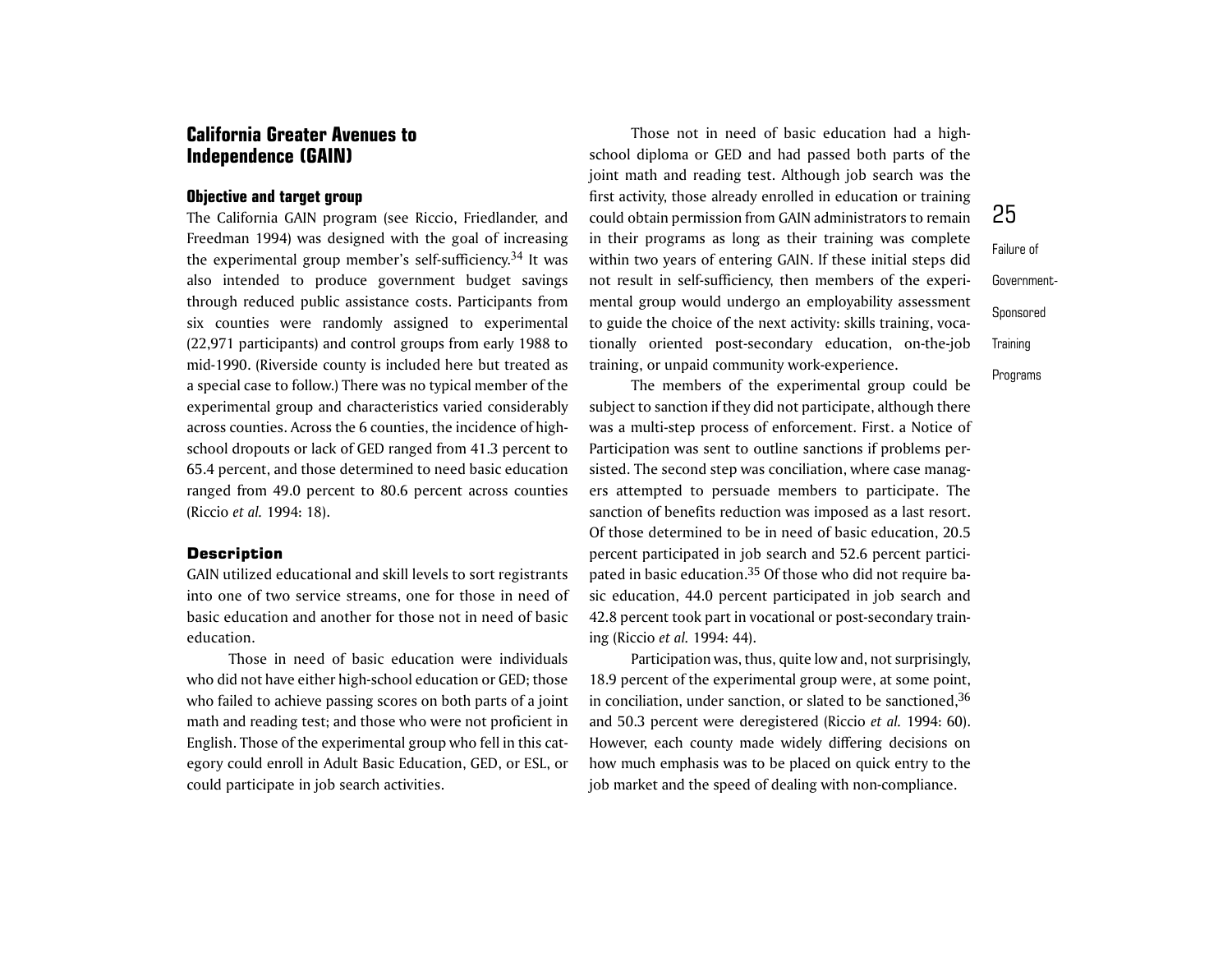Of the entire group, basic education was the most popular activity with 36 percent participation, followed by job search (28.5 percent), and vocational or post-secondary education (26.4 percent). The least popular activities were on-the-job training (1.0 percent) and CWEP (1.0 percent) (Riccio *et al.* 1994: 41).

Fraser

**Critical** 

Issues**Bulletin** 

26

Institute

The majority of spending—62.3 percent—was on education and training.37 It is difficult to know the effect of this spending on education achievement since control group results are not recorded. Results are very similar to outcomes for experimental and control groupds in the FPI demonstration. In GAIN, certification for GED or high-school graduation was 59.6 percent (compared to 57 percent in FPI), trade certification was 29.4 percent (compared to 32 percent), Associate's degrees were 5.0 percent (compared to 4 percent) and B.A. degrees were 2.1 percent (compared to 2 percent) (Riccio *et al.* 1994: 47).

### **Results**

In the United States, the state of California has the largest AFDC caseload, which may have some impact on results. There were implementation problems as well, as administrators were required to adapt to operating a new program, legislative changes, and funding restrictions that temporarily suspended the intake of clients and impeded continuity of GAIN services in some cases.

#### *Control group*

The control group was not subject to AFDC grant sanction and was not allowed to receive GAIN case management, child care services, or employment and training services. They could seek services on their own initiative and after two years could enter GAIN at their own insistence if openings were available. They remained eligible to receive AFDC grants, Medicaid, and Food Stamps. The cost per control group member was \$1,472 (Riccio *et al.* 1994: 93–4).

Even with this sizeable funding, 49.2 percent of the control group were never employed over the three year evaluation period (Riccio *et al.* 1994: 122). Annualized average earnings were only \$2,122 (Riccio *et al.* 1994). In the last quarter of year three, 55.5 percent of controls received AFDC grants (Riccio *et al.* 1994). Over the three year period, average AFDC benefits were \$15,426 per control (Riccio *et al.* 1994).

#### *Experimental group*

GAIN was supposed to improve these results by spending an additional \$3,422 per member of the experimental group.<sup>38</sup> Over three years, only modest improved outcomes were found with respect to average earnings, employment rates, AFDC receipt, and AFDC payments (see table 1).

In this period, members of the experimental group had annualized earnings of \$2,594,<sup>39</sup> and earned only \$9.06 more per week<sup>40</sup> than those in the control group. In addition, there were only marginal increases in employment of 5.9 percentage points while 43.3 percent of the experimental group never found jobs in the three years.<sup>41</sup> With the exception of Riverside county, the program did not increase the likelihood that the members of the experimental group would be employed in the follow-up period and likewise did not improve prospects for either full-time employment or employment in good jobs. ("Good jobs" are those that, for example, allowed the individual to earn more than \$200 per week or that provided health benefits.)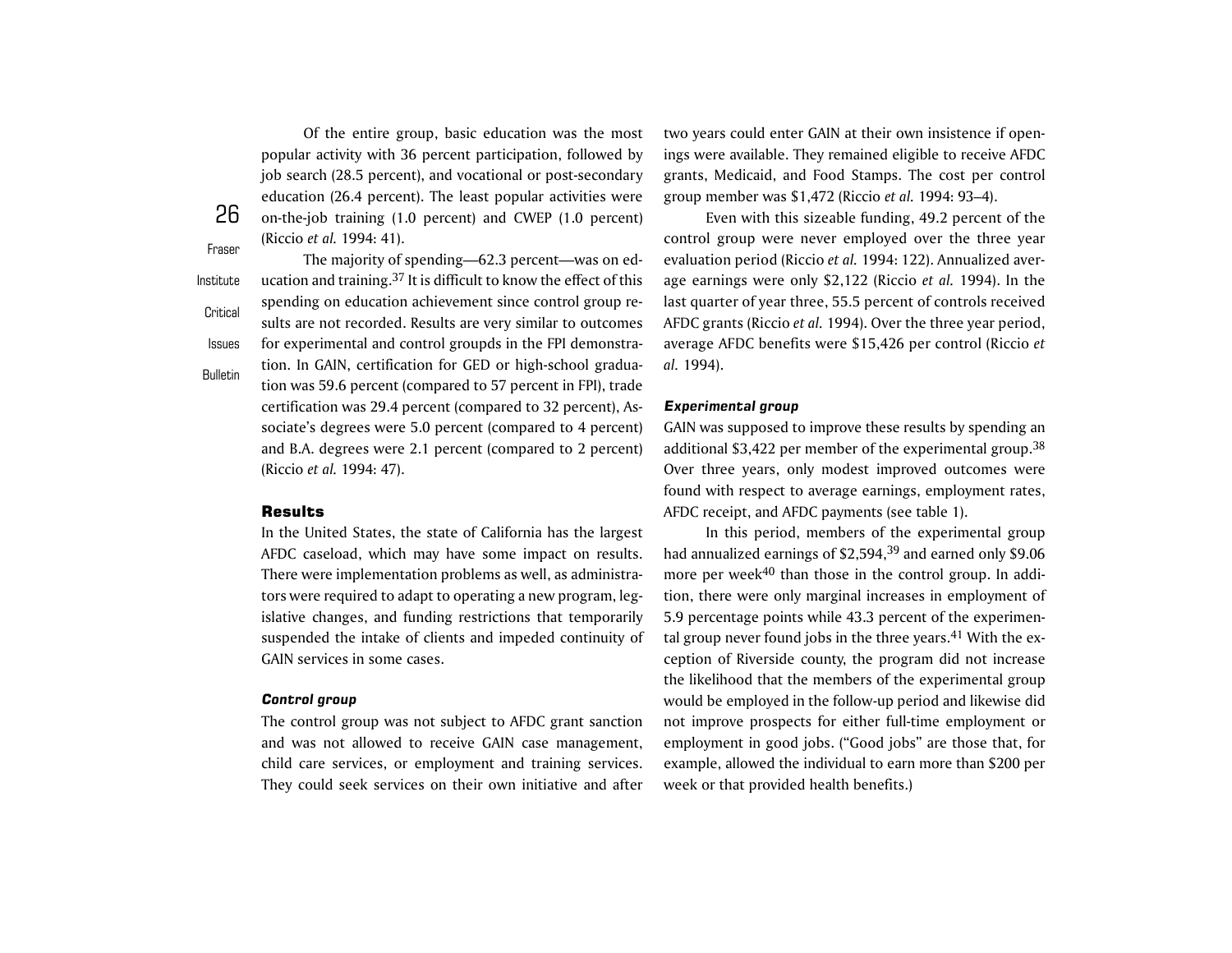The program did not reduce poverty. Besides minimal earnings and employment increases, in the third year of the program, only 19.7 percent of the experimental group earned over \$5,000 and only 12.1 percent earned over \$10,000 that year.<sup>42</sup> Only 20.2 percent had income above the 1992 poverty line (Riccio *et al.* 1994: 60). Control group members had similar outcomes. In addition, the program also saw no decline in Food Stamps receipt. Over the three year period, about 89 percent of both groups received benefits. Those in the experimental group received an average of \$2,817 in Food Stamp benefits while those in the control group received \$2,904, a difference of \$0.56 per week.43

Members of both groups remained dependent upon AFDC benefits, and over the three year period, those in the experimental group received \$14,464, just \$6.17 per week less than those in the control group.44 The program did not result in self-sufficiency for the experimental group, nor did it substantially diminish government budget expenditures. In the final quarter of year three, 52.5 percent of the experimental group were still receiving AFDC benefits, only 3.0 percentage points less than the control group.45 Furthermore only 18.8 percent of the experimental group were both employed and off AFDC in the last quarter of the evaluation (Riccio *et al.* 1994: 157).

Even when the results were statistically significant, the magnitude varied considerably across the six counties. In individual counties, impacts were not always significant. Neither were they significant across all subgroup categories in every case.

Costs for the experimental group likewise varied across counties with total costs ranging from \$3,469 per individuall to as high as \$6,977 (Riccio *et al.* 1994: 93–4). Net costs ranged from \$1,597 to \$5,789. While most spending was for education and training, this target group also required child care and other support services, which accounted for 13.2 percent of costs (Riccio *et al.* 1994: 78).

Despite failing in their objectives of increasing the self-sufficiency of those in the experimental group and producing government budget savings, the program had a total cost of \$87.4 million (see table 2).46

### **Riverside Greater Avenues to Independence (GAIN)**

### Objectives and Target Group

The purpose of the Riverside GAIN program was to increase employment (see Riccio *et al.* 1994). This goal resulted in a unique program structure. Administrators randomly assigned 5,626 individuals to either an experimental or a control group between 1988 and 1990. The typical program was likely to be a long-term AFDC recipient and had not been employed in the previous 2 years. In addition they were typically white, English-speaking, aged 33, with 2 children; 49.6 percent had not graduated from high school or did not have a GED, and 60.3 percent were in need of basic education (Riccio *et al.* 1994: 18).

### **Description**

In terms of its general structure, the Riverside program was no different from the California GAIN demonstration. Educational and skills levels were used to sort registrants into the two service streams depending on whether basic education was necessary or not. Those in need of education could enroll

Failure of Government-Sponsored **Training** Programs

27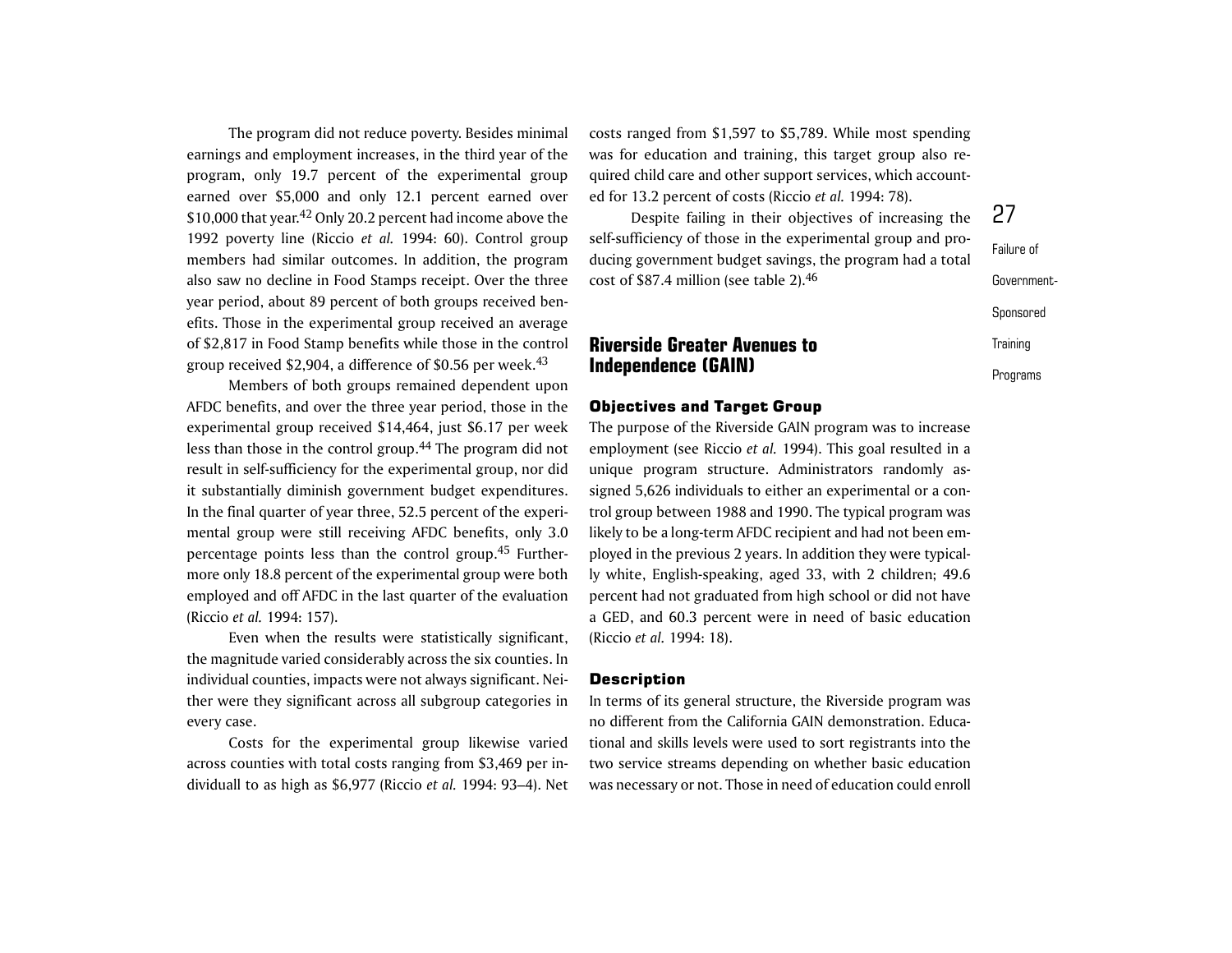in ABE, GED, or ESL, or participate in job search. Those not in need of education would participate in job search first. If unsuccessful, they would undergo employability assessment and be steered into skills training, vocational post-secondary schooling or on-the-job training.

FraserInstituteCriticalIssues

**Bulletin** 

28

What distinguished Riverside county from the other counties was its particular combination of practices. The program had an employment focus and made job development efforts a priority. Job placement standards were in place for case managers, which helped to secure participation from all mandatory registrants. The use of enforcement procedures was particularly distinctive. The message sent to members of the experimental group was that gaining employment was the central concern, that it should be sought expeditiously, and that low-paying job opportunities should not be turned down.

For those in the basic education service track, administrators focused efforts on job search and basic education. For the other service track, job search was primary. The program also experimented with caseloads of different sizes for project managers. While the regular group had a 97-to-1 registrant to staff ratio, the "enhanced" group had a 53-to-1 ratio. In the discussion of results, however, this distinction is irrelevant since no statistically significant differences can be attributed to this variation.

Riverside GAIN was more likely than other programs to sanction those in the experimental group if they did not participate. Over the course of the demonstration, 33.9 percent of the Riverside experimental group were in conciliation, sanction, or slated for sanction (compared to 18.9 percent in California as a whole) and 79.4 percent were deregistered (compared to 50.3 percent) (Riccio *et al.* 1994: 60). This program had higher participation in job search but lower participation in education and training. For those who required basic education, 32.0 percent participated in job search and 40.6 percent participated in basic education.<sup>47</sup> For those who did not require basic education, 50.1 percent participated in job search and 40.9 percent took part in vocational or post-secondary training (Riccio *et al.* 1994: 44).

Of the entire group, job search was the most popular activity with 38.0 percent participation, followed by basic education (27.4 percent), and vocational or post-secondary education (26.8 percent) (Riccio *et al.* 1994: 41). The least popular activity was on-the-job training (0.8 percent); CWEP was not assigned at all.

Although only 46.1 percent of the budget was spent on education and training, less than the California GAIN expenditure, similar certification levels to the California program were achieved.48 In the Riverside case, certification for GED or high-school graduation was 55.6 percent (compared to 59.6 percent in California), trade certification was 28.2 percent (compared to 29.4 percent), Associate's degrees were 4.9 percent (compared to 5.0 percent) and B.A. degrees were 1.6 percent (compared to 2.1 percent) (Riccio *et al.* 1994: 47).

### Results

#### *Control group*

The control group could not be sanctioned and did not receive GAIN case management, child care services, or employment and training services. They could seek other services in the community on their own and also could insist on entering GAIN after two years provided that openings were available. They remained eligible to receive AFDC grants,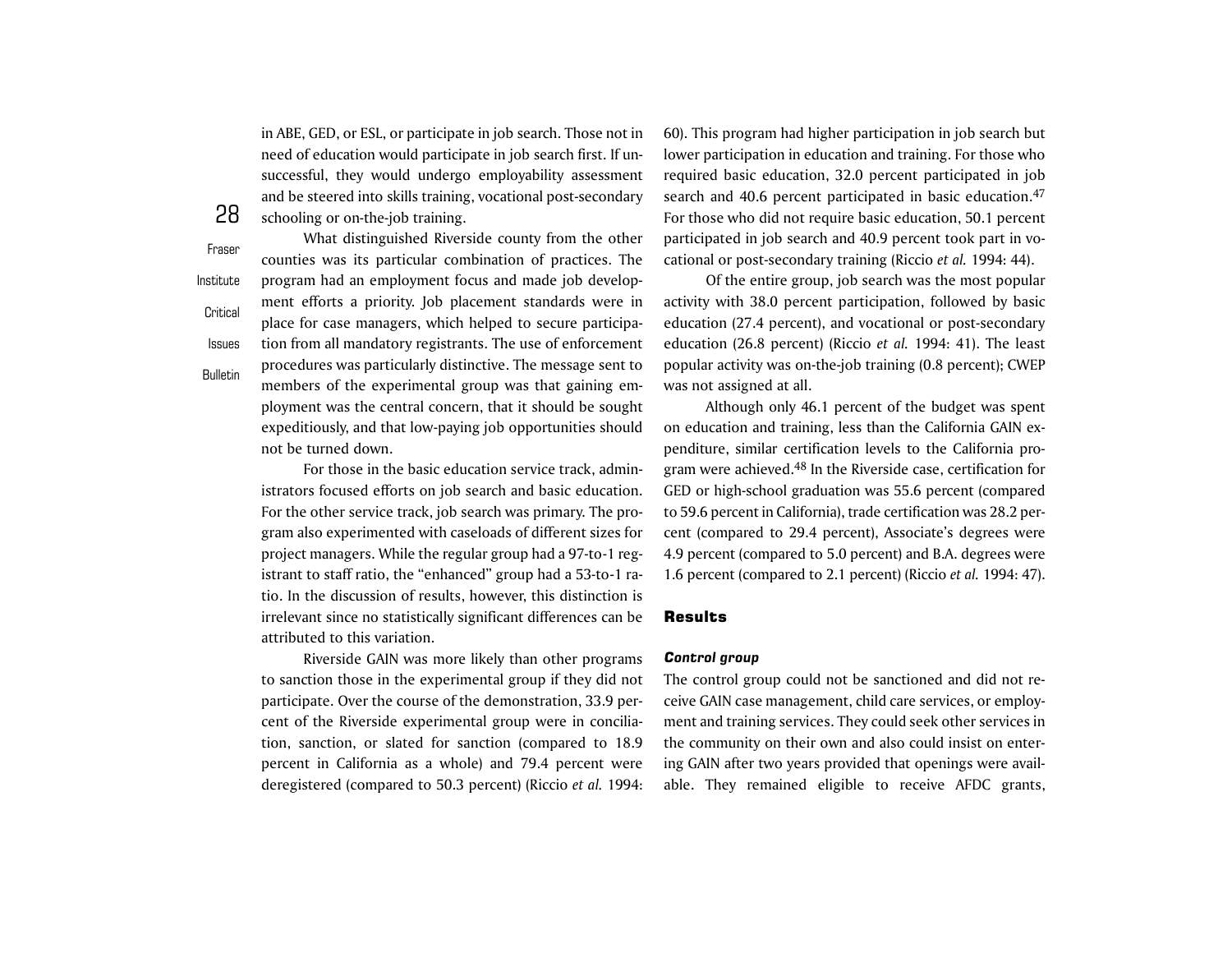Medicaid, and Food Stamps. The cost per control group member was \$1,871 (Riccio *et al.* 1994: 93).

Despite this expenditure, poor results were evident. Over three years, 46.6 percent of the control group never found jobs and average annualized earnings were only \$2,112.<sup>49</sup> In the final quarter of the evaluation, 45.8 percent of the control group were still receiving AFDC grants (Riccio *et al.* 1994: 120), and over the three years, they received an average of \$13,267 in AFDC benefits (Riccio *et al.* 1994: 120).

#### *Experimental group*

The Riverside GAIN program spent an additional \$1,597 per experimental to improve outcomes (Riccio *et al.* 1994: 93). It was clearly the most successful of the Welfare-to-Work singleparent programs. However, even the most successful program had less than spectacular impacts on average earnings, employment, AFDC receipt, and AFDC payments (see table 1).

The members of the experimental group earned \$19.96 per week<sup>50</sup> more than members of the control group although their average earnings were still very low—\$3,149 annualized over three years.<sup>51</sup> At the end of the three year period, 32.9 percent of the experimental group had never been employed, a difference of 13.6 percentage points.<sup>52</sup> But reduction in poverty was still minimal: only 23.7 percent of the experimental group earned over \$5,000 in year three and only 13.6 percent earned more than \$10,000 (Riccio *et al.* 1994: 127). In addition, only 19.4 percent had income above the 1992 poverty line (Riccio *et al.* 1994: 160).

The Riverside program did appear to improve slightly the likelihood of employment in the follow-up period, the opportunity for full-time employment, and employment in better jobs (those offering over \$200 per week or health benefits).

Members of the experimental group continued to receive large AFDC benefits of \$11,284 over the three years (Riccio *et al.* 1994: 120). This represented a reduction of \$12.71 per week.<sup>53</sup> The self-sufficiency of the experiemental group was not greatly enhanced: only 23.0 percent were both employed and off AFDC in the last quarter of year 3 (Riccio *et al.* 1994: 156). The decrease in Food Stamps receipt was also minor. Over the three year period, about 81 percent of both groups received benefits (Riccio *et al.* 1994: 120). Those in the experimental group received an average of \$1,988 in Food Stamp benefits compared to those in the control group, who received \$2,178, a difference of \$1.21 per week.<sup>54</sup>

Riverside was a qualified success. Although it did appear to extend employment slightly, it did not decrease poverty or welfare dependence. However, the total cost to government was \$15.8 million (see table 2).55

### **San Diego Saturation Work Initiative Model (SWIM)**

### **Objective and target group**

The objectives of SWIM (see Friedlander and Burtless 1995) were to augment employment and reduce AFDC receipt more than to improve job quality. The emphasis was on maximum participation, rapid employment, and closure of AFDC cases. Commencing in 1985, 3,211 participants from two San Diego metropolitan welfare offices were randomly assigned to either an experimental or control group. The typical participant was an AFDC recipient with no prior earnings, had been on AFDC for more that two years, had more than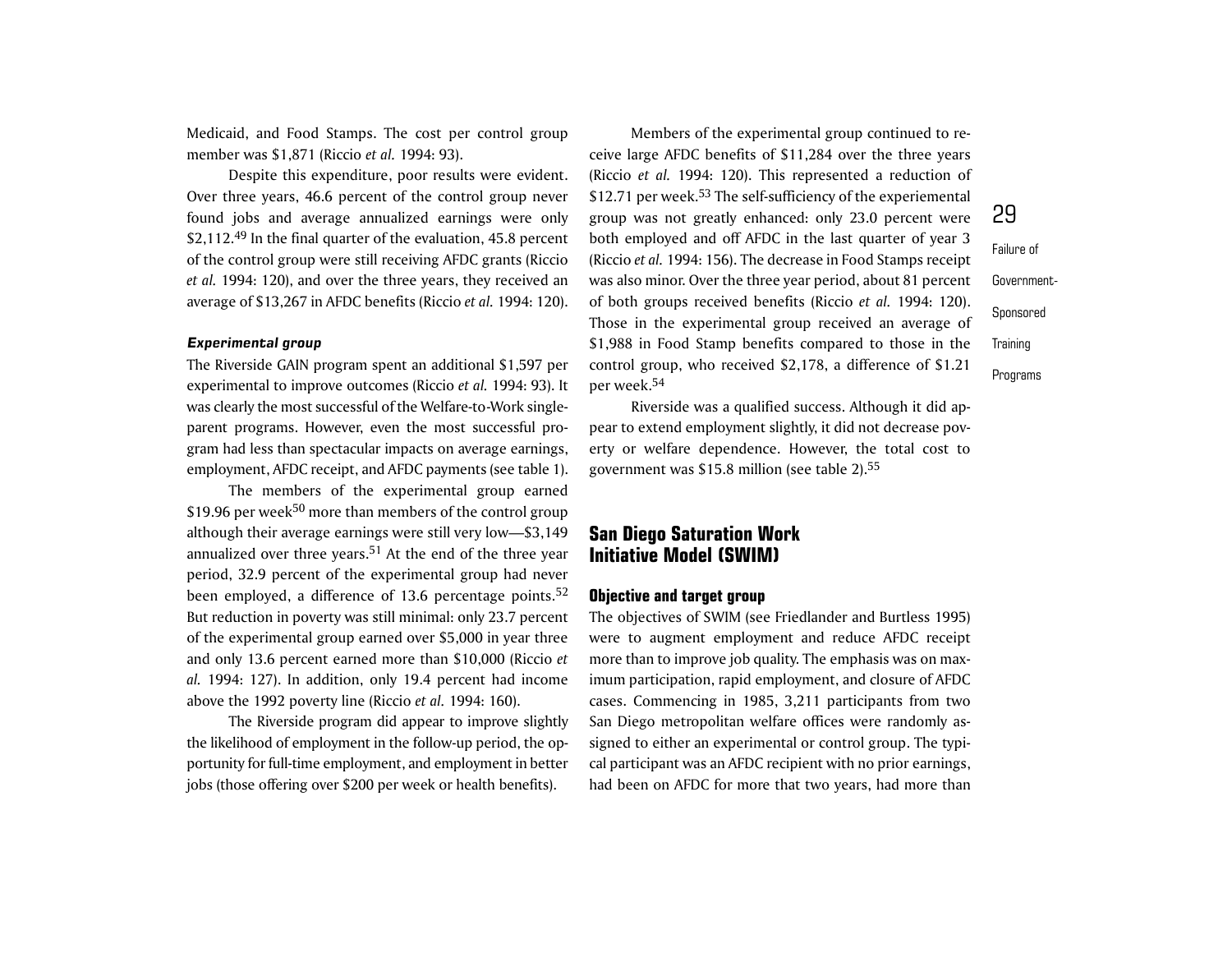one child, was over 30 years old, and non-white; 43.9 percent did not have high-school graduation or GED (Friedlander and Burtless 1995: 66).

#### 30**Description**

FraserInstituteCriticalIssues**Bulletin** SWIM featured a fixed sequence of activities. Experimentals began with a two-week job search workshop followed by three months of unpaid work experience and bi-weekly jobclub sessions. Assignments were set up under the Community Work Experience Program (CWEP) and scheduled to be 20 to 30 hours per week. If employment was not obtained by this point, the final step was assessment and referral to community education and training. This was operated by outside organizations but participation was mandatory. In practice, many individuals found jobs or left AFDC for some other reason before this point. While participation in the program could extend for years, those in the experimental group who had children aged 6 and older were obligated to participate while receiving AFDC benefits or they faced sanction with partial, temporary benefits reduction.

> SWIM had a target of 75 percent participation by members of the experimental group but only 64.4 percent participated in any activity (Friedlander and Burtless 1995: 51). Of those who participated, over half (50.6 percent) engaged in job search. The second most common option was education and training (24.3 percent), followed by unpaid community work experience (19.5 percent).

### Results

Before examining the results, it is important to set the context. At the time of the study, the female unemployment rate was 9 percent and California AFDC payments were among the highest in the United States (Friedlander and Burtless 1995: 51). Both of these must be considered when interpreting the results. Like Baltimore Options, SWIM was evaluated over five years in order to see the long-term effects. Programs are not often designed to have this time horizon for evaluation. In this case, one-fifth of those who were members of either the experimental group or the control group were subsequently enrolled in Greater Avenues for Independence (GAIN), a fact that may have altered the long-term results.

#### *Control group*

The control group did not receive SWIM case management or employment and training services. They were not required to participate and did not face benefits sanction. They remained eligible for child care services, other community services, AFDC grants, Medicaid, and Food Stamps. Each control group member cost \$626.56

Under this design, results were very poor. Over a 63 month follow-up, 95.9 percent of those in the control group had received AFDC benefits amounting to \$18,688 on average (Friedlander and Burtless 1995: 154–55). Annualized earnings over 5 years were only \$2,807 and 32.5 percent of the control group never found employment (Friedlander and Burtless 1995: 109–10).

#### *Experimental group*

SWIM was allocated an additional \$919 per participant to improve these results (Gueron and Pauly 1991: 256–57). However, the program did not lessen AFDC receipt and re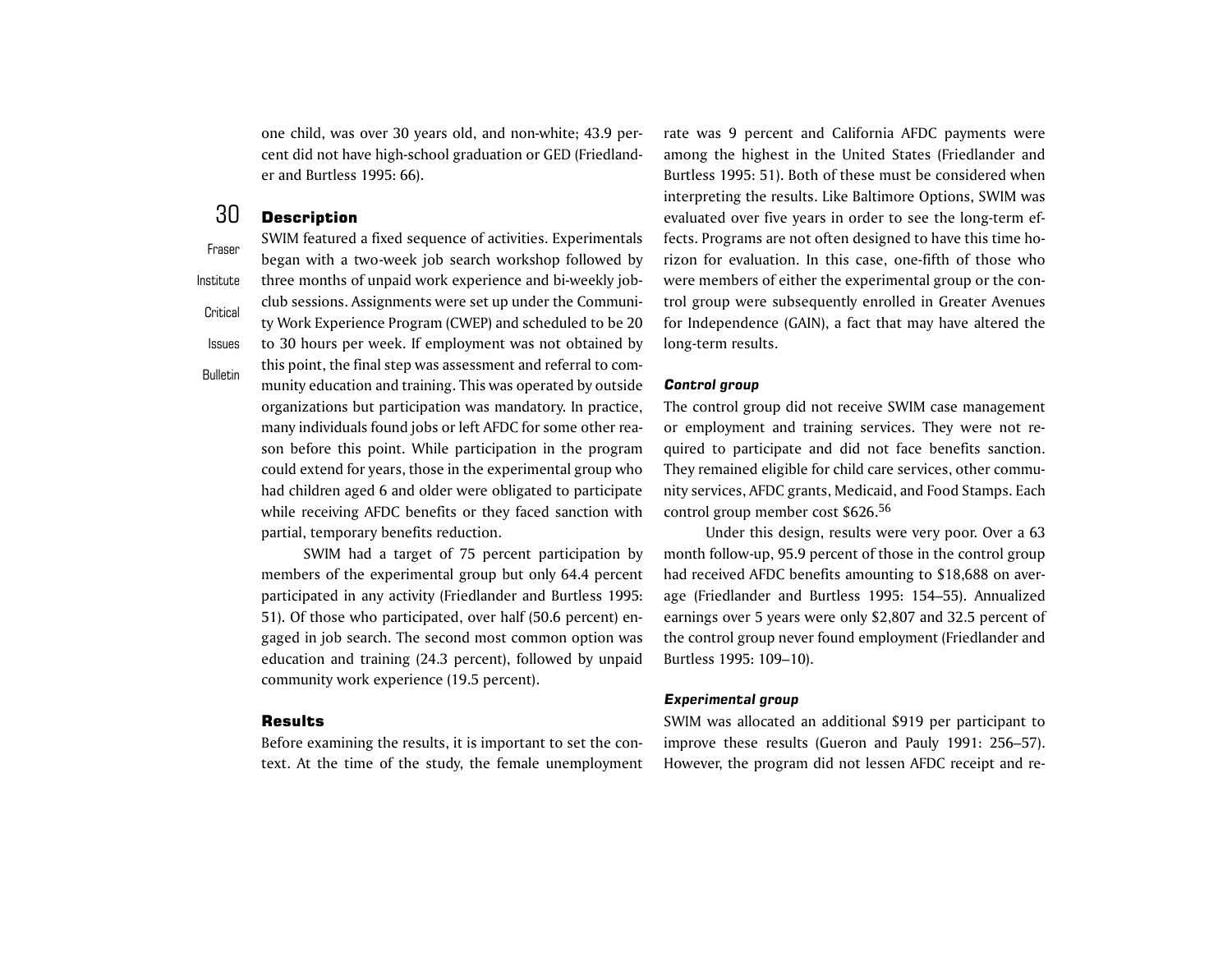sulted only in small changes for average earnings, employment, and AFDC payments (see table 1).

Over 5 years there was no statistically significant differences between AFDC receipt by the experimental group and AFDC receipt by the control group: both were about 96 percent (Friedlander and Burtless 1995: 154-5). Both groups remained dependent upon AFDC; those in the experimental group received \$16,758 over 63 months (Friedlander and Burtless 1995: 154-5). The program reduced payments by only \$7.07 per week.<sup>57</sup>

The program resulted in slightly faster case closure, marginally decreased monthly grants and barely decreased long-term AFDC receipt. It did not curtail rates of recidivism.

Annualized earnings for those in the experimental group averaged \$3,322 (Friedlander and Burtless 1995: 109– 10); in other words, they earned \$7.98 more each week than did those in the control group.<sup>58</sup> Notably, 25.4 percent of the experimental group never found employment, a difference of 7.1 percent from the statistics for the control group (Friedlander and Burtless 1995: 109–10). Program evaluators expected only modest future additions to average earnings. The program generated only a trivial amount of new employment and it did not extend the duration of employment nor decrease the likelihood of job loss.

Positive impacts did not emerge over time either. After 5 years, there was no statistically significant difference between average AFDC receipt for either group (about 31 percent of both groups received the benefits), no difference in average annual payments (both were given about \$2,200), no difference in average employment rate (both had rates of about 33 percent), and no difference in annual earnings

(both earned about \$4,000) (Friedlander and Burtless 1995: 88–9). This failure of the program to take hold for any length of time is referred to as program "decay."

SWIM met its objective of increasing participation (rates were higher than other programs), but it did not succeed in increasing the likelihood of employment or reducing AFDC receipt. The total cost was \$2.5 million (see table 2).<sup>59</sup>

**Summary**

A lack of basic education figured prominently in the program profile of the participants: 41.3 percent to 65.4 percent had less than 12 years of education. Programs designed to target single parents failed to achieve the goals set out by program administrators. Programs often had no effects and even when outcomes are statistically significant, the impact is not substantive enough to improve the welfare of recipients. Earnings were increased a maximum of \$19.96 per week and a minimum of \$2.18 per week; the largest increase in employment was only 13.6 percentage points and in one program there was no effect at all. In half the cases, these mandatory programs did not result in reductions in AFDC receipt and when they did, the reduction ranged from 1.1 to 5.2 percentage points. The largest reduction in AFDC payments was only \$12.71 per week and there was no effect in two programs. In summary, these programs have had virtually no effect on the prospects of most participants. The public expenditure ranged from \$1.4 million to \$87.3 million for the program, with a range of \$689 to \$4,895 per experimental group member.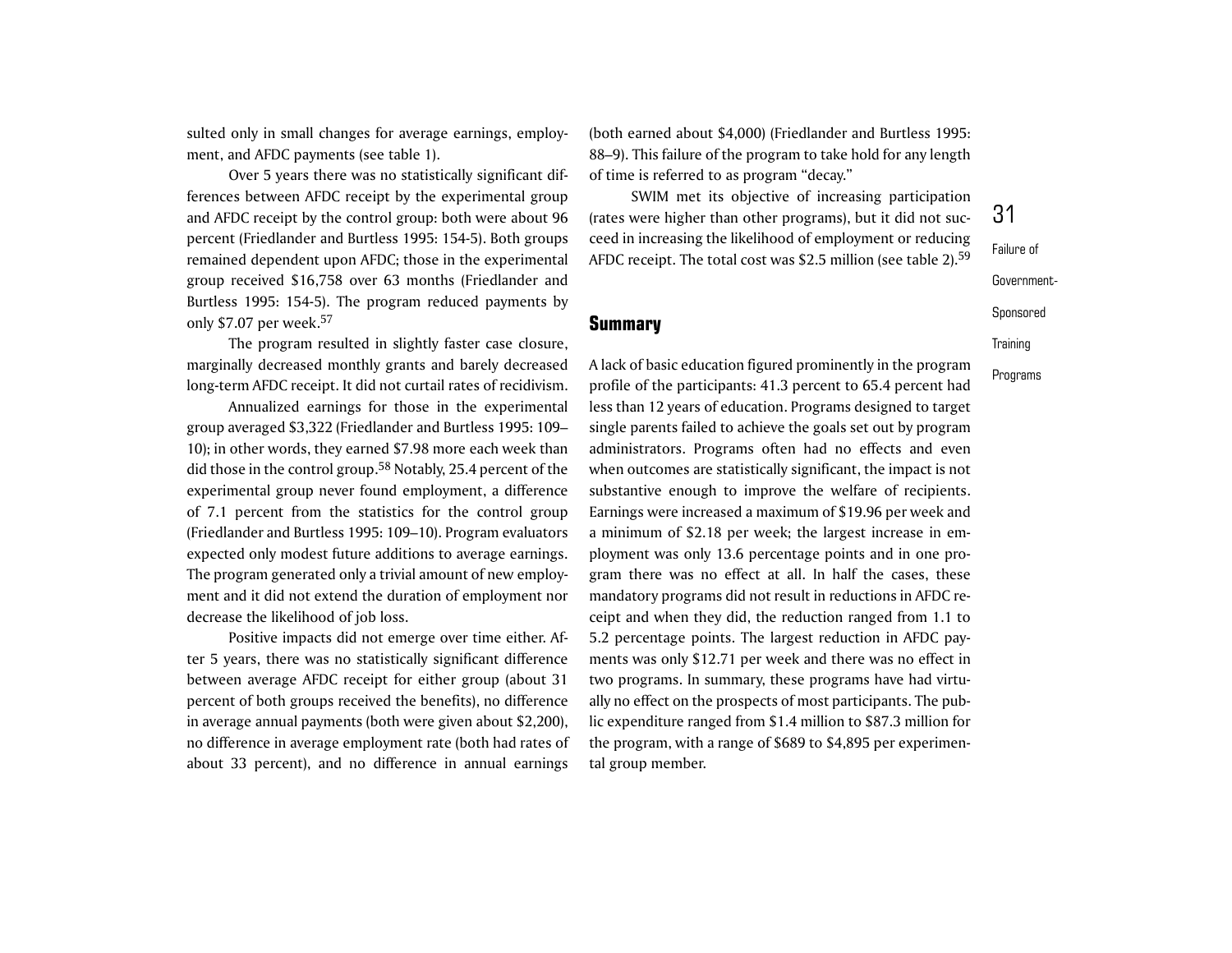# **Programs for disadvantaged adults**

**California Greater Avenues to** 

**Independence (GAIN)**

# 32

#### Fraser

#### InstituteObjective and Target Group

**Critical** Issues**Bulletin** Like the program designed for AFDC-Family Group, the California GAIN program that targeted the AFDC-Unemployed Parent group had a goal of increasing self-sufficiency and producing government budget savings through reduced public assistance costs (see Riccio *et al.* 1994). Over the assignment period, 6,980 individuals were randomly assigned to the experimental group and 3,212 to the control group. (Again, Riverside county is treated as a special case in the analysis to follow.) Characteristics of participants varied considerably across counties. Those lacking high-school graduation or GED ranged from 51.1 percent to 82.9 percent and those determined to be in need of basic education ranged from 58.0 percent to 92.2 percent (Riccio *et al.* 1994: 19).

### **Description**

Experimentals were sorted into two service streams depending upon whether they required basic education or not. Those not in need of basic education were steered into job search. If this did not result in employment, they would undergo employability assessment for assignment to skills training, vocational post-secondary training, on-the-job training, or unpaid community work experience. Those in need of basic education would either enroll in ABE, GED, or ESL, or would immediately begin job search.

Generally speaking, participation rates were low. Over the evaluation period, 15.8 percent of those in the experimental group were in conciliation, sanction or slated for sanction, and 51.7 percent were deregistered (Riccio *et al.* 1994: 60). For the entire group, basic education was the most commonly assigned activity (35.5 percent participation), followed by job search (24.9 percent) and vocational or post-secondary education (14.2 percent). The activities assigned least often were CWEP (0.8 percent) and on-the-job training (0.2 percent).<sup>60</sup>

### Results

#### *Control group*

The control group was not subject to AFDC grant sanction and was not eligible to receive GAIN case management or employment and training services. Other services in the community were available to them but they had to seek them independently. After two years, if they demanded and if space was available, they could enter GAIN. They continued to receive AFDC grants, Medicaid, and Food Stamps. The cost per member of the control group was \$871 (Riccio *et al.* 1994: 103–4).

Over the three-year evaluation period, 42.0 percent of those in the control group were never employed (Riccio *et al.* 1994: 204). Annualized average earnings were only \$3,015.<sup>61</sup> In the last quarter of the evaluation period, 57.7 percent of the control group received AFDC grants and, over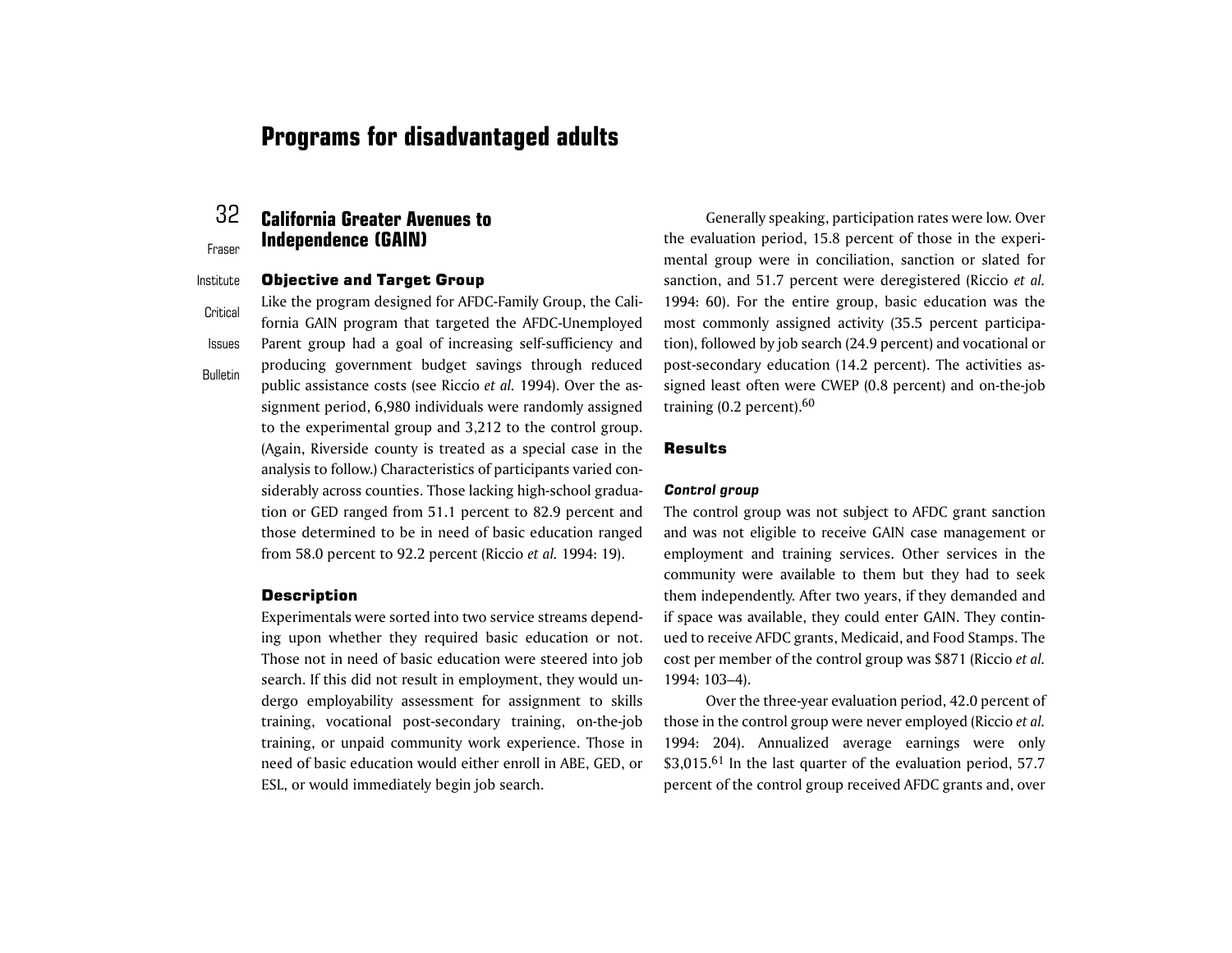the three year period, an average of \$19,332 in AFDC benefits were paid out to each.

#### *Experimental group*

To improve on these results an additional \$2,917 per participant was allocated to the GAIN program for AFDC-Unemployed Parents (Riccio *et al.* 1994: 103–4). Over the three-year evaluation period, there was no reduction in AFDC receipt and only modest favourable outcomes for average earnings, employment rates, and AFDC payments (see table 3).

In the last quarter of year 3, about 57 percent of both the experimental and the control group were receiving AFDC benefits (Riccio *et al.* 1994: 204). Over the three years, AFDC payments were only marginally lower as those in the experimental group continued to rely on welfare; they received \$18,164, a reduction of \$7.49 per week.<sup>62</sup> The program did not decrease the incidence of Food Stamps receipt—about 92 percent of both groups received the benefit—and resulted in only a minor decline in Food Stamps payments (Riccio *et al.* 1994: 228–9). Those in the experimental group received an average of \$4,395 in Food Stamp benefits while those in the control group received \$4,617, a difference of \$1.42 per week.<sup>63</sup>

Participants in the experimental group did not earn much more than those in the control group either: they had average annualized earnings of only \$3,385 over three years, or \$7.12 more per week.64 Further, 35.6 percent of the experimental group never got jobs, a difference of 6.4 percentage points.<sup>65</sup>

Thus, the program generally failed to meet goals of increasing self-sufficiency or producing dramatic government budget savings. The total program expenditure was \$26.4 million (see table 5).<sup>66</sup>

### **Riverside Greater Avenues to Independence (GAIN)**

### **Objectives and Target Group**

The Riverside GAIN program (see Riccio *et al.* 1994) that targeted AFDC-Unemployed Parent recipients also had the goal of increasing employment. Over the assignment period, 1,666 participants were randomly assgined to the experimental group and 741 to the control group. The typical participant was in need of basic education, was non-white, aged 32, had two or more children, and was likely to be an AFDC recipient; 57.4 percent did not have high-school or GED accreditation and 66.6 percent needed basic education (Riccio *et al.* 1994: 19).

### **Description**

The two service streams for those in need of education and those not in need of education applied in this program as well. Like the Riverside GAIN program for AFDC-Family Group, this program had a focus upon employment and the use of enforcement procedures. The program also experimented with caseloads of different sizes for project managers. However, no statistically significant differences were recorded between "normal" and "enhanced" groups.

Over the course of the demonstration, 42.2 percent of the participants in the Riverside experimental group were in conciliation, sanction, or slated for sanction (compared to 15.8 percent in California) and 79.6 percent were deregistered (compared to 51.7 percent), although 66.0 percent recorded participation in some activity, including assessment and appraisal (Riccio *et al.* 1994: 41, 60). Of those who took part in an employment-related activity, job search was the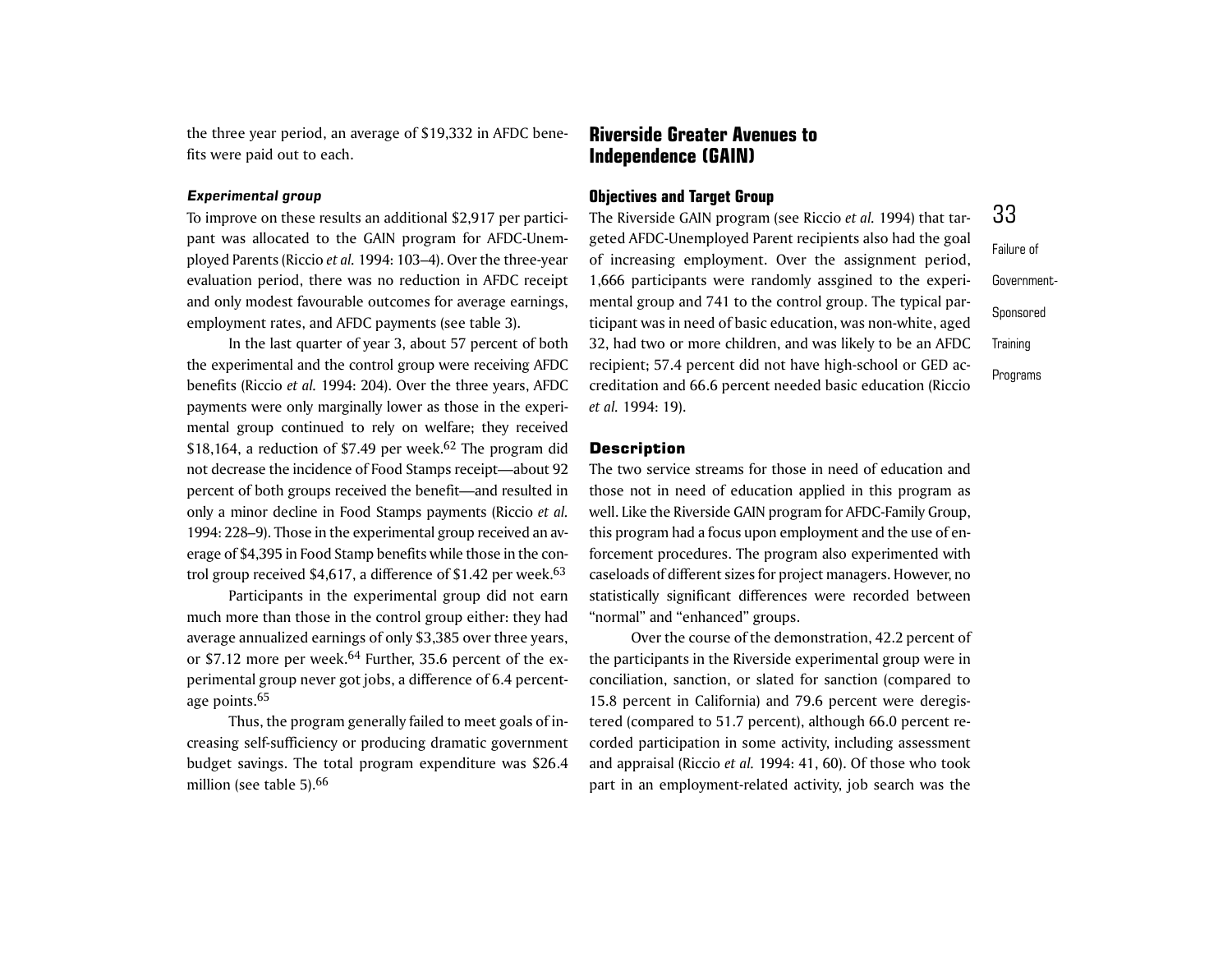most common activity, with 42.2 percent participation; 32.0 percent participated in some educational or training activity (Riccio *et al.* 1994: 308).

#### 34**Results**

Fraser

### *Control group*

InstituteCriticalIssues**Bulletin** The control group was not sanctioned and did not receive GAIN case management or employment and training services. They could seek other services in the community independently and also enter GAIN after two years if they requested it and if space was available. They remained eligible to receive AFDC grants, Medicaid, and Food Stamps. The cost per control group member was \$996 (Riccio *et al.* 1994: 103).

> Over three years, average annualized earnings were only \$3,345 and 38.3 percent of the control group were never employed.67 There was high dependence on AFDC benefits, since 90.4 percent of the control group received AFDC grants at some point in the period, and 40.9 percent were receiving payments in the last quarter of year three. Members of the control group were given an average of \$14,411 in AFDC benefits over three years.

#### *Experimental group*

The Riverside county GAIN demonstration spent a further \$2,150 per experimental to improve these outcomes (Riccio *et al.* 1994: 103). The three-year evaluation results of the Riverside program showed it to be the most successful program for AFDC-Unemployed Parents. However, it did not decrease AFDC receipt and had only modest positive effects on average earnings, employment and average AFDC payments (see table 3).

Participants in the experimental group earned only \$9.65 per week more than those in the control group, with

average annualized earnings of \$3,847 over three years.<sup>68</sup> Over the evaluation period 30.9 percent of experimentals were never employed, a difference of 7.8 percentage points from the figures for the control group.<sup>69</sup> In year 3, 55.2 percent of the experimental group had no income at all, 23.3 percent had incomes above \$5,000, and only 14.3 percent had incomes above \$10,000. The control group had similar results (Riccio *et al.* 1994: 209).

Members of the experimental group received AFDC benefits of \$12,346 over three years, a reduction of \$13.23 per week.70 However, the program did not decrease the number of individuals on AFDC: 90 percent of both groups received benefits at some point in the three year period. In the last quarter of year 3, 42.6 percent of the experimental group were still receiving benefits (Riccio *et al.* 1994: 202). The program reduced Food Stamps benefits by only \$2.29 a week<sup>71</sup>: 88.6 percent of the experimental group received \$3,338 in Food Stamps benefits while 91.0 percent of the control group<sup>72</sup> received \$3,695 in benefits.

Riverside failed in its objective of increasing employment rates substantially. Nonetheless, the total expenditure for the program—including the cost of administration, social workers and so on—was \$5.2 million (see table 5).73

### **San Diego Saturation Work Initiative Model (SWIM)**

### **Objective and target group**

The objective of SWIM for AFDC-Unemployed Parents was to have high levels of participation from particiapants who were receiving benefits—"caseload saturation." Its empha-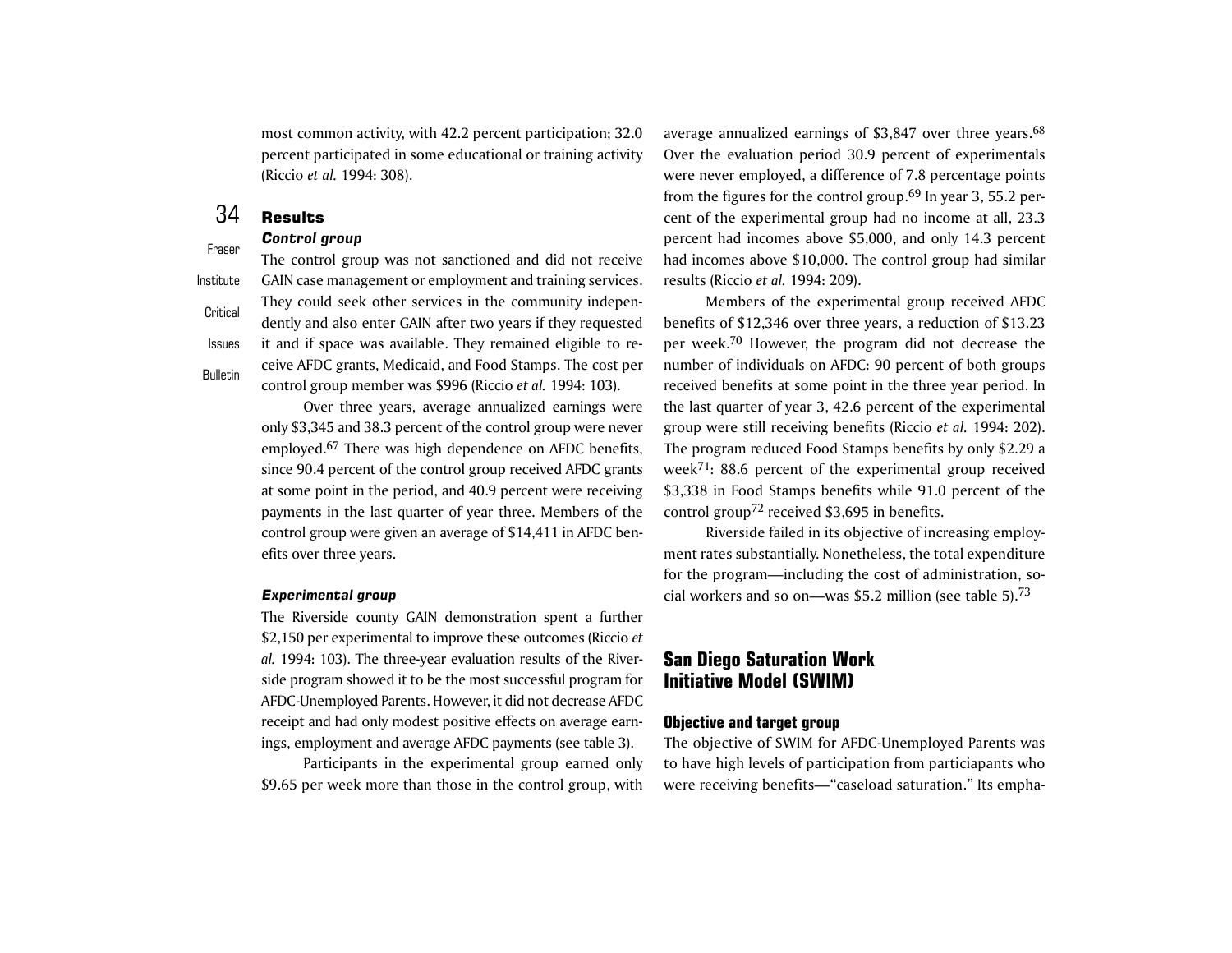sis was upon increasing employment and reducing receipt of AFDC rather than upon improving job quality (see Friedlander and Hamilton 1993). Beginning in 1985, 1,339 participants were randomly assigned to experimental and control groups. The typical participant was an AFDC applicant with either minimal or no earnings in the year before who had been on AFDC previously, had two or more children, and was non-white; 53.0 percent did not have a highschool diploma.

#### **Description**

SWIM had a fixed sequence of activities. The first activity was a two-week job search. This was followed by three months of unpaid community work-experience and a biweekly job club. If both of these activities were unsuccessful, members of the experimental group would then participate in mandatory, moderately expensive educational and training services.

There was minimal scope for client choice in this program and financial penalties were applied. More than 10 percent of all participants in the SWIM experimental group were sanctioned.

SWIM had a target of 75 percent participation but, during a typical month not even half of the experimental group were active in searching for jobs, CWEP, education or training, or part-time employment. Excluding part-time work, participation rates averaged 33 percent. Of those who participated over the three year period, 59.5 percent began job search, 21.0 percent participated in community work-experience, and 33.5 percent enrolled in basic education, college, or vocational training (Friedlander and Hamilton 1993: 22).

#### Results

Certain unique factors may have affected the results. California has relatively high state welfare grants and the 5-year follow-up evaluation did not adjust for participants' subsequent enrollment in other programs, such as GAIN. Also, "self-initiated participants" already meeting program criteria at initiation were not differentiated in the data. In addition, San Diego had a broad network of educational and training facilities and a sophisticated staff at the department of Social Services who had extensive program implementation experience.

#### *Control group*

Neither SWIM case management nor employment and training services were available to the control group. They did not get sanctioned and were not required to participate in employment-related activities. They remained eligible for other community services, AFDC grants, Medicaid, and Food Stamps. Services for each control group member cost \$475 (Gueron and Pauly 1991: 256-7).

Outcomes for this group were discouraging. Over a 5-year follow-up, 90.2 percent of the control group received \$21,054 in benefits (Friedlander and Hamilton 1993: 46), 24.6 percent of the control group never found jobs, and average annualized earnings over 5 years were \$4,364.74

#### *Experimental group*

SWIM spent a further \$817 per participant to better these results (Gueron and Pauly 1991: 256–7). The program did not diminish AFDC receipt and had a minimal favourable impact on average earnings, employment, and AFDC payments (see table 3).

35Failure of Government-Sponsored **Training** Programs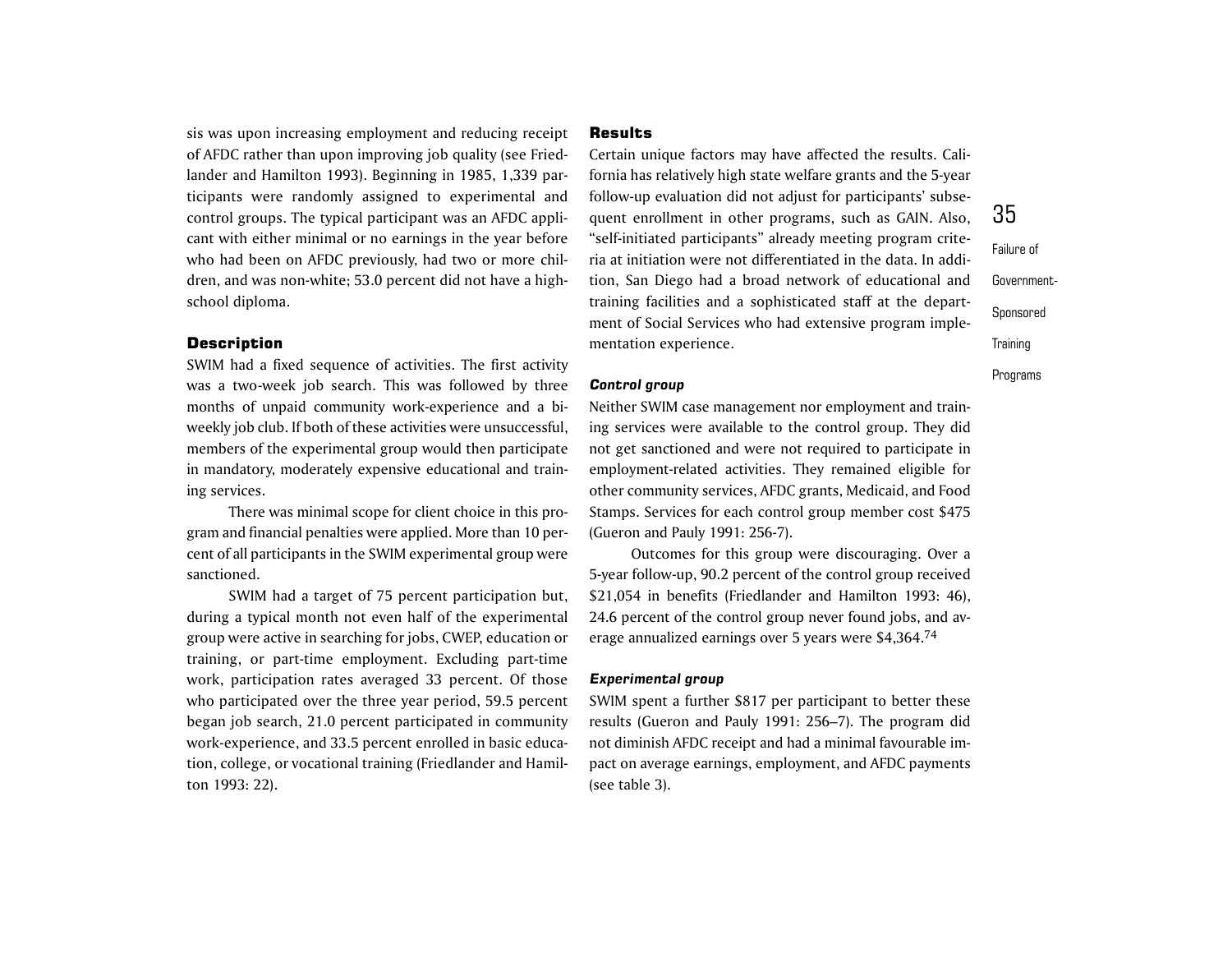The earnings gains averaged \$4.08 per week, with each participant earning \$4,576 annually over 5 years.<sup>75</sup> The earnings difference narrowed considerably by the end of the 5-year follow-up, and 20.7 percent never found employment at all—4.0 percentage points less than the control group. Employment peaked in year 2, then declined.76 Average pay rates for those employed were similar to pay rates for those in the control group, demonstrating that SWIM did not lead to better jobs.

CriticalAFDC payments were reduced by \$7.54 per week but, over the period, those in the experimental group still collected \$19,093 in benefits.77 Further, most of the reduction came from reduced payments rather than fewer months on social assistance. SWIM did not substantially reduce the number of individuals who were both jobless and receiving AFDC. At the end of the follow-up period, about two-fifths of AFDC-Unemployed Parents were still receiving AFDC benefits.

> Notably, SWIM did not increase family income: welfare payments exceeded earnings gains by \$593 over the 5 years (Friedlander and Hamilton 1993: 62). The results for earnings, employment, and AFDC for the experimental group and the control group converge over time due to decay of effects upon the experimental group: treatment had initial effects that gradually wore off as individuals left their jobs to return to AFDC.

> The program failed to meet its targets for participation, and the follow-up evaluation showed that SWIM had no effect on increasing employment and reducing receipt of AFDC in the long run. The total cost for government was \$0.9 million for the program (see table 5).<sup>78</sup>

# **Ohio Fair Work (JOBS)**

#### **Objective and Target Group**

Ohio's Fair Work or JOBS program stressed investments in human capital via education and training with the expectation of long-term payoffs (see Fein *et al.* 1994). Between January 1989 and December 1991, over 24,000 participants were randomly assigned to experimental and control groups. There were three cohorts whose results were tracked separately based upon their year of acceptance into the program. To capture results in the longer term, the results of the 1989 cohort (composed of an experimental group of 7,860 and a control group of 1,314) are considered here. All able-bodied recipients who did not have child-care responsibilities were required to participate in this program. Thus, both single parents with older children and two-parent families took part in this demonstration. The typical participant was white, female, had two children, and had not been employed in the previous 6 months; 44.2 percent had less than 12 years of education and 44.1 percent had only 12 years of education (Fein *et al.* 1994: 29).

#### **Description**

JOBS was mandatory for able-bodied recipients who did not have child-care responsibilities. Rather than adopting a program with a fixed sequence, a "choice model" provided case managers greater flexibility in managing assignments. CWEP figured as a prominent component of JOBS, as did employment and training programs. Those without a high-school diploma or equivalent were normally encouraged to enroll in basic education. In addition to determining employment-

Issues

36

Fraser

Institute

**Bulletin**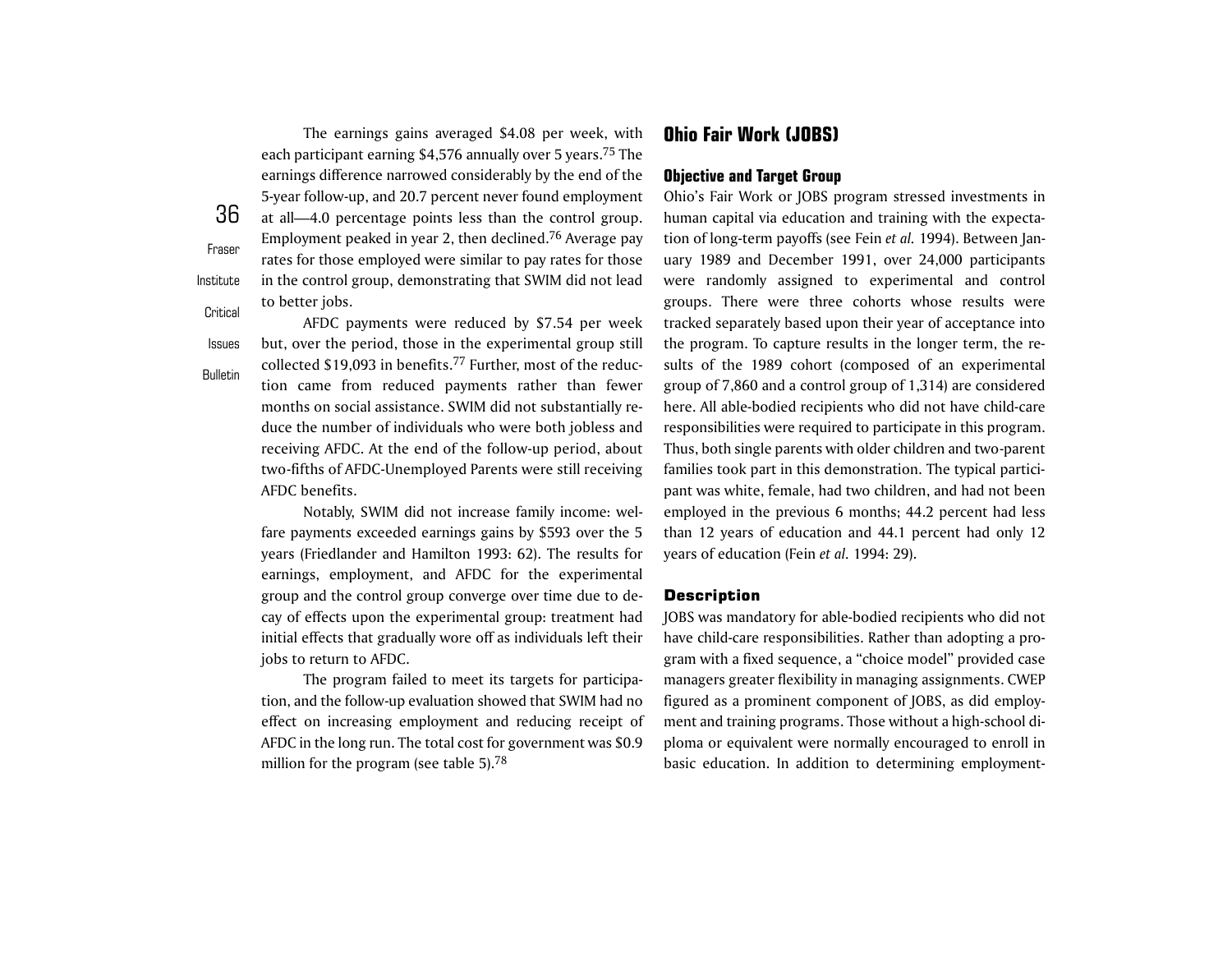related activities, assessors concentrated on identifying barriers to employment such as poor health, child-care responsibilities, unavailability of transportation, or substance abuse. In such cases, those in the experimental group could be excused from the participation requirement and, if necessary, referred to remedial services. To ease participants in the experimental group into self-sufficiency, the program also provided up to 12 months of transitional Medicaid and child care benefits.

A majority of the experimental group did not receive employment and training assignments because they left AFDC, obtained exemptions, or deferred starting. Although, only 40.5 percent were ever assigned to any employment-related activity, only 4.2 percent were ever sanctioned (Fein *et al.* 1994: 33, 37). Of those assigned, a high proportion took part in CWEP (47.3 percent), basic education (29.6 percent), or post-secondary education (19.0 percent). Job-club participation was 22.2 percent, with lower participation levels for job readiness training (11.6 percent) and job skills training (3.9 percent).

#### Results

External factors may have affected results. At the time that participants were assigned to the program, Ohio's economy was not performing well. There were large backlogs of clients awaiting assessment and assignment, which likely altered participation rates. The official monthly participation rate was 19 percent, although the national average for programs of this type is 16 percent (Fein *et al.* 1994: 38–9). Therefore, problems related to design and implementation could have altered outcomes.

#### *Control group*

The control group were not subject to AFDC grant sanction and remained eligible for AFDC benefits, Medicaid, and Food Stamps. They did not receive JOBS case management and evaluators assumed that they did not participate in employment and training programs. The cost per control group member was \$231.79

Over the three-year evaluation, 43.5 percent of those in the control group never found employment (Fein *et al.* 1994: 52). Average annualized earnings were \$2,517 (Fein *et al.* 1994: 52). In this period, controls received AFDC payments for 25 months evaluated and averaged \$7,303 in benefits (Fein *et al.* 1994: 59).

#### *Experimental group*

JOBS spent an additional \$1,025 per participant to improve this performance. $80$  The program did not positively affect earnings, AFDC receipt, or AFDC payments and only marginally increased employment rates (see table 6).

There were no statistically significant differences between average annual earnings for those in the experimental group and the earnings of those in the control group. Likewise the program did not curtail AFDC receipt, which was received for 23 months for both groups, or AFDC payments, which were about \$7,300 over the three-year period (Fein *et al.* 1994: 59).

There was a small difference in annual employment rates, but 39.2 percent of the experimental group never found employment during the three years (a difference of 4.3 percentage points).<sup>81</sup> Although employment increased marginally, members of the experimental group did not

Failure of Government-Sponsored **Training** Programs

37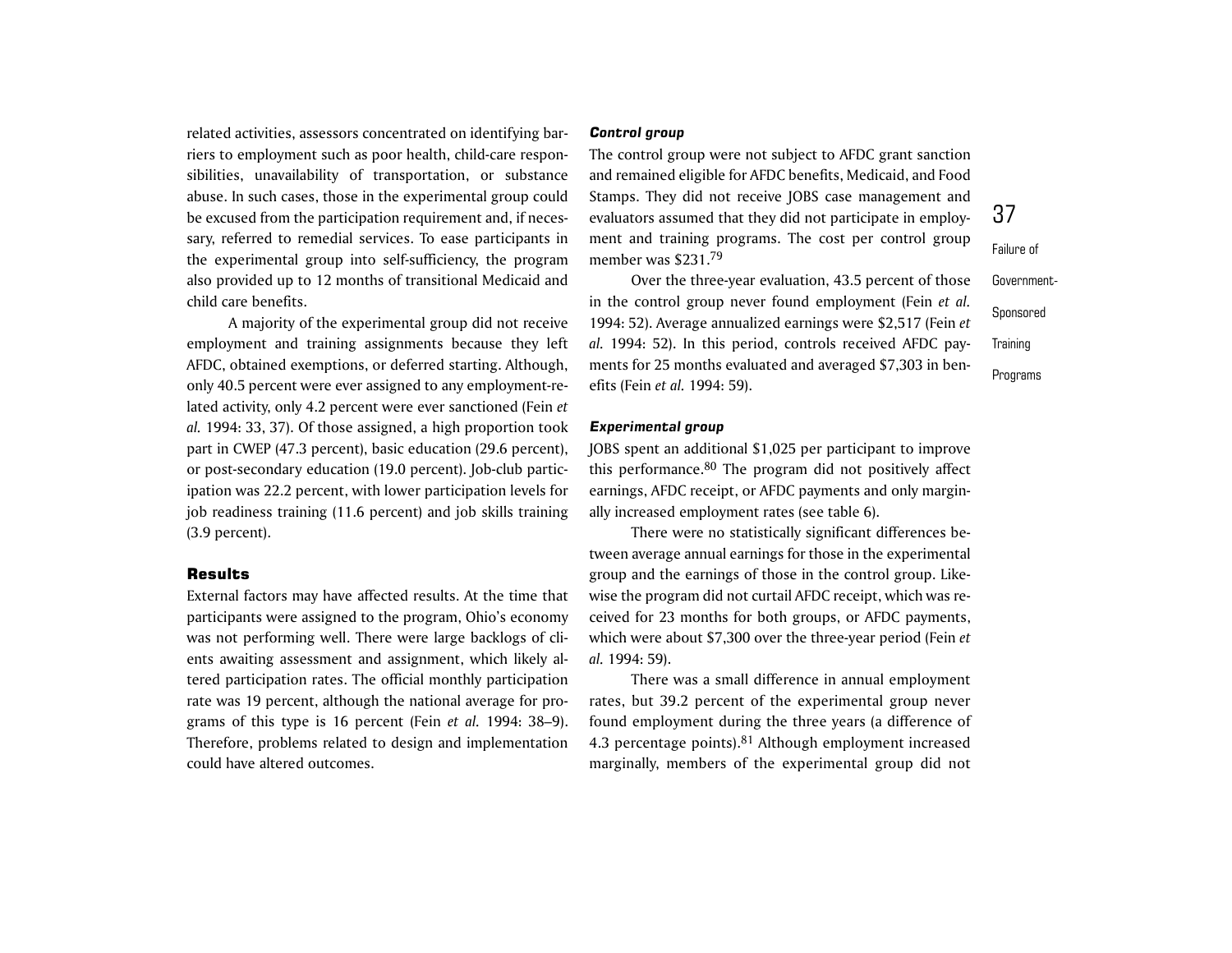work long enough to increase their earnings or reduce AFDC payments.

JOBS led to modest AFDC payment reductions for single parent families but AFDC payments increased for two parent families. The least favourable results were for clients assigned to CWEP and basic education and for those who had worked in the previous 6 months. The most favourable results were for clients assigned to job search, job readiness training, vocational and post-secondary programs, and those who held a high-school diploma.

Issues**Bulletin** 

38

Fraser

InstituteCritical

> Although evaluators suggest that a long-term evaluation would be necessary to capture more effects, it is notable that only 12.0 percent of the experimental group were assigned to basic education, only 7.7 percent to post-secondary, and only 1.6 percent to job skills training (Fein *et al.* 1994: 33). Longer-term evaluation, therefore, is not likely to produce more meaningful results. The total cost amounted to \$22.3 million (see table 5).<sup>82</sup>

# **The Job Training Partnership Act, Title IIA**

#### Objective and target group

The program created by the Job Training Partnership Act (JTPA), Title IIA is the major training program for disadvantaged workers and it is distinctive in being a voluntary program (see Orr, Bloom, Bell, Doolittle, Lin, and Cave 1996). The goal of the National JTPA Study, which performed a rigorous experimental evaluation for 16 sites, $83$  was to produce reliable data for the impact of the program upon average earnings, educational attainment, and welfare receipt. Random site selection was not possible since some states resisted adopting a program design that used both an experimental group and a control group. Many jurisdictions did not want to be criticized for denying their disadvantaged residents potentially worthwhile assistance.

To its credit, the study does represent a broad range of geographic locations, programs and participant backgrounds

| Performance indicators: programs for disadvantaged adults<br>Table 6 |                          |                                           |                       |                         |              |                            |
|----------------------------------------------------------------------|--------------------------|-------------------------------------------|-----------------------|-------------------------|--------------|----------------------------|
| Program                                                              | Sample size <sup>A</sup> | Percent with $< 12$<br>years of education | Earnings <sup>B</sup> | Employment <sup>C</sup> | AFDC receipt | AFDC payments <sup>B</sup> |
| California GAIN                                                      | 7,039 (3,212)            | 51.1%-82.9%D                              | $+ $7.12$             | $+6.4$                  | no effect    | $-57.49$                   |
| <b>Riverside GAIN</b>                                                | 1,666 (741)              | 57.4%                                     | $+$ \$9.65            | $+7.8$                  | no effect    | $-$ \$13.23                |
| San Diego SWIM                                                       | 686 (655)                | 53.0%                                     | $+$ \$4.08            | $+4.0$                  | no effect    | $-57.54$                   |
| Ohio JOBS                                                            | 7,860 (1,314)            | 44.2%                                     | no effect             | $+4.3$                  | no effect    | no effect                  |
| A experimental participants (control)                                |                          |                                           |                       |                         |              |                            |
| $B$ per week; compared to control                                    |                          |                                           |                       |                         |              |                            |
| $\epsilon$ in percentage points                                      |                          |                                           |                       |                         |              |                            |
| $D$ across 6 counties                                                |                          |                                           |                       |                         |              |                            |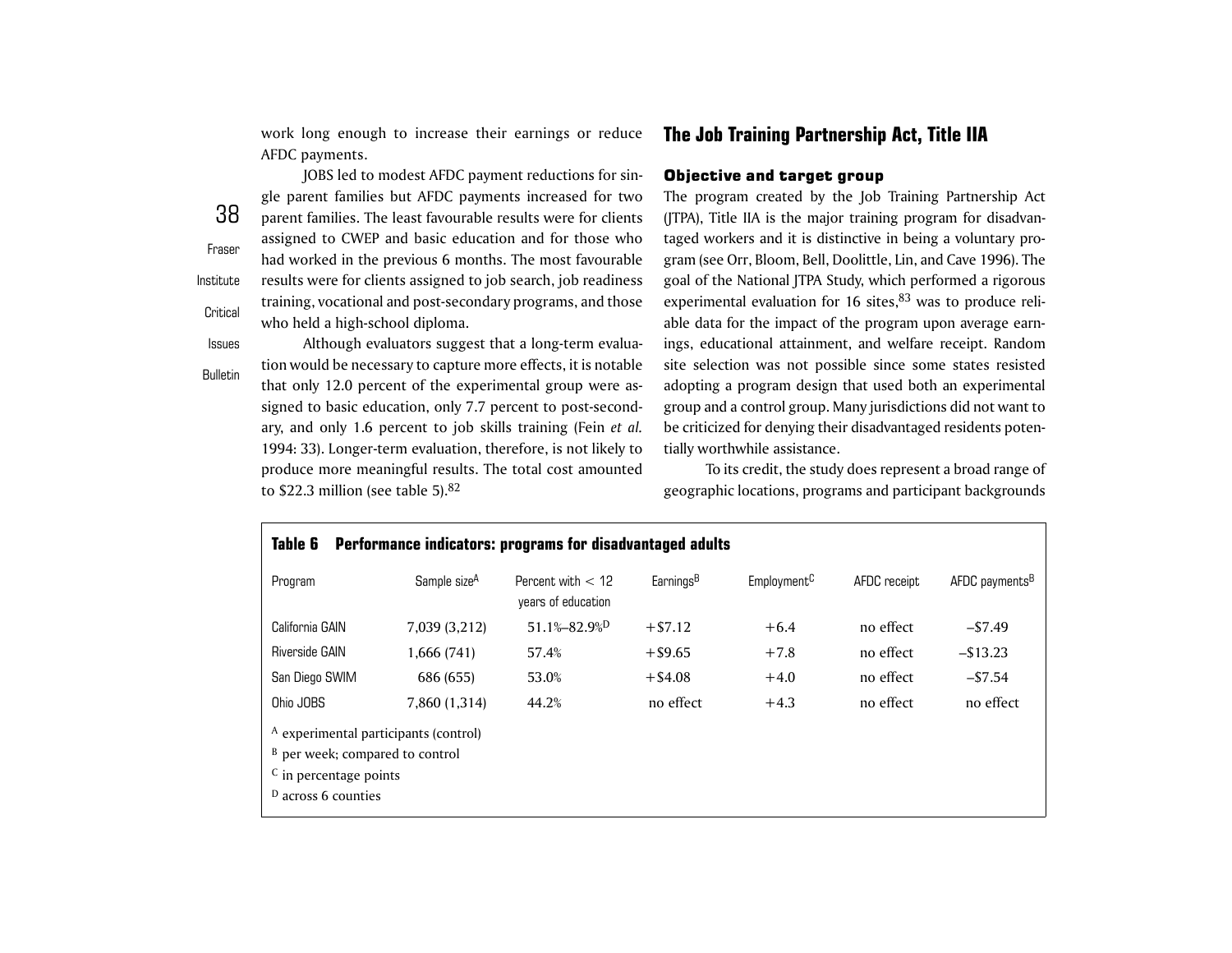as well as a diverse cross-section of the American economy. However, program evaluators are careful to point out that it is not possible reliably to extrapolate the statistical findings to draw conclusions about the entire JTPA population.

To understand the context of the study it is helpful to consider the national program profile between November 1987 and December 1989, when the study results were gathered. Across the United States, each of the 642 service delivery areas (SDAs) had an average of 1,177 program participants (Orr *et al.* 1996: 54). The average budgeted cost per adult was \$2,241, with total JTPA Title IIA program costs of about \$1.7 billion annually.<sup>84</sup> The programs for the 16-site evaluation ranged from 354 annual participants to 1,793, with costs ranging from \$1,561 to \$3,637 per participant (Orr *et al.* 1996: 54).

JTPA Title IIA has differing designs to target adults, out-of-school youth, and in-school youth. At the time of this study, 30 percent of the experimental group were adult women, 25 percent were adult men, 23 percent were outof-school youths, and 22 percent were in-school youths (the evaluation did not report on in-school youths) (Orr *et al.* 1996: 70). There was no typical participant although the law requires that 90 percent of JTPA Title IIA enrollment must be disadvantaged. In this context, a disadvantaged participant is one who has a family income below 125 percent of the poverty line during the 6 months prior to program entry, who lacks high-school completion, or who is receiving AFDC benefits.

#### **Description**

JTPA is a voluntary program and administrators have an incentive to ensure maximum participation. Since the personal preferences of a members of the experimental group would directly affect the likelihood of their participation, staff were constrained somewhat in their recommendation of servicestrategies. There are six service streams:

- classroom training in occupational skills such as word processing, electronics repair, and home health care;
- on-the-job training (OJT);
- •job search assistance (JSA);
- •basic education;
- •work experience giving temporary entry-level jobs;
- • miscellaneous services including assessment, jobreadiness training, customized training, vocational exploration, "tryout employment" (where youths could earn permanent employment through good performance) or "job shadowing" (where youths accompany and observe an employee to learn what is required to hold a job).

Each SDA was responsible for deciding how to implement its service strategy. One route was through individual referrals to training providers such as public vocational-technical institutes or other public technical or community colleges. The second option was through contracts to purchase classes for occupational training.

Program assignment depended on an applicant's wants, the assessor's judgement of the suitability of the activity to the applicant, and the availability of the program. Sometimes program tracks were planned but often they evolved through trial and error. There were three service groupings used to analyze results:

> • *classroom training* for those who needed basic or occupational training but not on-the-job training;

Failure of Government-Sponsored **Training** 

Programs

39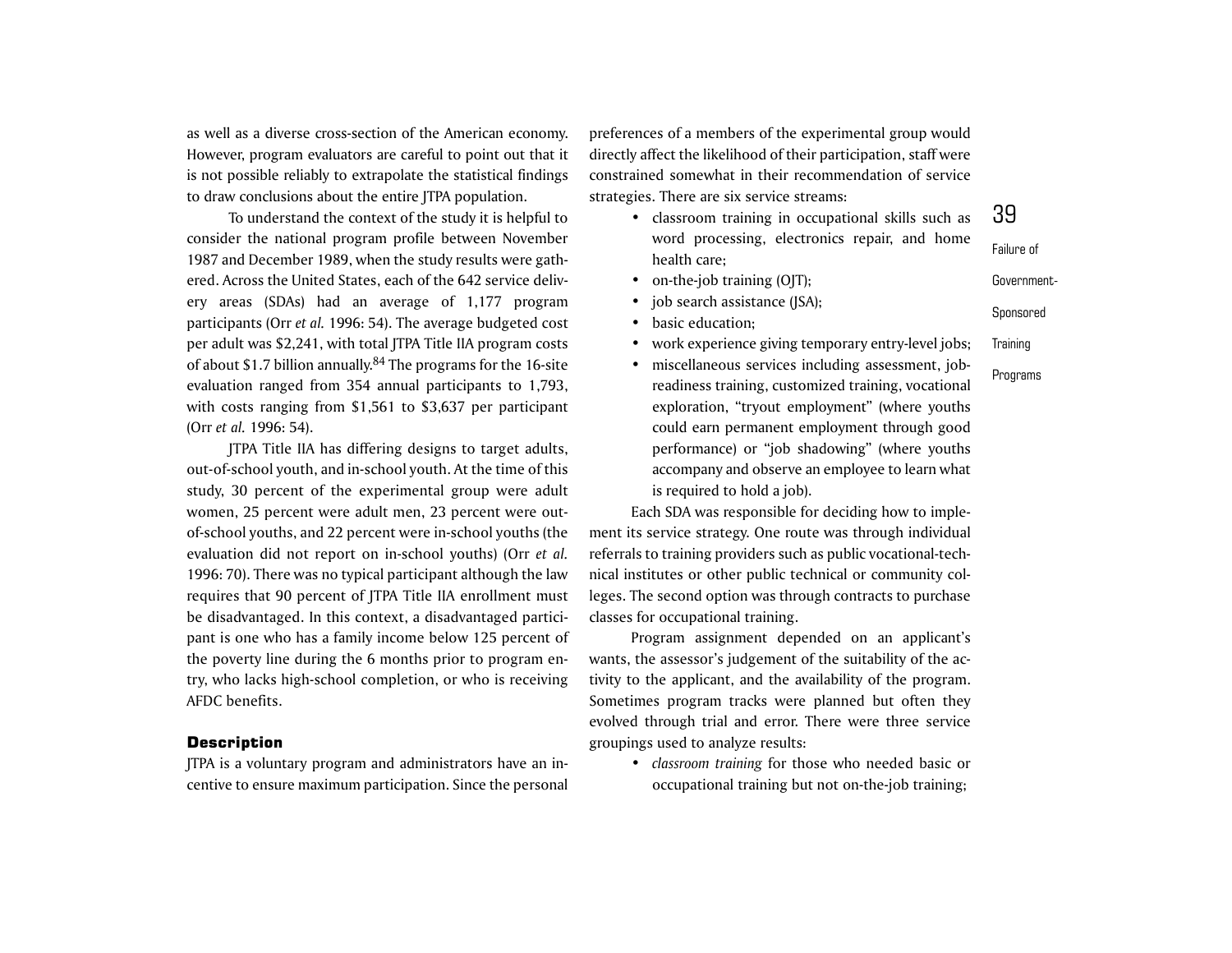- *OJT and/or JSA* (not including occupational classroom training);
- *other services* for those who were not recommended to follow either of the first two service tracks.

Generally, adults were more likely to receive services that focused on immediate employment while youth were more likely to receive basic education and pre-employment services.

There was 65.1 percent enrollment, with median monthly participation levels by the experimental group of 3.5 months (Orr *et al.* 1996: 78, 85). Of those who participated, typical enrollment in classroom training was 77.1 percent with the median number of months enrolled 5.5 months, OJT or JSA enrolled 58.2 percent of cases for 2.4 months and other services enrolled 61.2 percent of cases for 3.1 months.

The program evaluation differed from previous programs since it was designed to consider impacts on earnings, receipt of high-school accreditation, AFDC payments, and Food Stamps payments.

#### Results: adult women

The typical adult woman who participated was white, had not previously received occupational training and was most likely experiencing barriers to employment because she had worked less than 13 weeks in the previous year; 27.9 percent did not have high-school accreditation or GED (Orr *et al.* 1996: 72). Most members of this JTPA target group had been employed at some point and had recent average annual earnings of \$2,489.

#### *Control group*

The control group remained eligible for AFDC grants, Medicaid, and Food Stamps. They did not receive JTPA case management but they were provided with a list detailing a broad array of other education and training services in the community, in which they could participate on their own initiative. Several control group members did participate in other employment-related activities and costs were relatively high, at \$1,286 per control group member (Orr *et al.* 1996: 97).

Over the 30-month evaluation, those in the control group had average annualized earnings of \$4,896.85 By the end of the evaluation period, 79.6 percent of those who did not have a high-school diploma or GED to begin with, still lacked such credentials (Orr *et al.* 1996: 111). Those in the control group received AFDC payments of \$2,049, and Food Stamps payments of \$1,558 (Orr *et al.* 1996: 112–13).

#### *Experimental group*

The JTPA program spent an additional \$861 per participant to obtain better outcomes (Orr *et al.* 1996: 97). The experimental group showed small statistically significant increases in average earnings and receipt of high-school diploma or GED over the control group but no decrease in AFDC payments or decline in Food Stamps receipt (see table 4).

The program resulted in higher activity rates: 59.5 percent of the experimental group participated in employment-related activities compared to 33.1 percent of the control group (Orr *et al.* 1996: 97). Participants in the experimental group received an average of 359 hours of services compared to an average of 190 hours for those in the control group.

JTPA increased average earnings by \$9.05 per week.86 Over 30 months, those in the experimental group had average annualized earnings of \$5,367.87 OJT/JSA and

Issues**Bulletin** 

40

Fraser

Institute

Critical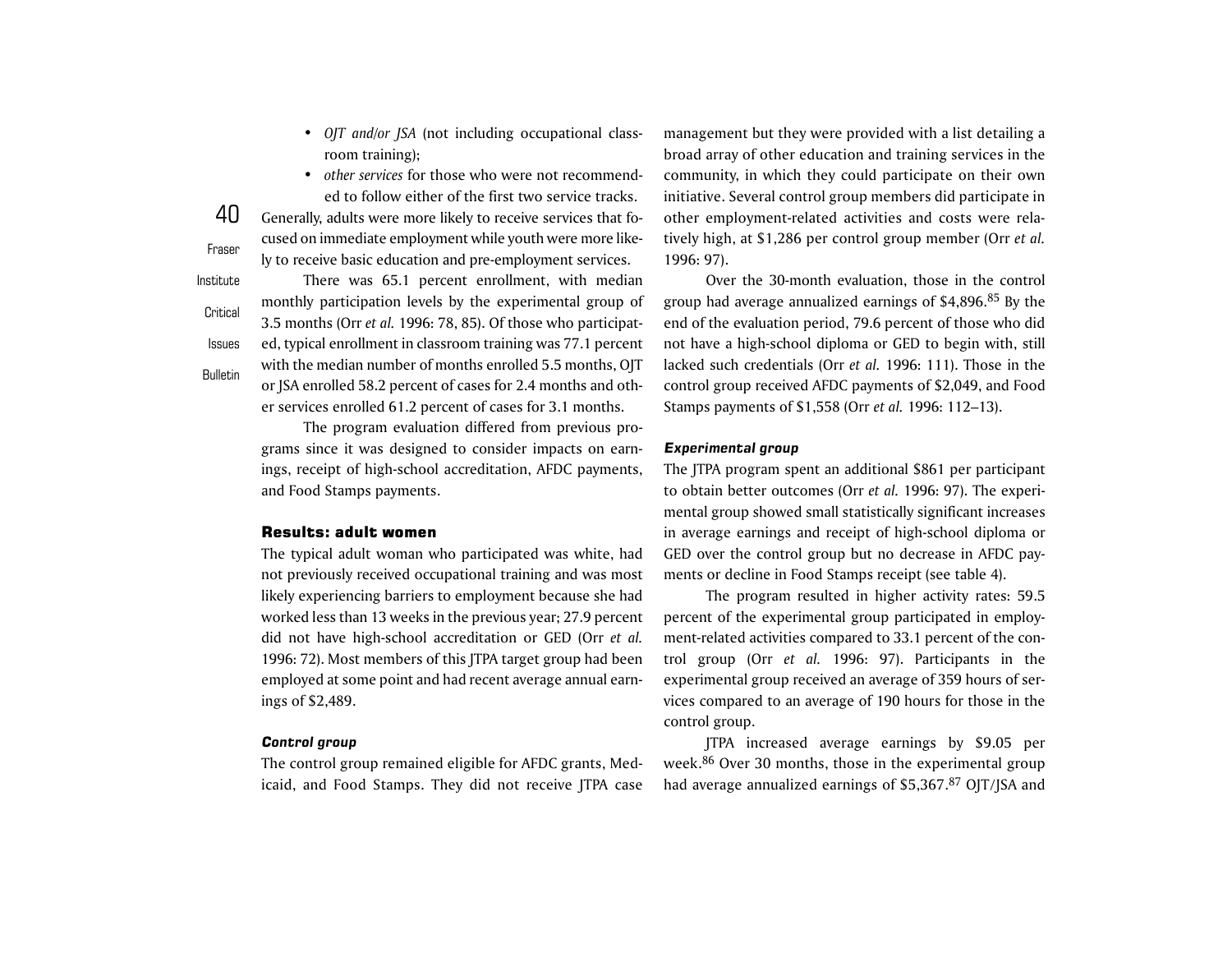other services increased earnings but classroom training did not. In addition, by the end of the 30 month evaluation period, 68.0 percent of the experimental group who entered the program as dropouts still had not achieved highschool accreditation.<sup>88</sup>

There was no decrease in AFDC benefits—both groups received about \$2,000 (Orr *et al.* 1996: 112)—nor did receipt of Food Stamps benefits decline—both groups received about \$1,500 (Orr *et al.* 1996: 113).

When all sites were considered, earnings gains appeared consistently throughout the 30 month review, indicating minimal program decay.89 However, on a site-by-site evaluation, earnings losses occurred at 5 out of the 16 sites. At the 11 sites recording gains, 80 percent of the positive outcome was due to more hours worked with only 20 percent of the gain resulting from higher hourly earnings (Orr *et al.* 1996: 109).

Thus, while the program increased the number of hours that the target group would participate in activities, employment-related activities alone did not ensure self-sufficiency or diminished dependence on welfare. The program cost \$8.8 million in total (see table 5).90

#### Results: adult men

The typical adult man who participated was white, had not previously received occupational training, and was likely to be experiencing barriers to employment because he had worked less than 13 weeks in the previous 12 months; 30.7 percent had not graduated from high school or received a GED (Orr *et al.* 1996: 72). Most members of this target group had been employed in the past and had recent average annual earnings of \$4,057.

#### *Control group*

The control group could receive AFDC grants, Medicaid, and Food Stamps. They did not receive JTPA case management or services but could choose to participate in a broad variety of other employment-related services offered in the community. Control group members did take advantage of these other programs and costs per control were \$902 each (Orr *et al.* 1996: 97).

Over the 30-month evaluation, average annualized earnings for those in the control group were \$7,398.91. By the end of the evaluation period, 83.7 percent of those who did not have a high-school diploma or GED to begin with, still lacked such credentials (Orr *et al.* 1996: 111). On average, members of the control group received \$158 in AFDC benefits and \$598 in Food Stamps (Orr *et al.* 1996: 112–13).

#### *Experimental group*

It was hoped that by allocating an additional \$669 per participant these results could be improved upon (Orr *et al.* 1996: 97). The experimental group showed a small statistically significant improvement in earnings over the earnings of the control group, but there was no change in either the receipt of the high-school diploma or GED. Receipt of Food Stamps did not decrease and AFDC payments actually increased (see table 7).

In the experimental group, 49.6 percent of the men participated in a service compared to 23.4 percent in the control group. They received 267 hours of training while men in the control group received 131 hours (Orr *et al.* 1996: 97).

Participants in the experimental group earned \$7.52 more per week, with average annualized earnings of \$7,790 over the 30 months.92 However, when earnings differentials Failure of Government-Sponsored **Training** Programs

41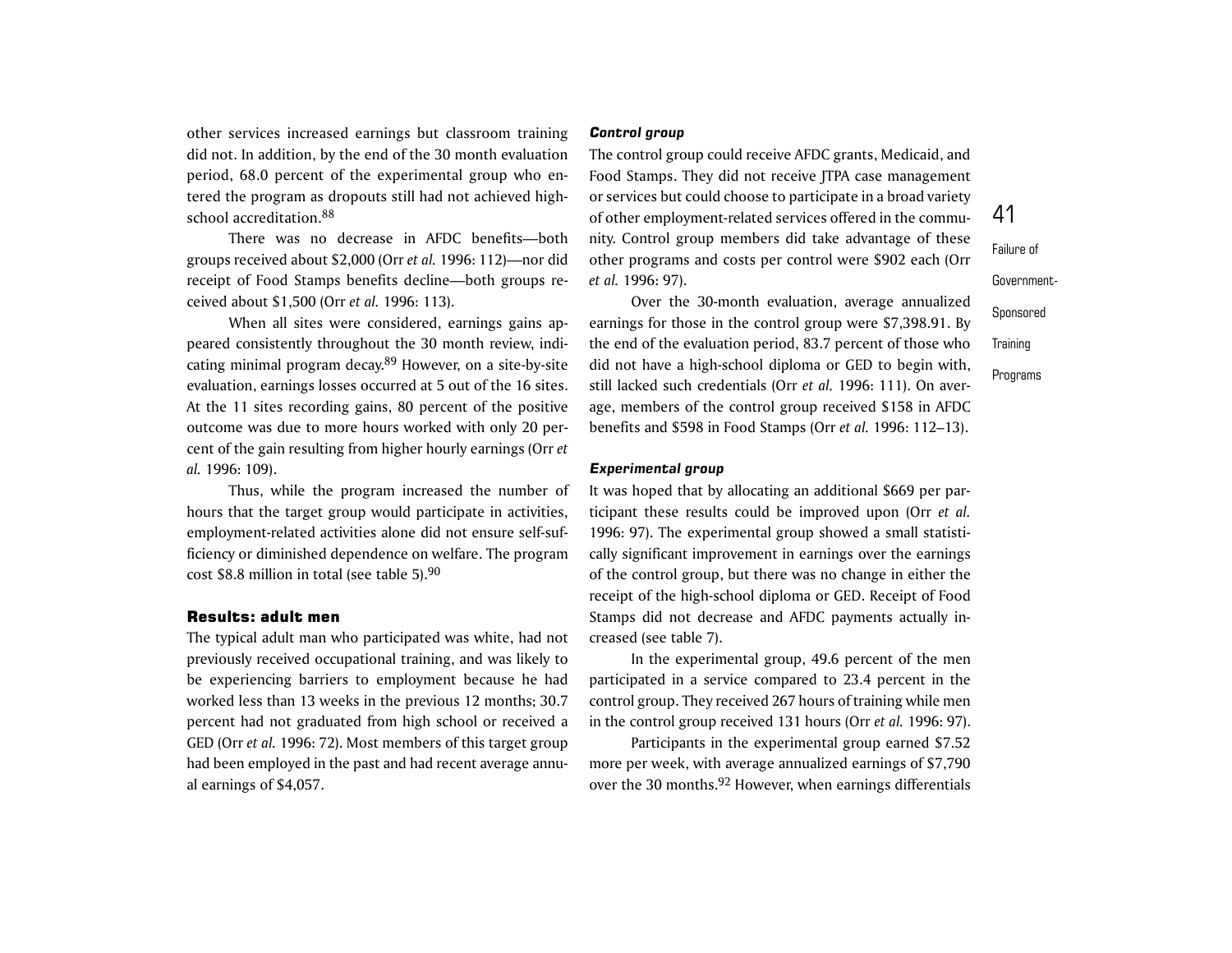are considered according to the service track employed, no service track resulted in statistically significant earnings. Furthermore, JTPA actually increased AFDC payments by \$100, and those in the experimental group received \$258 in AFDC benefits over the evaluation period. 93

FraserInstituteCritical

> IssuesBulletin

42

The program did not increase the receipt of highschool accreditation: about 80 percent of high-school dropouts from both groups still did not have a diploma or GED at the end of the 30 months (Orr *et al*. 1996: 111). Nor did it decrease the receipt of Food Stamps benefits, since individuals in both groups collected a total of about \$650 in benefits (Orr *et al.* 1996: 113).

Averaging all 16 evaluation sites resulted in statistically significant earnings gains. When considered on a site-by-site basis, however, 4 out of the 16 sites recorded earnings losses. For the other 12 sites, 60 percent of earnings gains were due to more hours worked and only 40 percent of the gain could be attributed to higher wages (Orr *et al.* 1996: 109).

Again, increased participation in employment-related activities was no guarantee for self-sufficiency or high incomes. The total cost of the program was \$5.3 million (see table  $8$ ). $94$ 

## **Summary**

A lack of basic education was a prominent characteristic of program participants: 27.9 percent to 82.9 percent of participants had less than 12 years of education. Programs for disadvantaged adults consistently failed to meet the objectives of their designers. When evaluated, the achievements of these programs were consistently poor: outcomes are often not statistically significant and, when they are significant, they are modest at best. The most that earnings increased was \$9.65 per week and did not increase at all in one program. The largest increase in employment was 7.8 percent-

| Table 7<br><b>Performance indicators: programs for disadvantaged adults</b>                                                                           |                          |                                           |                       |                                                      |                         |                            |  |
|-------------------------------------------------------------------------------------------------------------------------------------------------------|--------------------------|-------------------------------------------|-----------------------|------------------------------------------------------|-------------------------|----------------------------|--|
| Program                                                                                                                                               | Sample size <sup>A</sup> | Percent with $<$ 12<br>years of education | Earnings <sup>B</sup> | High-school gradua-<br>tion/GED receipt <sup>C</sup> | Food-stamps<br>payments | AFDC payments <sup>B</sup> |  |
| JTPA: adult women                                                                                                                                     | 4,088 (2,014)            | 27.9%                                     | $+$ \$9.05            | 11.6                                                 | no effect <sup>D</sup>  | no effect                  |  |
| JTPA - adult men                                                                                                                                      | 3,399 (1,703)            | 30.7%                                     | $+ $7.52$             | 7.9                                                  | no effect               | $+ $0.77$                  |  |
| A experimental participants (control)<br>$B$ per week; compared to control<br><sup>C</sup> in percentage points<br>$D$ not statistically significant. |                          |                                           |                       |                                                      |                         |                            |  |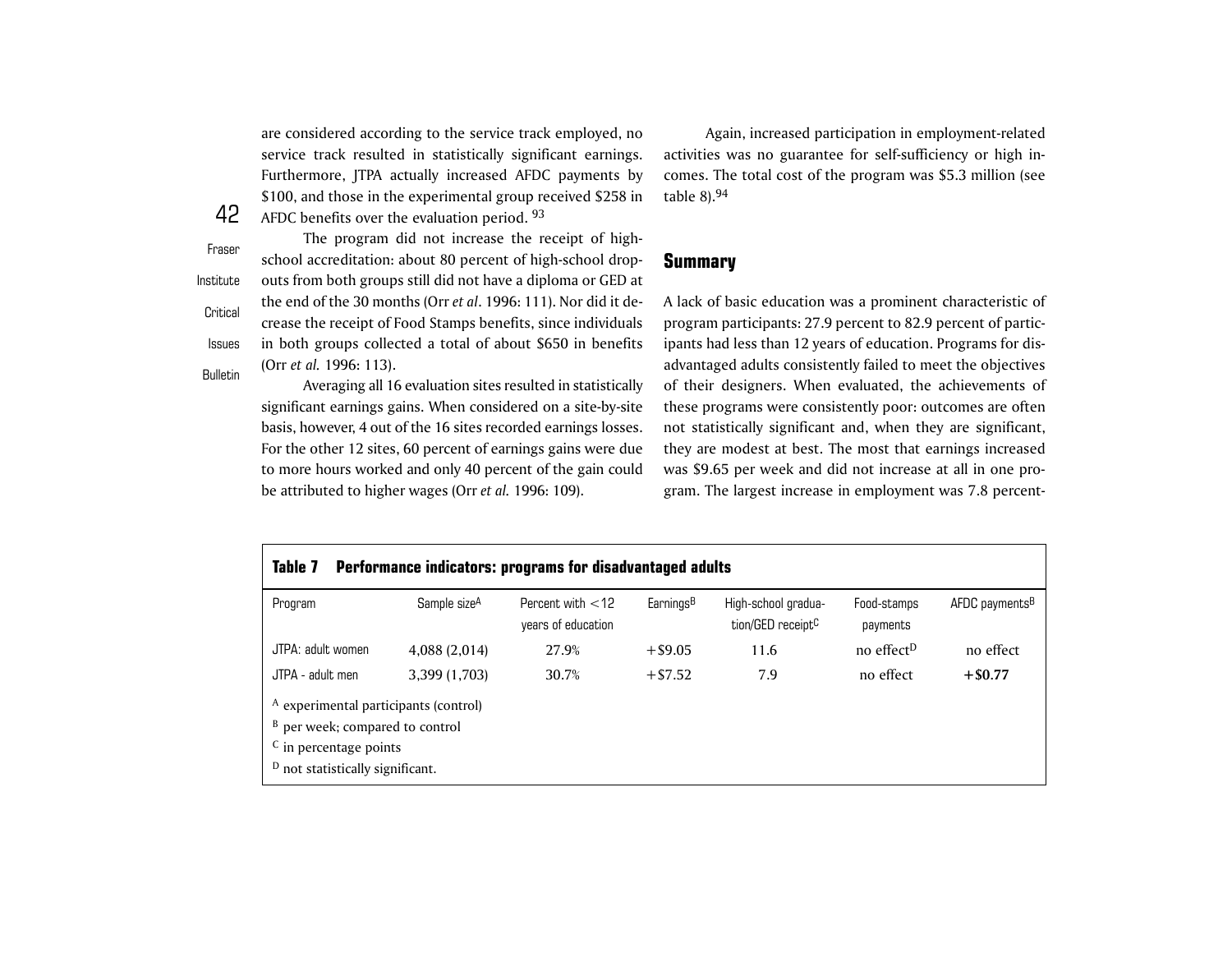age points and the lowest was 4.0 percentage points. The mandatory programs—GAIN, SWIM, and Ohio JOBS—all failed to reduce the incidence of AFDC receipt and the most that AFDC payments fell was \$13.23; they did not decline at all in one program. The voluntary JTPA program did not reduce either receipt of Food Stamps or AFDC payments. JTPA increased high-school graduation or GED receipt by only 7.9 to 11.6 percentage points.

Regardless of the approach taken, government-sponsored training programs cannot accomplish the goals set out for them. Training clearly does not lift individuals out of poverty nor does it render them substantially better off than they would have been if they had never participated in the program. The public costs per experimental participant, however, ranged from \$1,256 to \$3,789, with program costs ranging from \$0.9 million to \$27.7 million (table 2).

Failure of Government-Sponsored **Training** Programs

43

| Program                                                                                                                                                               | Sample Size (A) <sup>A</sup>                                                                                               | Total cost of<br>program (B) <sup>B</sup> | Total cost per<br>experimental<br>$(B) / (A) = (C)^C$ | Total cost per<br>control (D) <sup>D</sup> | Net cost per<br>experimental<br>$(C) - (D) = (E)^E$ | Net cost<br>of program<br>$(E) \times (A) = (F)F$ |
|-----------------------------------------------------------------------------------------------------------------------------------------------------------------------|----------------------------------------------------------------------------------------------------------------------------|-------------------------------------------|-------------------------------------------------------|--------------------------------------------|-----------------------------------------------------|---------------------------------------------------|
| California GAIN                                                                                                                                                       | 7,039 (3,212)                                                                                                              | \$27.7                                    | \$3,789                                               | \$871                                      | \$2,917                                             | \$20.5                                            |
| Riverside GAIN                                                                                                                                                        | 1,666 (741)                                                                                                                | \$5.2                                     | \$3,146                                               | \$996                                      | \$2,150                                             | \$3.6                                             |
| San Diego SWIM                                                                                                                                                        | 686 (655)                                                                                                                  | \$0.9                                     | \$1,292                                               | \$475                                      | \$817                                               | \$0.6                                             |
| Ohio JOBS                                                                                                                                                             | 7,860 (1,314)                                                                                                              | \$22.3                                    | \$1,256                                               | \$231                                      | \$1,025                                             | \$8.1                                             |
| JTPA: adult women                                                                                                                                                     | 4,088 (2,014)                                                                                                              | \$8.8                                     | \$2,147                                               | \$1,286                                    | \$861                                               | \$3.5                                             |
| JTPA: adult men                                                                                                                                                       | 3,399 (1,703)                                                                                                              | \$5.3                                     | \$1,571                                               | \$902                                      | \$669                                               | \$2.3                                             |
| A experimental participants (control)<br>$c$ total cost per experimental includes administration, case management, employment and training services, child care, etc. | $B$ \$ millions; total cost of program is the total cost per experimental $\times$ the number of experimental participants |                                           |                                                       |                                            |                                                     |                                                   |

 $^{\text{\textregistered}}$  total cost per control includes administration and other services available in the community

 $^{\rm E}$  net cost per experimental is the difference between total costs for an experimental and a control group member

 $^{\text{\tiny{\text{F}}}}$  \$ millions; net cost of program is the net cost per experimental  $\times$  the number of experimental participants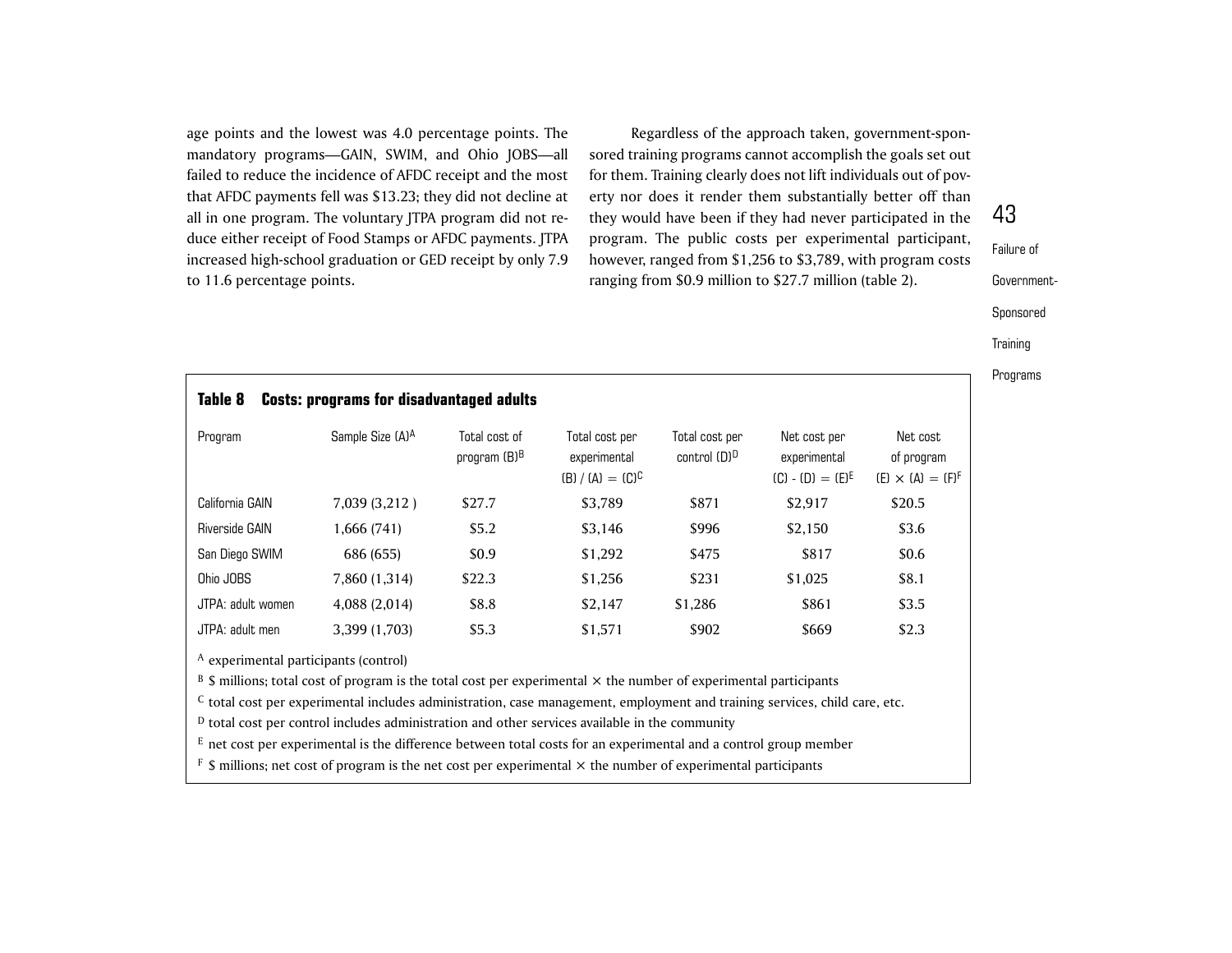# **Programs for out-of-school youth**

#### 44**The Job Training Partnership Act, Title IIA**

#### Objective and target group

Fraser

Institute**Critical** Issues**Bulletin** The goal of the National Job Training Partnership Act ( JTPA), Title IIA Study was to demonstrate the impact of JTPA upon average earnings, educational attainment, and receipt of AFDC and Food Stamps among youths (see Orr *et al.* 1996). Selection of 16 sites was determined by a jurisdiction's willingness to participate but the study represents a broad range of geographic locations, programs, and participants as well as a diverse cross-section of the American economy. Program evaluators are careful to point out, however, that it is not possible to conclude reliably that the statistical findings are representative of the entire JTPA population.

> JTPA, Title IIA emphasizes different service streams in targeting out-of-school youth. There was no typical participant although 90 percent of enrollment had to be disadvantaged. Disadvantaged participants were those who had a family income below 125 percent of the poverty line during the 6 months prior to program entry, lacked high-school completion, or were receiving AFDC benefits.

#### **Description**

JTPA is a voluntary program but the administrators attempt to maximize participation. Staff members try to assign activities that match the personal preferences of a participant in order to increase the likelihood of their participation. The six service streams are optional: occupational-skills training in the class-

room, on-the-job training (OJT), job search assistance (JSA), ba sic education, work experience and miscellaneous services. Three service groupings were used to analyze results:

- classroom training
- OJT and JSA
- other services.

Generally, youth were most likely to receive basic ed ucation or pre-employment services, including tryout em ployment and job shadowing. Overall, there was 65.1 percent enrollment, with median monthly participation lev els of 3.5 months among youths in the experimental group (Orr et al. 1996: 78, 85).

#### Results: female youth

The typical female youth was white, unlikely to have re ceived previous occupational training, and had only 13 weeks of work in the previous year; 48.4 percent did not have high-school or GED completion (Orr *et al.* 1996: 72). Most had been employed at some point in the past with re cent annual earnings of \$1,373.

#### *Control group*

The control group was not eligible for JTPA case manage ment or employment-related services but they could volun tarily participate in a wide variety of other community employment services. They continued to receive AFDC grants, Medicaid and Food Stamps. Program costs per indi vidual averaged \$1,824 (Orr *et al.* 1996: 117).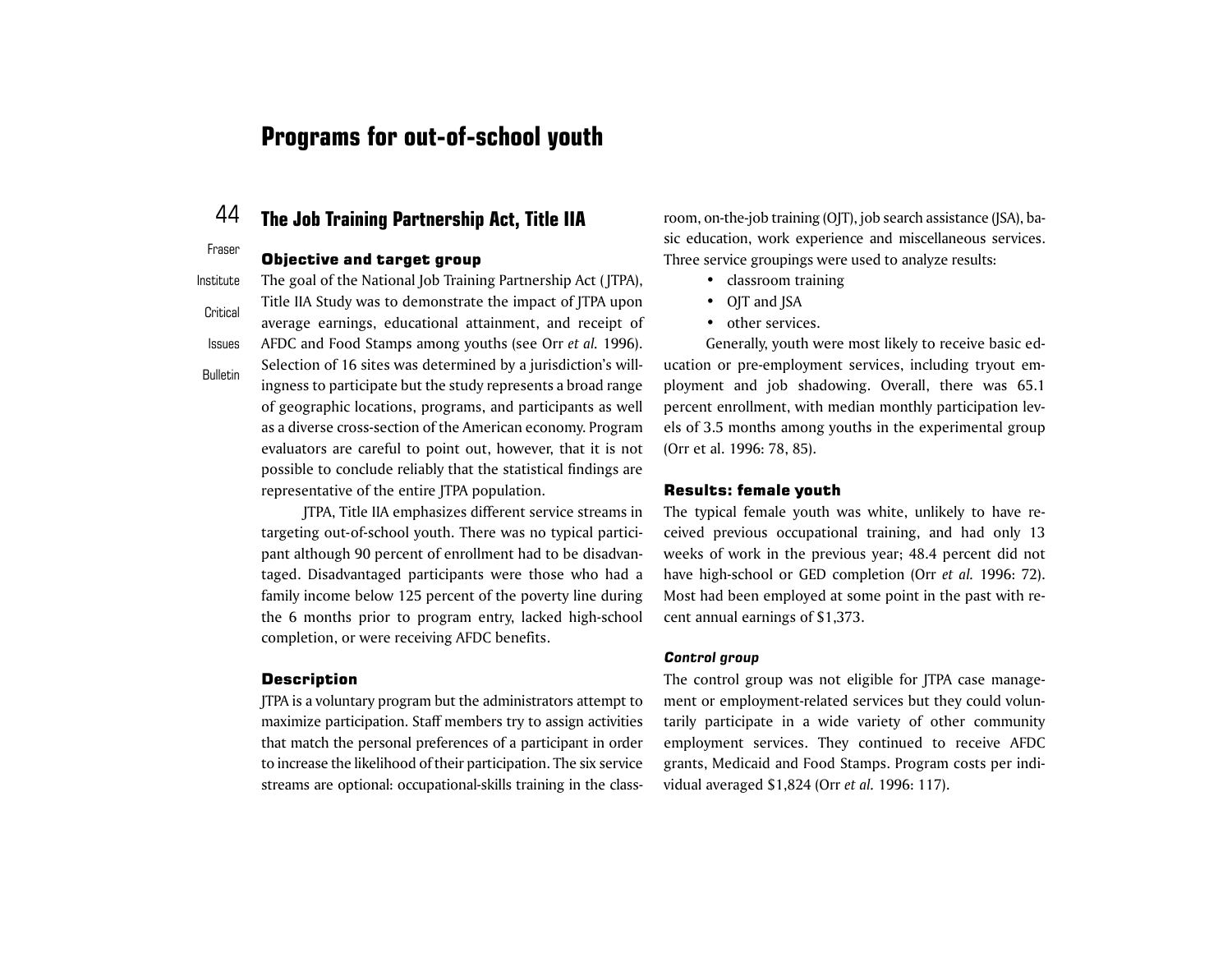Over the 30-month evaluation, those in the control group had average annualized earnings of \$4,042.95 After the evaluation period, 68.3 percent of those who were highschool dropouts at the start of the program still had not attained high-school completion or GED (Orr et al. 1996: 127). On average, youths in the control group received \$1,734 in AFDC benefits and \$1,490 in Food Stamps (Orr et al. 1996: 129–30).

#### *Experimental group*

To obtain better results, JTPA spent a further \$893 per participant (Orr *et al.* 1996: 117). The experimental group showed small statistically significant increases over the control group in achievement of high-school diploma or GED but there was no increase in earnings, no decrease in AFDC payments, or decline in Food Stamps receipt (see table 9).

The program resulted in higher activity rates: 66.1 percent of youth in the experimental group participated in employment-related activities while 44.3 percent of those in the control group did so. Those in the experimental group received an average of 438 hours of services compared to the 256 hours received by those in the control group (Orr *et* *al.* 1996: 117). JTPA failed, however, to increase average earnings: both groups had average annualized earnings of about \$4,100 over 30 months. $96$  And, this was true no matter which service track strategy was employed. By the end of the 30-month evaluation period, 60.6 percent of the participants had not yet achieved high-school graduation or GED.<sup>97</sup>

There was no decrease in AFDC benefits: members ofboth groups received about \$1,700 each (Orr *et al.* 1996: 129). Food Stamps benefits did not decline either, with members of both groups receiving about \$1,400 apiece over the 30-month period (Orr *et al.* 1996: 130).

Increasing the number of hours in employmentrelated activities did not produce self-sufficiency or decreased dependence upon welfare. JTPA spent a total of \$4.9 million, with disappointing results (see table  $10$ )<sup>98</sup>

#### Results: male youth

The typical male youth was white and had not received previous occupational training; 57.2 percent did not have highschool or GED accreditation (Orr *et al.* 1996: 72). Most had worked at some point in the past but had recent annual earnings of only \$2,228.

| Performance indicators: programs for disadvantaged out-of-school youth<br><b>Table 9</b> |              |                                           |           |                                                      |                         |               |  |
|------------------------------------------------------------------------------------------|--------------|-------------------------------------------|-----------|------------------------------------------------------|-------------------------|---------------|--|
| Program                                                                                  | Sample SizeA | Percent with $<$ 12<br>years of education | Earnings  | High-school gradua-<br>tion/GED receipt <sup>B</sup> | Food-stamps<br>payments | AFDC payments |  |
| JTPA: female youth                                                                       | 1,807 (850)  | 48.4%                                     | no effect | $+7.7$                                               | no effect               | no effect     |  |
| JTPA: male youth                                                                         | 1,121 (583)  | 57.2%                                     | no effect | no effect                                            | no effect               | no effect     |  |
| A experimental participants (control)<br>$B$ in percentage points                        |              |                                           |           |                                                      |                         |               |  |

Failure of Government-

45

Sponsored **Training** 

Programs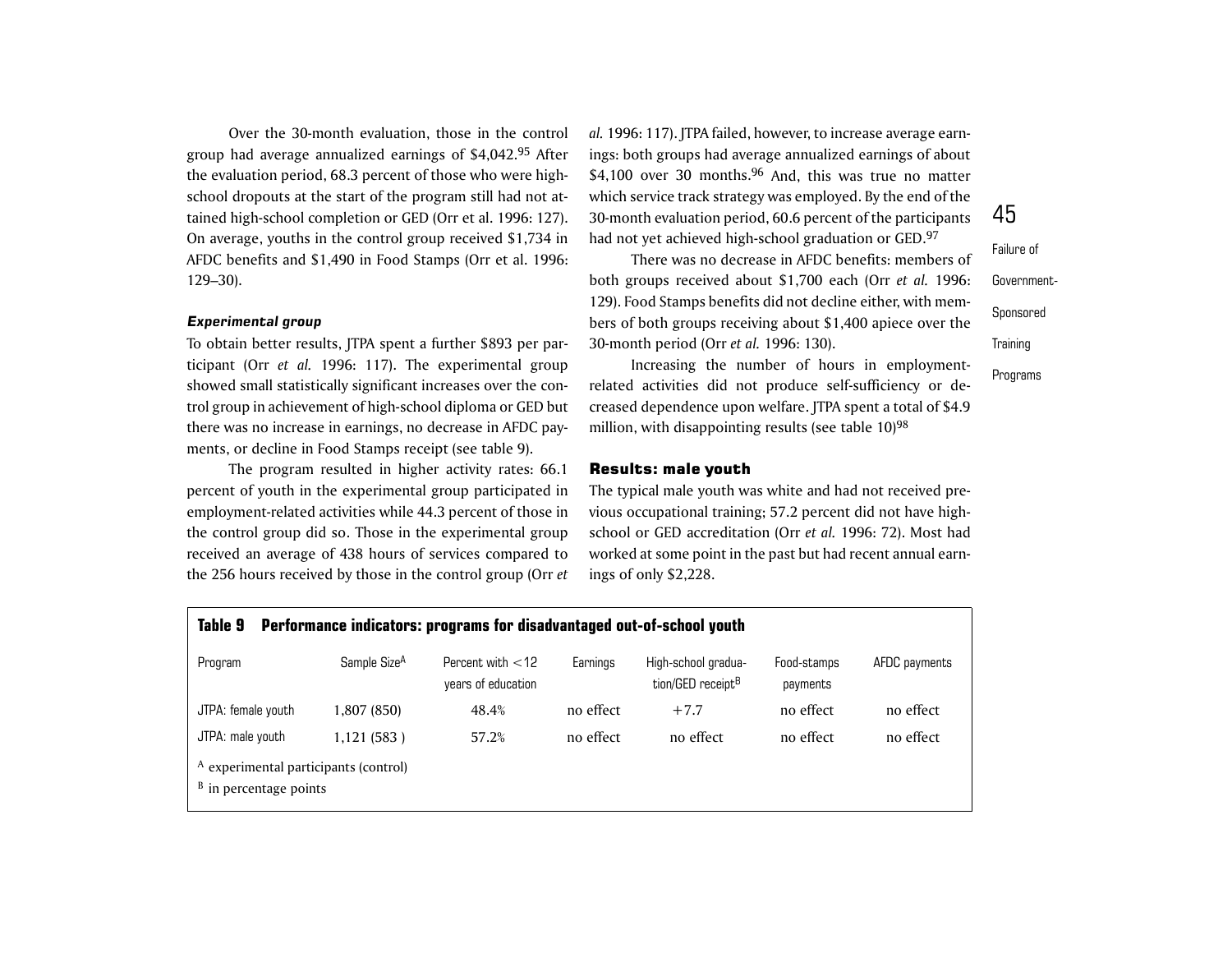#### *Control group*

46

Fraser

Г

The control group did not receive JTPA case management or employment services but could receive a variety of other employment-related services available in the community. They continued to receive AFDC grants, Medicaid and Food Stamps. The cost for each control was \$1,496 (Orr *et al.* 1996: 117).

InstituteCriticalIssues**Bulletin** Over the evaluation period, male youth in the control group earned \$6,567 annually.99 After 30 months, 63.7 percent those who entered the program as high-school dropouts had still not achieved high-school completion or GED (Orr *et al.* 1996: 127); each received both AFDC benefits of \$150 per month and Food Stamps worth \$378 per month (Orr *et al.* 1996: 129–30).

#### *Experimental group*

JTPA spent another \$1,401 on each youth in the experimental group (Orr *et al.* 1996: 117). There was no increase in annual earnings or receipt of the high-school diploma or GED and no decrease in either AFDC or Food Stamps payments (see table 9).

The program resulted in higher activity rates: 62.7 percent of male youths in the experimental group participated in a service while 34.6 percent of those in the control group did so. They received 406 hours of training while those in the control group received 231 hours (Orr *et al.* 1996: 117). Male youths had the highest percentage enrollment of all subgroups: 69.5 percent of the experimental group received about 3.2 months in program services.

| <b>Table 10</b><br><b>Costs: programs for disadvantaged, out-of school youth</b> |                              |                                           |                                                       |                                            |                                                     |                                                    |
|----------------------------------------------------------------------------------|------------------------------|-------------------------------------------|-------------------------------------------------------|--------------------------------------------|-----------------------------------------------------|----------------------------------------------------|
| Program                                                                          | Sample Size (A) <sup>A</sup> | Total cost of<br>program (B) <sup>B</sup> | Total cost per<br>experimental<br>$(B) / (A) = (C)^C$ | Total cost per<br>control (D) <sup>D</sup> | Net cost per<br>experimental<br>$(C) - (D) = (E)^E$ | Net cost<br>of program<br>$(E) \times (A) = (F)^F$ |
| JTPA - female youth                                                              | 1,807 (850)                  | \$4.9                                     | \$2.717                                               | \$1,824                                    | \$893                                               | \$1.6                                              |
| JTPA - male youth                                                                | 1,121 (583)                  | \$3.2                                     | \$2,896                                               | \$1.496                                    | \$1.401                                             | \$1.6                                              |
| A experientatel participante (control)                                           |                              |                                           |                                                       |                                            |                                                     |                                                    |

experiemtntal participants (control)

 $^{\rm B}$  \$ millions; total cost of program is the total cost per experimental  $\times$  the number of experimental participants

 $^{\rm C}$  total cost per experimental includes administration, case management, employment and training services, child care, etc.

 $^{\text{\textregistered}}$  total cost per control includes administration and other services available in the community

 $^{\rm E}$  net cost per experimental is the difference between total costs for an experimental and a control group member

 $^{\rm F}$  \$ millions; net cost of program is the net cost per experimental  $\times$  the number of experimental participants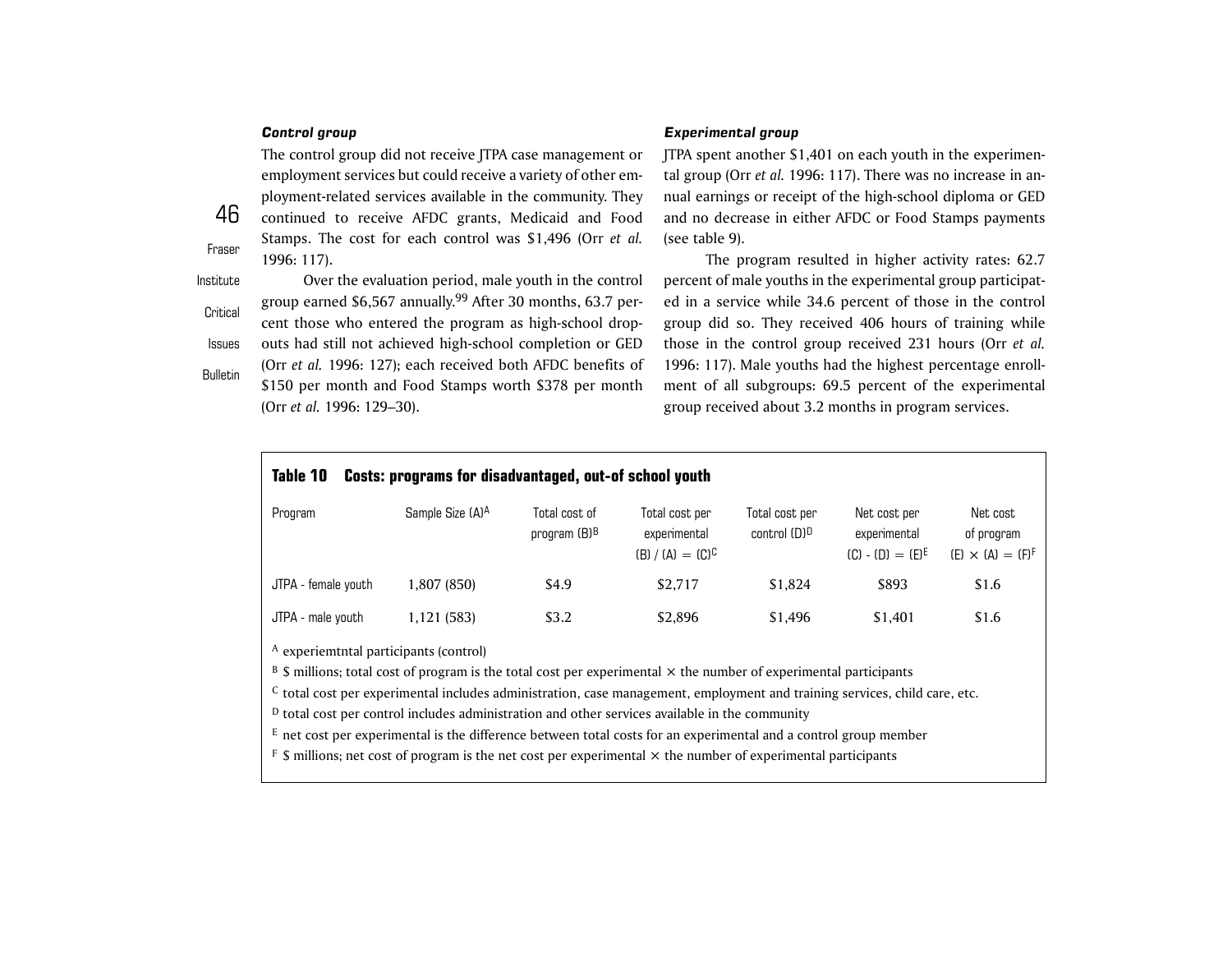Youths in the experimental group did not earn more over the study period; both groups had average annual earnings of about \$6,600.100 Nor did achievement of high-school graduation or GED increase for those who entered the program as high-school dropouts; AFDC benefits were unchanged at about \$150 and Food-Stamps payments remained at about \$400 per youth in the experimental group (Orr *et al.* 1996: 129–30).

Despite a large expenditure for enhanced services and increased activity levels, this program delivered no positive outcomes. Nevertheless, a total of \$2.3 million was spent (see table  $10$ ). $101$ 

#### **Job Corps**

### **Objective and target group**

Job Corps was established in 1964 to address the barriers to employment facing severely disadvantaged youth (see Government Accounting Office (GAO), HEHS 1995). It remains in operation and was evaluated in 1993 to determine its effectiveness. The evaluation did not employ an experimental design, assigning individuals randomly to an experimental or control group. Rather, the study was commissioned to discover if youths were completing vocational training and finding jobs through Job Corps. Participants were typically aged 16 to 24, economically and educationally disadvantaged, and living in a disruptive home environment. Disadvantaged youth face barriers to employment such as the lack of a highschool diploma and of basic skills, dependence upon public assistance, and limited proficiency in English. A large number of participants—68 percent—face two or more of these employment barriers (GAO/HEHS 1995: 2).

#### **Description**

The program employed a comprehensive array of services supplied primarily in a residential setting. Job Corps provided funds directly to public, private, and nonprofit organizations to operate local centres. In 1993, there were 111 centres lo cated throughout the United States and supplying services to 63,000 youths.102 Private corporations and nonprofit organi zations, often selected through a competitive procurement process, operated 81 centres. The departments of Agriculture and of the Interior operated 30 centres ("civilian conservation centres") directly. Although other federal training programs such as the JTPA have been delegated to state governments, Job Corps remains a federally operated program.

Job Corps provides basic education, vocational skills training (in business occupations, automotive repair, con struction trades and health occupations), social skills in struction, counseling for personal problems as well as for alcohol and drug abuse, health care, room and board, and recreational activities. Social skills training is a unique pro gram that offers instruction in 50 areas including guidance on teamwork, asking questions, dealing with anger, handling embarrassment, and arriving on time for appointments.

Programs are taught by centre staff, private contrac tors, or instructors under contract with national labour and business organizations. Training programs were voluntary, open-ended, and self-paced. Students typically remained in the program an average of 8 months but some were enrolled for as long as two years.

Failure of Government-Sponsored **Training** Programs

47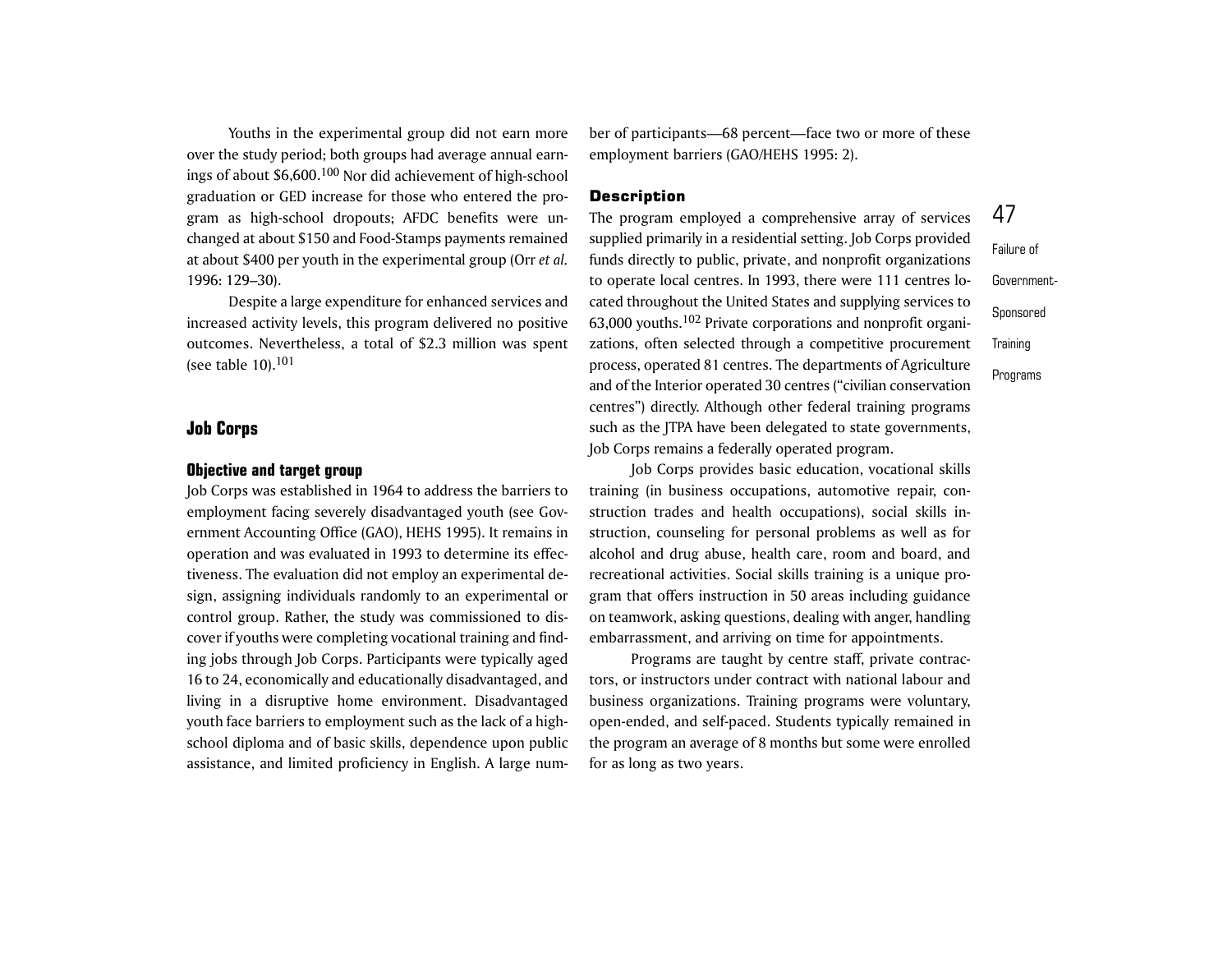48FraserInstituteCriticalIssues**Bulletin** Allowance and incentive payments are utilized to encourage performance. Students receive a base allowance of \$50 per month, increased to \$80 per month after 6 months (GAO/HEHS 1995: 7). Bimonthly performance evaluations with exceptional ratings allowed students to earn bonuses ranging from \$25 to \$80. Graduating from high school, receiving GED, completing vocational training, or getting a job earned a \$250 bonus for each achievement. Student finding a job that was related to their vocational training received an additional \$100. Despite this elaborate incentive structure, 64 percent of students left the program without completing even the vocational training (GAO/HEHS 1995: 10–11).

#### Results

Nationally, 59 percent of the 63,000 youths who left the program in 1993 found jobs but only about 14 percent found jobs related to the training they had received (GAO/HEHS 1995: 10). Of those who completed training ("completers"), 11.4 percent found employment related to their training, while only 2.8 percent of those who did not complete training ("non-completers") did so (GAO/HEHS 1995: 12–13). Average wages for training-related jobs were \$6.60 per hour compared to \$5.28 per hour for other jobs (GAO/HEHS 1995: 13). Most work obtained by non-completers were in low-skilled positions: fast-food workers, cashiers, labourers or janitors. A survey of 6 centres found that half of the jobs obtained by those who had gone through the program were low-skilled and unrelated to the training provided. Only 37 percent of completers found training-related employment, while 7 percent of non-completers did so (GAO/HEHS 1995: 12).

Students who obtained jobs upon leaving Job Corps tended not to remain with their first employers very longabout one-half of students worked for two months or less.Students were no longer employed because they quit (45 percent), were fired (22 percent), or were laid off (13 percent) (GAO/HEHS 1995: 16).

In 1993, about three-quarters of the program's \$933 million budget was spent on staff salaries, equipment, maintenance, and utilities (GAO/HEHS 1995: 3). The remaining quarter was spent on student allowances and payments; contracts for outreach, screening, and placement services, contracts with national training providers, facilities construction, rehabilitation, and acquisition. The cost per participant  $103$  was \$15,300 (GAO/HEHS 1995: 7). Costs per completer were \$26,219 and per non-completer, \$7,803. By comparison, a similar program for this target group (aged 16 to 22) in JTPA costs \$3,700.

Apart from lacklustre performance by the participants and relatively high associated costs, several other concerns call into question the value of this program.

- (1) Certain administrative practices caused evaluators to question the validity of Job Corps placements (GAO/ HEHS 1995: 16–17). About 10 percent of placements appeared to be invalid: either employers had no record of hiring the students, students never showed up for work, or students were placed with an employment agency or JTPA training program instead of work. An additional 10 percent of companies could not even be located.
- (2) National contractors receive about one-third of Job Corps training expenditures without full and open competition. However, it is questionable whether students benefit from the vocational training provided by them (GAO/HEHS 1995: 17–19). Only three percent of job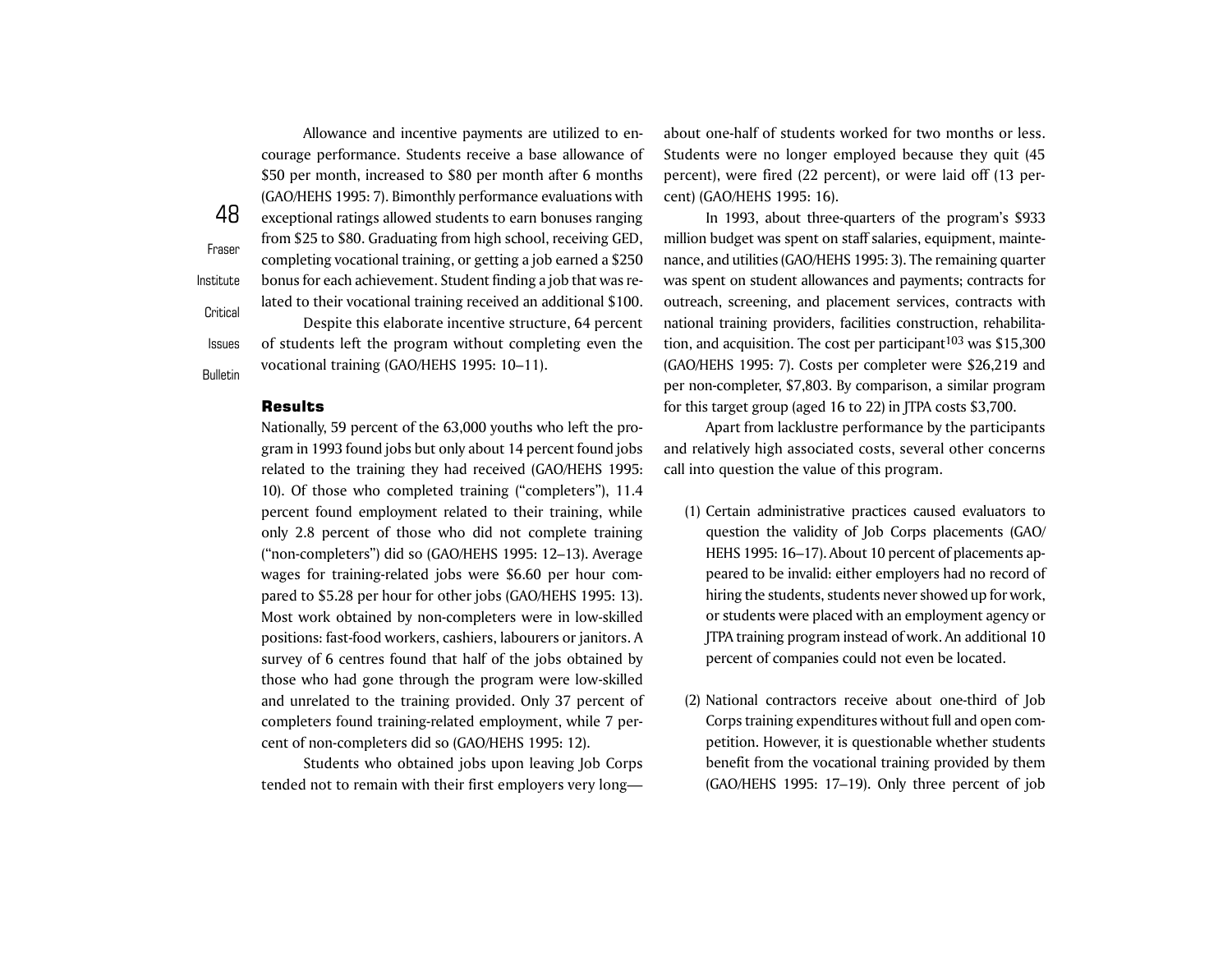placements come through national contractors whereas the largest number—48 percent—are through the student's own initiative, family or friends. In data from the 6 centres, national contractors accounted for only one percent of placements. Furthermore, they continue to provide training primarily in a declining occupational category—construction trades—which represents only 4 percent of the job market.

(3) Most centres spend up to 50 percent on students who do not complete vocational training. In the survey of the 6 centres, about 40 percent of funds, \$19 million, were spent on non-completers (GAO/HEHS 1995: 14).

Job Corps is the most expensive federal youth employment and training program, with current appropriations of \$1 billion. Despite these serious problems and poor outcomes, the administration plans to expand the program from 111 centres to 161 and increase student capacity by 50 percent.

### **Summary**

Low levels of education and skills are common among participants, with 48.4 percent or more having failed to graduate from high school. Programs designed for disadvantaged youth also fail to achieve their goals. JTPA registered no positive outcome for earnings, no reduction in Food Stamps or AFDC payments, and no educational achievement for male youths. The only positive outcome was a 7.7 percent increase in high-school graduation or GED receipt by female youth who had dropped out of school and were entering the program for the first time. These programs have virtually no positive effect on the economic prospects of participants. Although Job Corps was not evaluated with perfomance measures, it is notable that 64 percent of students left the program without completing even the mandatory vocational training. The public costs ranged from US\$2,717 to US\$15,300 per participant or US\$2.3 million to US\$993 million for the programs.

49Failure of Government-Sponsored **Training** Programs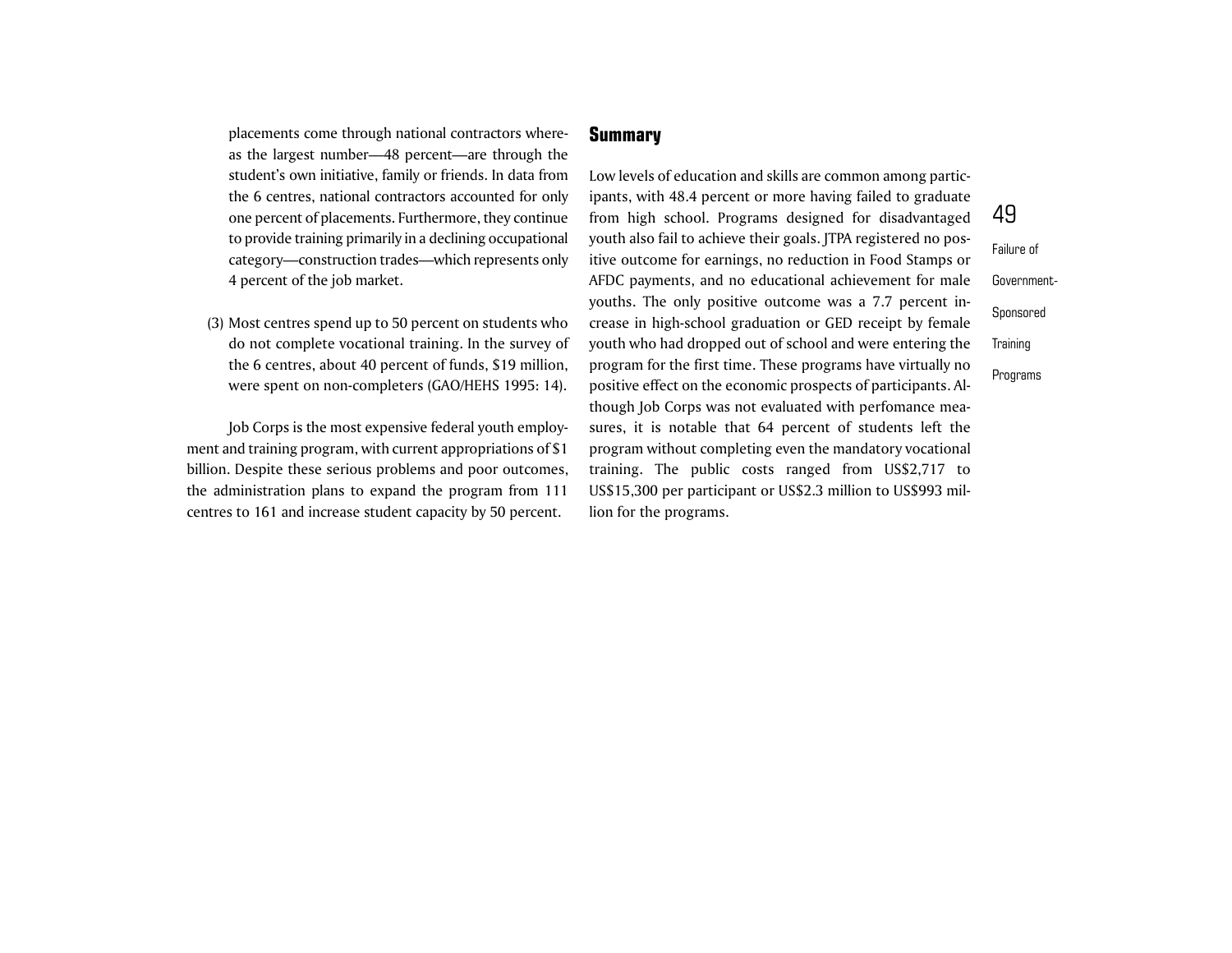# **Failure and its causes**

50FraserThis evidence from the United States has shown that government-sponsored training programs have been a failure. Why is this so?

InstituteCritical**Bulletin** There is a fundamental dilemma in trying both to reduce poverty and to encourage self-sufficiency. If benefits are high, it is less likely that recipients will want to work at low-paying jobs. Further, the more that the recipients work and earn, the less assistance they will receive, which likewise discourages employment. There is an inescapable trade-off and the debate about social policy has two sides: one side argues that welfare-to-work initiatives should be focused upon reducing poverty and the other, that they should be focused upon reducing dependence (Gueron 1990: 79–98).

> Proponents who seek to reduce poverty accept that work is better than welfare but argue that welfare recipients want to work but lack the relevant education and skillsto get jobs that will ensure self-sufficiency. The programs detailed in the section above are based upon this first approach. The evidence, however, shows that massive investments in intensive education and training do not yield selfsufficiency or good incomes.

> Proponents who seek to reduce dependence argue that welfare recipients are unwilling to work, discouraged, or have unrealistic expectations about their job prospects. As such, they demand programs that set clear expectations for welfare recipients, provide low-cost job search only, and require mandatory participation in job search or employ

ment. For the unemployable, long-term welfare recipients, and those who are otherwise unable to find work, propo nents of reduced dependence advocate "workfare," not as a program providing skills for an eventual transition into the workforce (although this may occur inadvertantly) but as a means by which grant recipients can return something to the community in exchange for the support they receive. Recent research suggests that private-sector welfare-to-work pro grams (e.g., *America Works*; see Nye 1996) are more success ful at finding work for long-time welfare recipients at substantially lower costs than government-sponsored train ing programs. Although outside the scope of the present study, workfare programs and private-sector training pro grams certainly warrant further research.<sup>104</sup>

The long-term solution to reducing dependence ad dresses the central reason why government-sponsored train ing programs do not work. Programs taking a human capital focus fail because there is little—if anything—that can be done to compensate for neglecting the first 12 years of schooling. It is difficult to improve the employment oppor tunities of those with low levels of basic education and skills. While workfare may be the solution in the short run for those already on social services, the long-term solution is to ensure that students acquire the appropriate level of skills and education early in life.

Before examining this issue, however, it is necessary to determine whether part of the problem lies with inade quate investment by the private sector.

Issues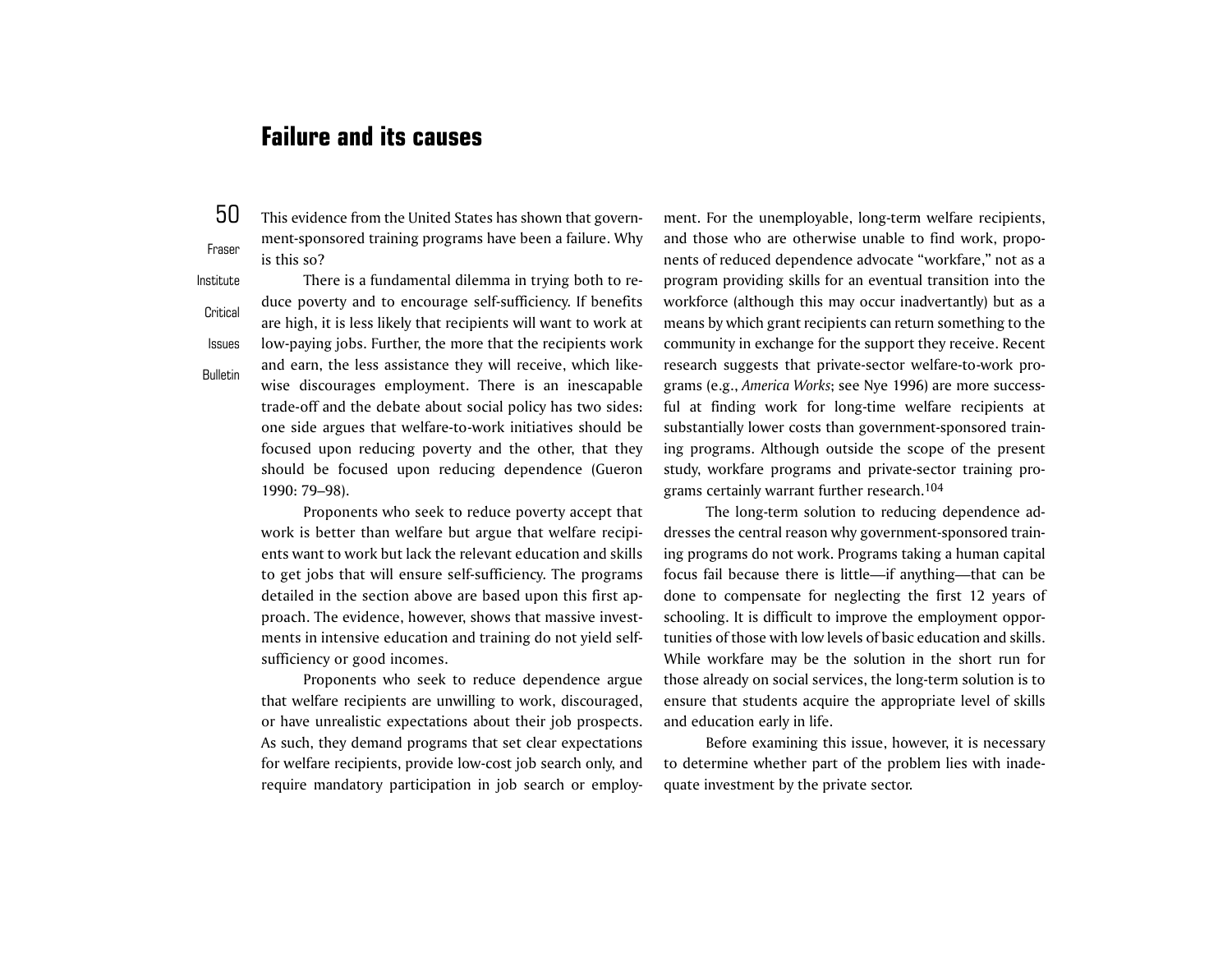# **Question Two** 51 **Is the private sector spending too little money on training?**

# **Evidence on employer training**

It is widely believed that private-sector firms are underinvesting in training and this belief has motivated legislators to embark on an agenda of program development designed to fill the perceived void. In the United States, this has another dimension as the federal government intends to provide tax credits and other incentives for job placement firms and for businesses that hire individuals who are on welfare(Clinton 1997).

While a lack of empirical data prevents any formal evaluation, it is reasonable to assume that the benefits of training outweigh the costs to firms. American data suggest that private-sector training produces positive returns, particularly in productivity and wage growth (Bishop 1994: 161–99).

There is little reason to believe that Canadian firmsare underinvesting. Several studies indicate that the majority of employees receive some training, whether formal or informal.105 It must also be remembered that workers learnnew skills, gather new information, and employ problemsolving strategies virtually ever day through the course of day-to-day work activities and that this training is seldom quantified in studies. As for formal training, early studies found that between one-quarter and one-third of Canadian firms provide training.

More recent studies suggest that the incidence of training is higher. A comprehensive 1991 survey, the Adult Education and Training Survey (AETS), found that 30 percent of employees take part in formal training.106 When on-the job training is considered, the incidence of training increases to 36 percent (Statistics Canada 1992).

According to a recent survey of firms with less than 500 workers and less than \$100 million in assets, estimates of formal employer training are much higher than this (Bald win and Johnson 1995: 8). According to this study, 59 percent of the Canadian firms engaged in training and 44 percent of fered formal training. In all, 31 percent of the employees sur veyed received formal training. Due to methodological inconsistencies, it is impossible to compare this performance to other nations with any degree of accuracy. It appears that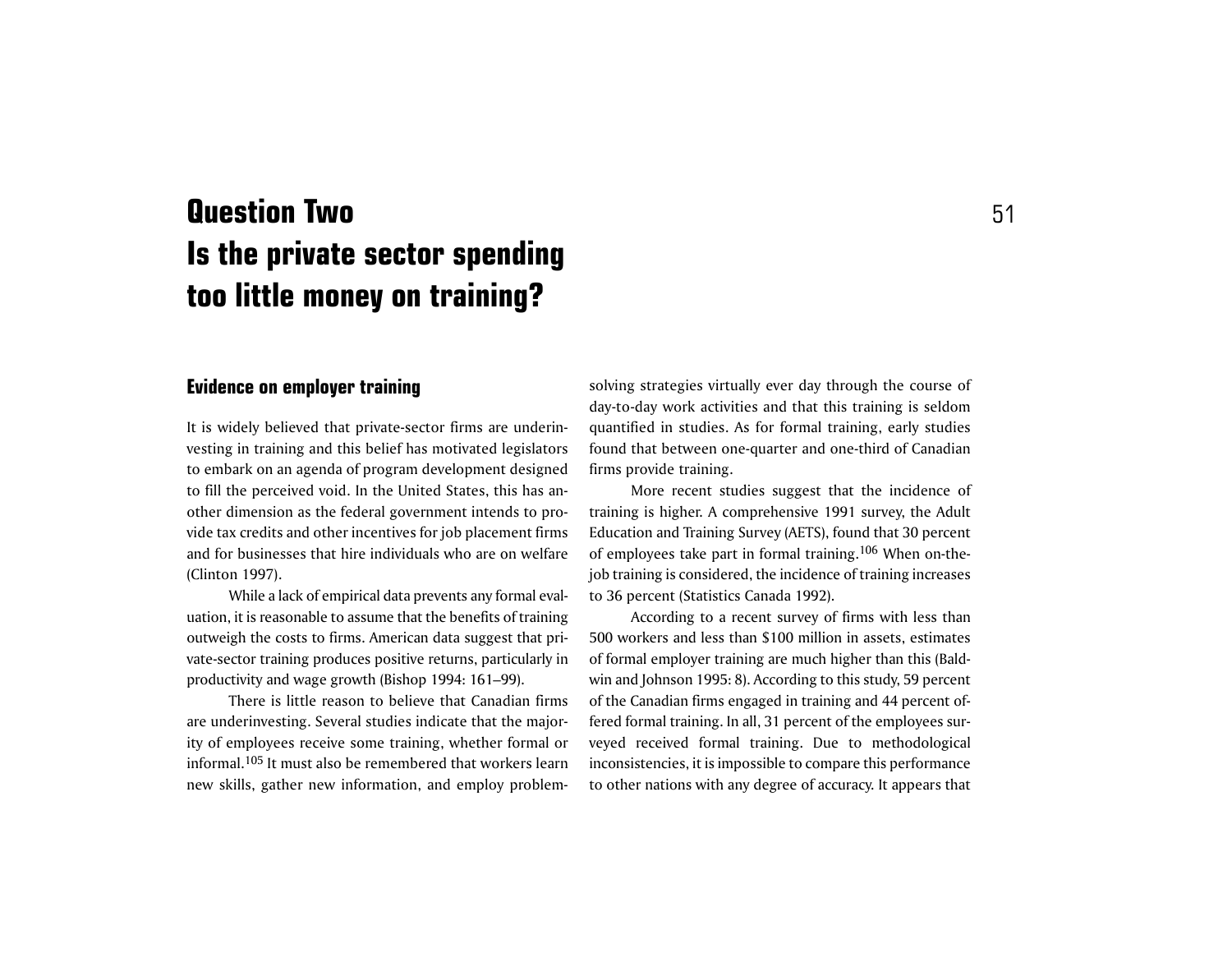both employers and employees, however, benefit from Canada's extensively subsidized education system. While figures from the Organisation for Economic Co-operation and Development (OECD) show that some nations have a higher incidence of employer training, Canada has the highest incidence of post-secondary enrollment (76 percent).<sup>107</sup> Subsidies encourage enrollment; an additional 18 percent of employees took formal courses on their own initiative without employer support. Thus, in all, 44 percent of employees received some formal or on-the-job training. Furthermore, employees do not perceive that they suffer from a serious training accessibility problem. In fact, 62 percent of employees felt training provided by their employers was adequate.

52

Fraser

InstituteCritical

Issues

**Bulletin** 

Several results consistently emerge in these studies. Formal training is primarily undertaken by large firms: the larger the firm, the greater the investment in training. The level of training provided varies with the perceived need for training. The typical recipient of formal training has post-secondary education, is employed full-time in either professional or technical occupations, and has a relatively high income.

Conversely, those who are less educated, older, or receiving lower earnings are perceived to possess insufficient literacy and numeracy skills to benefit from intensive training. A younger employee with more education, therefore, is considered more easily trainable and promotable. As employees are promoted, their earnings increase and they require more training to perform effectively in the higher position. Individuals with low education do not have the same opportunities for advancement and hence do not typically receive the higher earnings and additional training that are associated with mobility.

Given the weight of this evidence, it seems reasonable to conclude that, if there is a crisis of undertraining, it is primarily—if not solely—the undertraining of those who have low skill levels and low educational attainment. Since it hasalready been demonstrated that government-sponsored training programs fail to improve the education and skills of disadvantaged workers, the problem and the solution must lie with the public school system.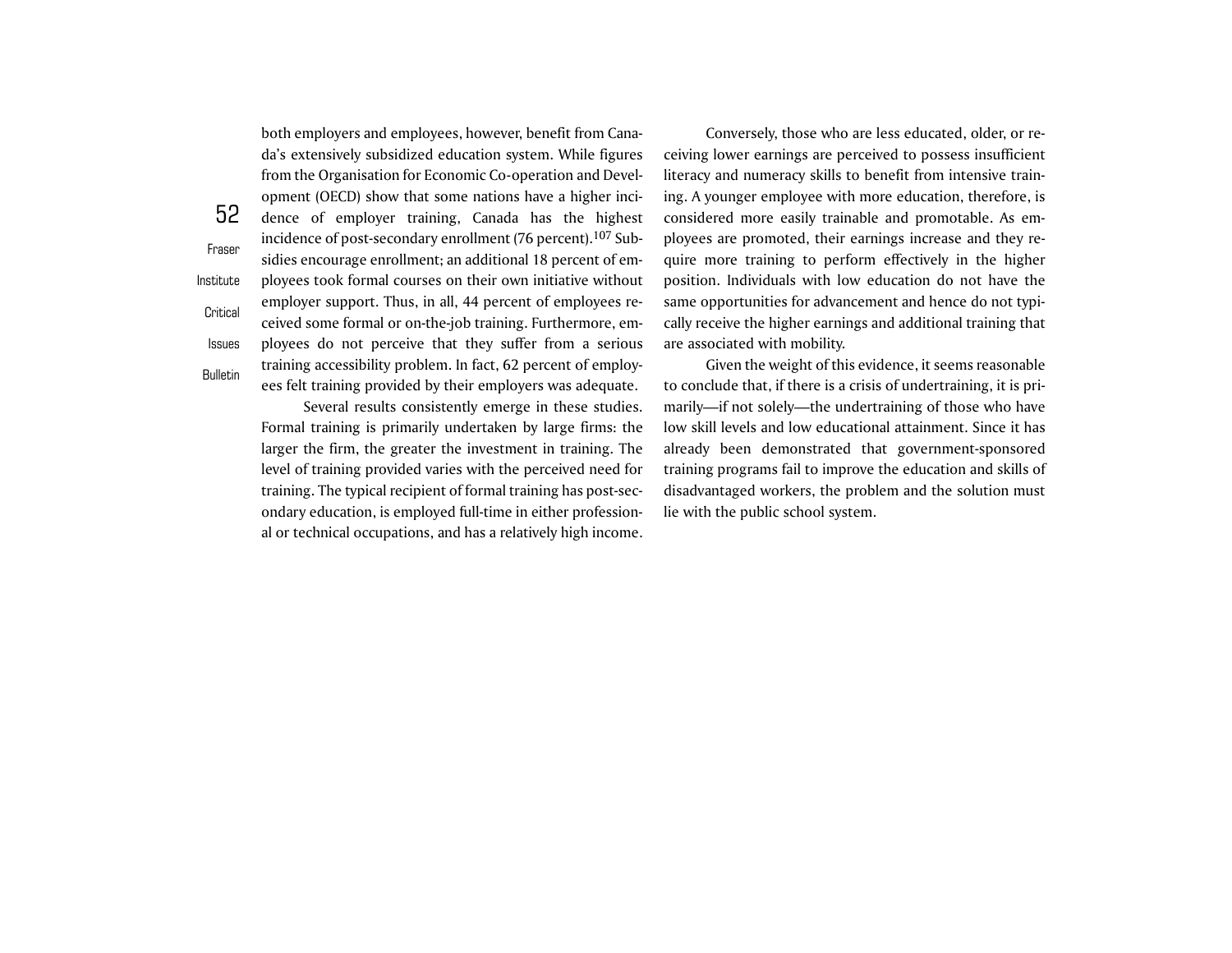# **Question Three** 53 **Is the public education system turning out workers who are not ready for the workforce?**

## **Evidence from Canadian public schools**

The majority of disadvantaged workers suffer from low educational attainment and skills. The public policy challenge is to ensure that public education is adequately preparing students for the marketplace. High-school graduation appears to offer the best hope for the student's success in the marketplace. The public school system in Canada, however, has not been responsive to the needs of students because it has a monopoly.

#### Dropout rates for Canadian students

Despite our sizeable investment in public schools, an alarming number of students drop out before graduating from high school. Generally, the percentage of students failing to graduate has been consistently higher than 20 percent (Statistics Canada 1995). A case study of the 1988/89 academic year reveals that the national dropout rate was 34 percent, substantially higher than the rate in the United States, Germany, and Japan (Lafleur 1992: 8). This figure represents

137,000 Canadian youths who left school prematurely, with considerable associated costs. Over the course of their working years, this will result in a total loss of \$8.1 billion in gross income (Lafleur 1992: 9). Not only will lost earnings have a sizeable impact upon individual welfare but also tax revenue will be lost to the government. High dropout rates are clearly unsustainable and will certainly impair Canada's future economic performance.

#### Literacy in Canada

The capacity of firms and labour markets to adjust to change, to innovate, and to improve productivity depends upon the knowledge and skills of the population. The technological upheaval in industrialized societies has changed skill requirements resulting in a more sophisticated analysis of literacy,108 and it appears that Canadian literacy is not sufficiently developed to meet the challenges of globalization (see Montigny, Kelly, and Jones 1991). This is demonstrated by the results from the 1994 International Adult Literacy Survey (IALS; see OECD 1995a).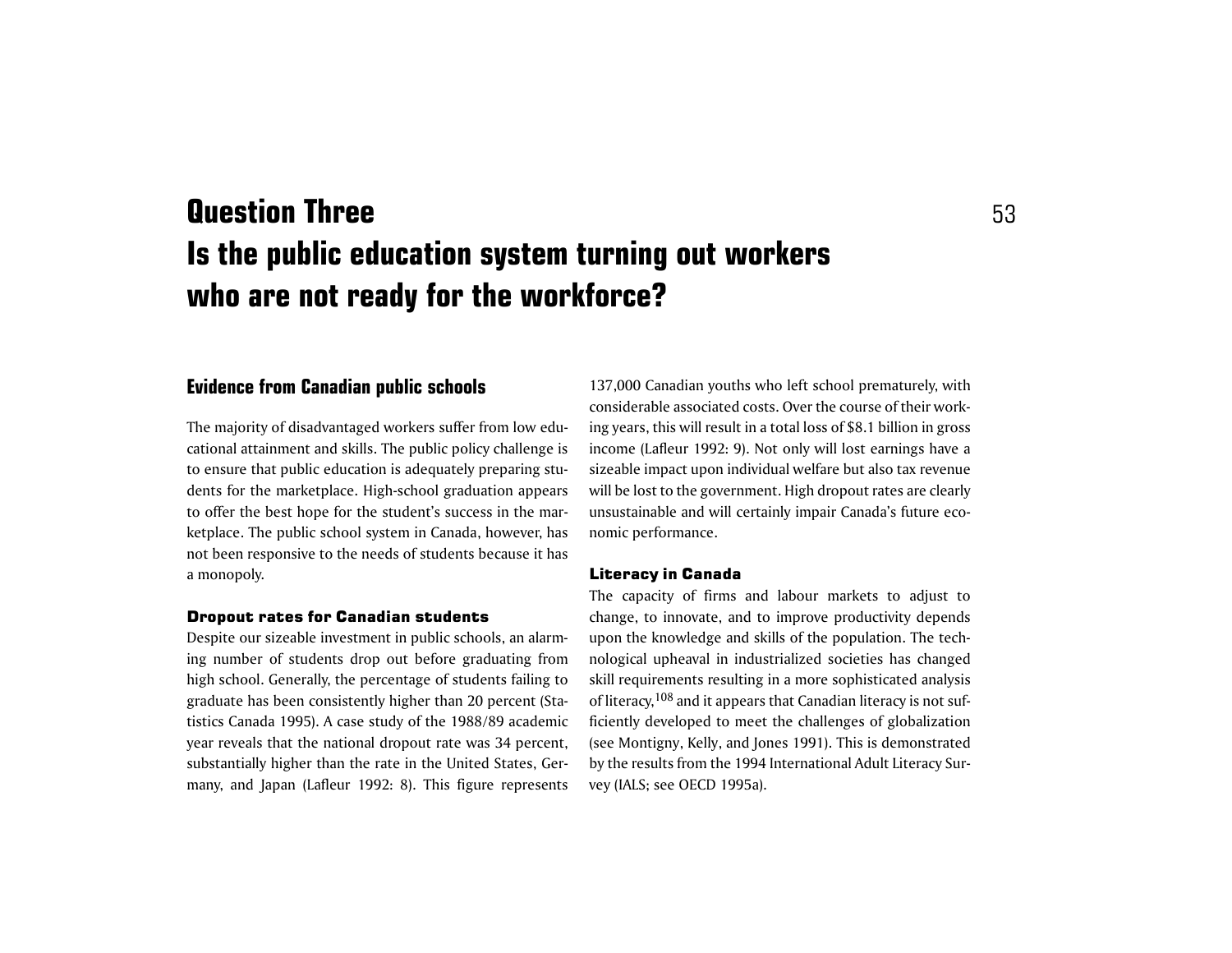54FraserInstitute**Critical** The IALS employs a sophisticated methodology for determining the skill levels of a population, testing the information-processing skills between the reading material and the tasks to be performed based on those materials. Results are reported on a 5-level scale of proficiency. A three-category approach is used to evaluate survey respondents on prose skills (reading comprehension), document skills (understanding graphs, charts, maps, forms, and tabular data), and quantitative skills (proficiency in arithmetic operations).

Issues**Bulletin** 

The IALS does not establish at which level a respondent can be considered illiterate. However, since the levels reflect empirically determined information-processing skills, it is possible to make reasonable assumptions. The least demanding level of skill attainment is Level 1 (out of 5). At this level, only very simple operations must be performed and respondents have considerable difficulty performing more challenging tasks. The results show that Canada and the United States have very similar distribution patterns: 16.6 percent of Canadian respondents have the Level 1 prose skills compared to 20.7 percent of American respondents; 18.2 percent of Canadian respondents had Level 1 document skills compared to 23.7 percent of American respondents; and 16.9 percent of Canadian respondents had Level 1 quantitative skills compared to 21.0 percent of American respondents (OECD 1995a: 57).

For the purposes of our study, a person having only Level 1 literacy will be considered functionally illiterate.<sup>109</sup> If literacy did not have any consequences, this distinction would not be necessary. However, there are broad economic consequences associated with low levels of literacy. Consider some statistics for Canada.

- (1) Literacy and employment are strongly linked. Those with low literacy levels are more likely to be unemployed or outside the workforce. In the IALS, 9.3 percent of those at Level 1 reported being unemployed compared to only 2.6 percent of those at the highest literacy level.110
- (2) Since literacy is connected with employment, it is likewise tied to income. Of those with Level 1 literacy, 51.7 percent had no income at all, and 63.8 percent of those with Level 1 literacy had either no income and low income,111 compared to those at the highest level of literacy, of whom only 29.1 percent reported either no income or low income (OECD1995a: 62).
- (3) The IALS also suggests that training tends to be concentrated on individuals with higher skill levels. Only 19.3 percent of those with Level 1 literacy received any adult education in 1993, compared with 65.1 percent of those with the highest literacy level (OECD1995a: 69).

Literacy, therefore, is a recognized and rewarded skill. However, 23.3 percent of the students who drop out of high school are functionally illiterate. What is more shocking is that, in Canada, 10.5 percent of those who graduate from high school, 4.2 percent of those who graduate from college, and 3.3 percent of university graduates are also at Level 1 literacy (OECD1995a: 73). There is something terribly inadequate with an education system that simply pushes students through without proper instruction or achievement. The present education system is failing.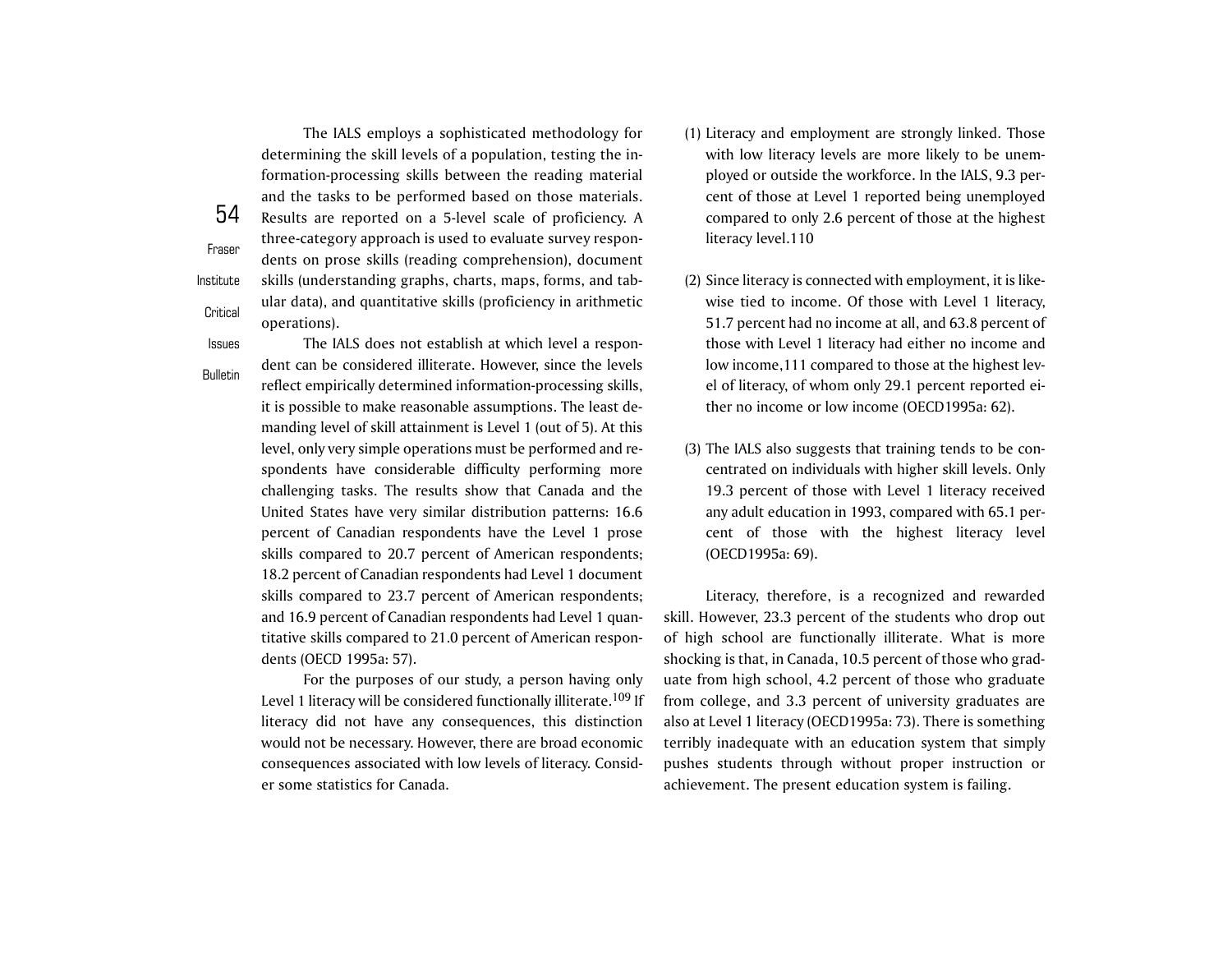# **Increasing expenditures and dismal outcomes**

It is estimated that between 1990 and 2000, 64.5 percent of all new jobs created will require a minimum of 12 years of schooling. In 1986, only 53.5 percent of new jobs had such requirements (OECD1995a: 1–2). The solution is to revitalize the education system by demanding a high level of personal initiative. Youth must understand that there is little future inthe job market for those who lack the appropriate level of skills or education.

Some critics suggest simply that more money should be allocated to education. In fact, Canadians have been pouring ever increasing amounts of tax money into education, in absolute and per-student terms (see figures 1 and 2). After adjusting for inflation, between 1984 and 1991 funding in creased 19.2 percent from \$28.7 billion to \$34.3 billion.112 Per-student expenditures had increased from \$6,438 in 1987 to \$6,969 by 1991.<sup>113</sup> However, this increase in funding is not reflected strongly in student to educator ratios: there were 18.18 students per educator in 1987, a figure that de creased only marginally to 17.30 students per educator in 1991 (see figure 3). $114$  Part of the problem is that increased funding is directed less to students and more to administra tors and salaries. Canada's school crisis is not one of insufficient per-pupil expenditures. Rather, the crisis is due to the

55

Failure of

Government-

Sponsored

**Training** 

Programs

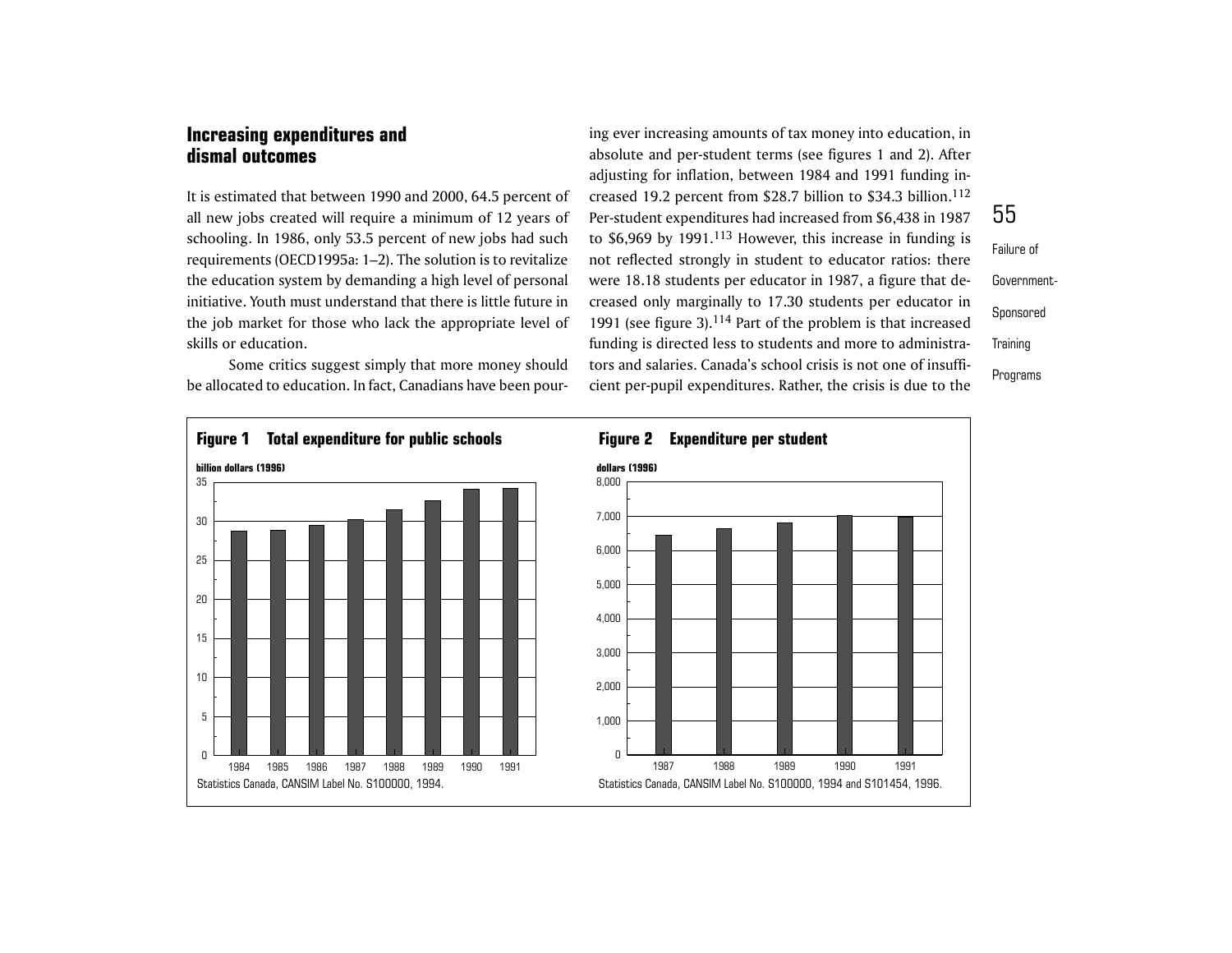structure of the public school system, which is organized on a bureaucratic and monopolistic model. Monopoly teachers' unions benefit teachers, not students, and funding is lost as it attempts to reach students through layers of administration. Moreover, not all the education and skills training provided is useful to students.

InstituteCriticalIssues

56

Fraser

Literacy "is a relative concept that can be given meaning only in relation to the demands of the economy and society" (Statistics Canada 1996b: 24). Proficiency in reading, writing, comprehension, logical thinking, math, and science is the foundation that will enable students to continue to ac-

Bulletin



quire knowledge about rapidly developing technologies. The public schools, however, are failing to provide this foundation. Further, to garner international advantages, labour must also have skills that are scarce relative to the world supply; training in obsolete skills and occupations, therefore, will make very small, if any, contribution to growth. Educational investments should be based on market requirements and aimed towards the leading edge of technological development. But in order to innovate, schools need to be able to adapt quickly, some thing bureaucratic operations are not able to do.

# **A possible solution: vouchers and charter schools**

Schools must be given the freedom to innovate. A voucher system that allocates funds directly to students will encourage the proliferation of charter schools with boards composed of teachers and parents that will set the curriculum in a way responsive to market requirements (see Raham 1996). In his State of the Union address, President Bill Clinton called for the creation of 3000 more charter schools by the year 2000 to "give parents the power to choose the right public school for their children" (Clinton 1997). The preliminary research findings from the United States appears to indicate that parents, students, and teachers are satisfied with the performance of charter schools. Moreover, charter schools appear to have produced significant efficiency gains (see Finn, Manno, and Bierlein 1996; California, Little Hoover Commission 1996.

A recent American study compared the public costs of education with private-school tuition, with surprising re-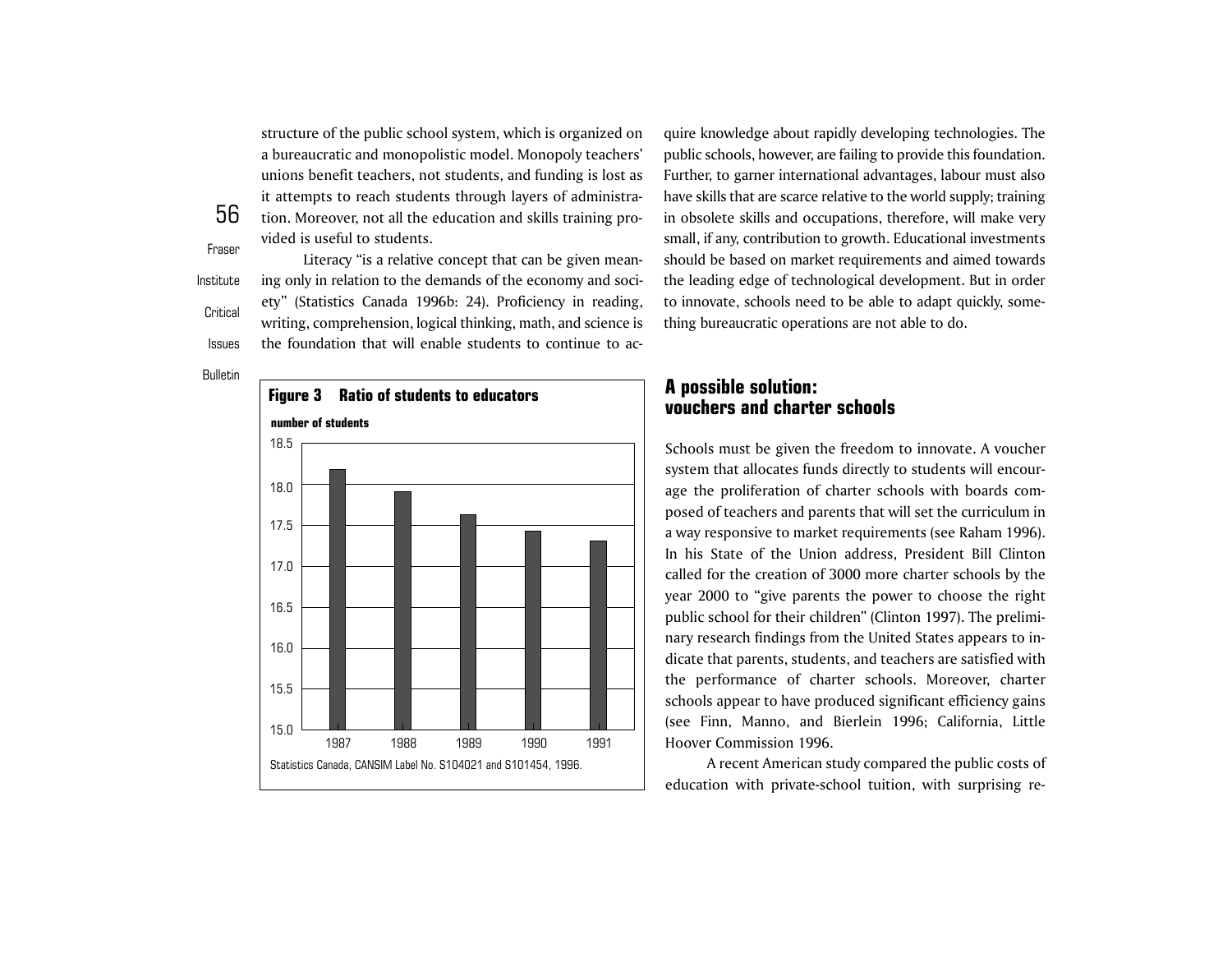sults (Boaz and Barrett 1996). In the 1994/95 school year, the national average for school costs per pupil in the public school system were (US)\$6,857. The average cost of tuition per pupil in private schools, by contrast, was only  $(US)$ \$3,116, less than half the public school costs.<sup>115</sup> While there were deviations among cities, the authors found that 67 percent of all private elementary and secondary schools surveyed charge (US)\$2,500 or less for tuition. The authors conclude that a voucher system that provides (US)\$3,000 per student, per year would trigger a revolution in education as schools are forced to compete, innovate, and grow.

There is considerable value in offering different schools for children with differing requirements and both students and parents would be the beneficiaries of open competition. In a market structure, teachers and principals will be rewarded with more students and higher incomes for success in educating students and will suffer the reverse if they fail to produce successful students. With a voucher system, parents could choose from a variety of schools, both public and private. A complementary program would allow individuals to establish tax-free Educational Savings Accounts (ESAs), in which unspent subsidies and other personal contributions could be accumulated to pay for postsecondary education or for career changes and retraining in the future (Hood 1996). Such instruments would give more choice to individuals in choosing how to educate their children. The increased demand on parents to take a more active role in the education of their children wouldalso facilitate the creation of a culture of lifelong learning.

In one very important respect, the market for education would be identical to the market for any other good: educational entrepreneurs would have to satisfy customers in

order to survive. There is a need for more market mechanisms in education, that will result in greater choice, lower costs, and better results.

# **Conclusion**

In the final analysis, the evidence suggests that intervening in the later stages—i.e., after the child has dropped out of school—is not a successful strategy. A child who cannot read and write, add and subtract, or think logically and creatively will not be able to compete in the twenty-first century. Similarly, if an desire to continue learning is not instilled at a young age, early proficiency will erode over time since some skills deteriorate if not used in post-schooling years, On the other hand, for those with the proper background and motivation, some skills can be acquired informally, independently of structured training. Creating a culture of lifelong learning is not easy, but ensuring that students have a proper educational foundation is pivotal to developing an able workforce. Therefore, the place to begin is by changing the incentives facing the public school system and demanding better performance.

Despite billions of tax dollars in funding, the current education system is floundering. Public school spending, while sizeable, is not targeted effectively and, as a result, often fails to prepare youth to benefit from training later on. The key is to take decision-making out of the arbitrary hands of government administrators and place it back into the hands of individuals. Doing so will ensure that institutions remain responsive to the needs of parents and students and the requirements of a global economy.

# 57

Failure of Government-Sponsored **Training** Programs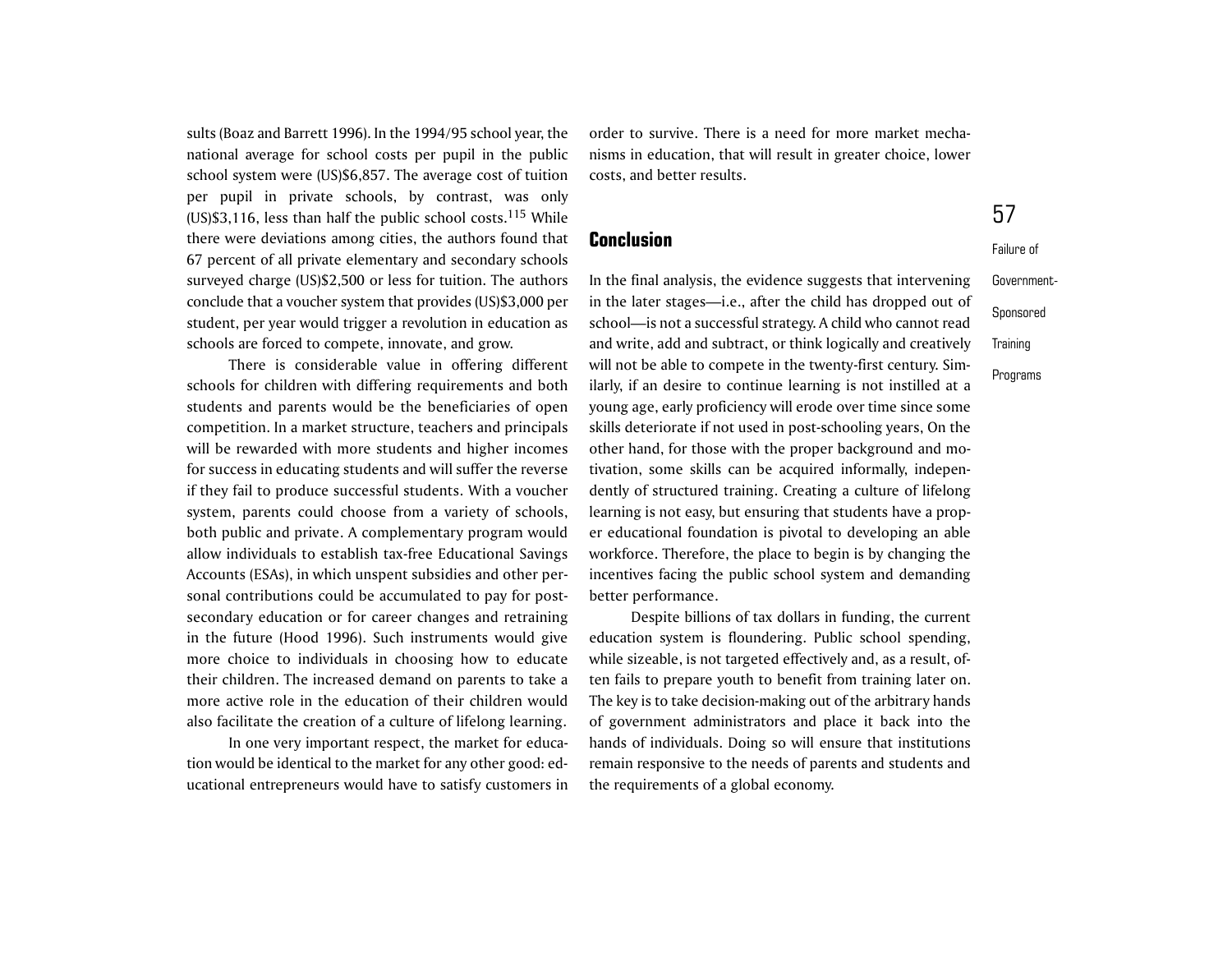#### 58**Appendix One Methodology used by researchers**

The experimental design employed an experimental group and a demographically similar control group that did not receive the program (services) being provided to the experimental group. Program administrators randomly assigned participants to either the experimental or the control group. Some members of the control groups received employment and training from other non-program service providers in the community and, in addition, often remained eligible for subsidized child-care and tuition assistance for training or community-college classes. Impacts thus represent only incremental, not absolute, effects, since they show the change produced by the incremental services provided through the program.

Costs for both the experimental and the control groups are understated. The reported costs represent only administrative costs and those related to the provision of employment-related services. Members of both the experimental group and the control group retained entitlement to AFDC benefits, Food Stamps, and Medicaid. The funding to support these programs is not included in cost assessments but a decrease in each program expenditure is considered a favourable program impact. The summary tables at the end of each section evaluate the total public cost per experimental participant, using all available data.

Funding for programs is typically derived from federal or state WIN/JOBS allocations, special state monies, and special federal demonstration funds sponsored by the United States Department of Health and Human Services.

Participation rates are reported liberally. "Active" par ticipants had to have participated in an employment-related activity for a minimum of only one hour a month. Those "be ginning an activity" were counted if they participated for at least one day. The most meaningful way to measure the relative suc-

cess of training programs is to compare the outcomes based on predetermined criteria. The primary achievement goals for adult programs are: (1) increased average earnings; (2) in creased employment rates; (3) reduced AFDC benefits re ceipt; (4) reduced level of AFDC payments.

In the case of Job Training Partnership Act (JTPA), per formance measures included increased high-school com pletion or GED receipt and reduced Food Stamps benefits.

In determining the efficiency of the program, net and total costs are important considerations but evaluators of ten calculate the return to government budgets from one dollar of expenditure. However, these calculations utilize key subjective assumptions and projections by program evaluators. Since these results can vary considerably by changing such variables as discount rate, time horizon, ad justments for program changes, and so on, the evaluators' calculations are omitted.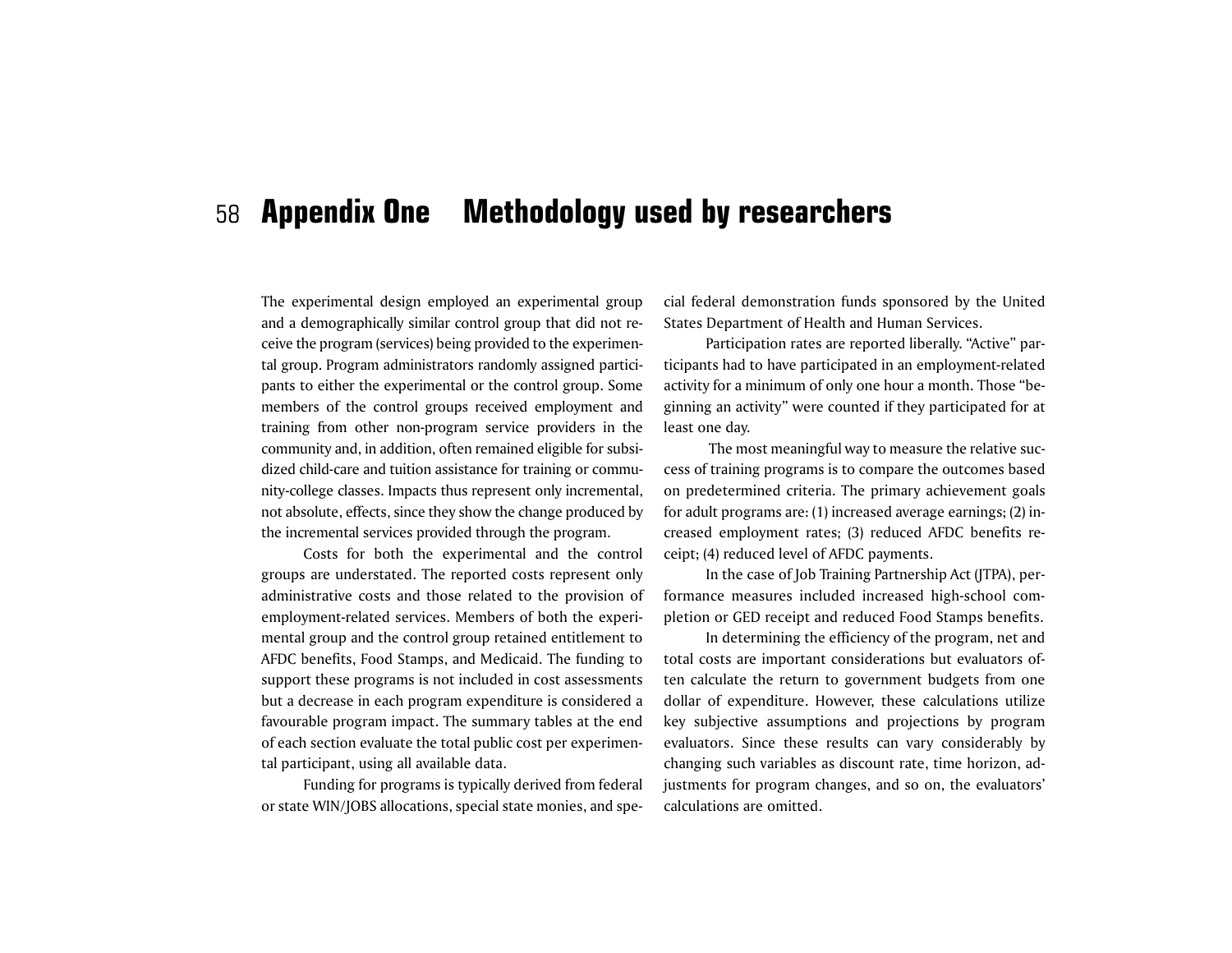# **Appendix Two Methodology of this study** <sup>59</sup>

We conducted a systematic review and analysis of the results from evaluations of American programs that had the object of helping disadvantaged recipients achieve economic independence. Other studies have taken the approach of examining similar programs to examine if consistent results emerge. This study was designed to examine a broad range of different approaches to see if any program design used by government had been successful.116

Our evaluation mechanism consisted of three steps:

- searching for welfare-to-work experiments and determining if rigorous evaluations had been performed with reliable results
- identifying similarities and differences among programs and assessing if these had any impact on outcomes
- concluding from the evaluations whether any approach had been successful in helping disadvantaged adults or youth attain self-sufficiency.

### **Search for, and selection of, evaluative studies**

We identified numerous relevant, high-quality studies of welfare-to-work initiatives for adults and youth. We used the following criteria while selecting those to be used in this study.

- (1) The results of the program evaluations were reported after the passage of the Family Support Act (1988).
- (2) The study had to be testing, at least in part, the effect of welfare-to-work initiatives on adult or youth AFDC recipients.
- (3) Education or training figured prominently as a component in the design of the programs that were evaluated.
- (4) For adults, the study measured earnings, employment, AFDC benefits, and AFDC receipt.
- (5) One study (JTPA study) examined results upon the earnings, AFDC receipt, Food Stamps receipt and high-school accreditation of disadvantaged adults and youth.
- (6) The effects of the programs on participants were measured by comparison with a control group of nonparticipants.

(Job Corps was examined as a case study of an alternative youth program, although it did not meet the above criterion.)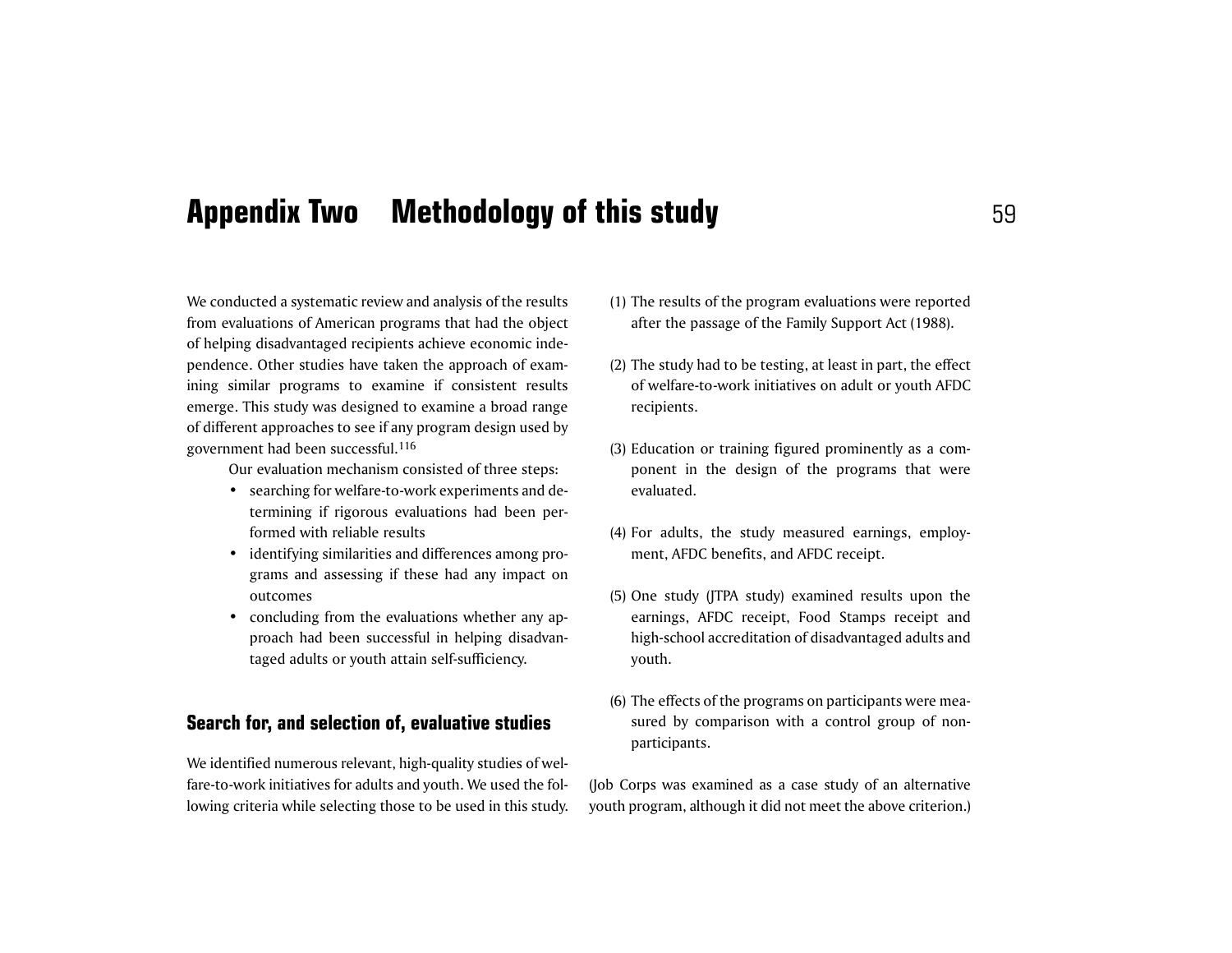We reviewed the bibliographies of research studies and publication catalogues of prominent organizations who have performed program evaluations—Manpower Demonstration Research Corporation, Abt Associates, United States Department of Labour, United States General Accounting Office—as well as evaluation studies published in economic journals.

Apart from Job Corps, we were able to identify 8 different programs from across the United States. We explicitly excluded programs for young single mothers and other initiatives targeted primarily at youths who were not dropouts but at risk of leaving school without graduating.

After identifying the 8 programs that met our selection criteria, we assessed the quality of each study to ensure its reliability. We used the following six criteria reflecting the rigour, consistency, and reliability of each study:

- similarity of the comparison group to the program recipients
- adequacy of sample size
- standardization of data collection procedures
- appropriateness of the measures used to examine effects
- adequacy of the statistical or other methods used to ensure validity
- presence and appropriateness of the methods used to analyze the statistical significance of outcomes.

#### Results of the quality review

Most of the 8 programs had well-designed experimental evaluations. All used comparison groups formed by random assignment and all passed the quality test. There were, however, problems in many cases with the implementation and execution (these were discussed in the description of each program) and these problems should be kept in mind when interpreting results.

# **Synthesis of the results of program evaluations**

We focused on the program effects that dealt with aspects of self-sufficiency including earnings, employment, and use of public assistance. Other interesting outcomes are reported in the discussion of each program. For each program, we report the objective, profile the target group, detail the program design, and examine the costs and results for both the control and experimental group members. The reports tested the likelihood that the results were derived by random chance by using standard tests of statistical significance at the 1 percent, 5 percent, and 10 percent levels.

This study, therefore, evaluates the success or failure of the programs vis-à-vis the goals set by the program administrators. The results from the control group, the incremental change, experimental results, and complete cost data are reported. The impacts are statistically significant at the 1 percent, 5 percent, or 10 percent level, which will be highlighted in the notes. The programs analyzed under the category "Poor Single Parents" are Florida Project Independence (FPI), Ohio JOBS, Baltimore Options, California Greater Avenues to Independence (GAIN), Riverside (GAIN) and San Diego Saturation Work Initiative Model (SWIM). In the category "Disadvantaged Adults," we analyzed California Greater Avenues to Independence (GAIN), Riverside GAIN, San Diego Saturation Work Initiative Model (SWIM), Ohio Work Chance, and the Job Training Partnership Act (JTPA) for both adult women and men. In the category "Disadvantaged Out-of-School Youth," we analyzed JTPA for female and male youths and Job Corps.

CriticalIssues

**Bulletin** 

60

Fraser

Institute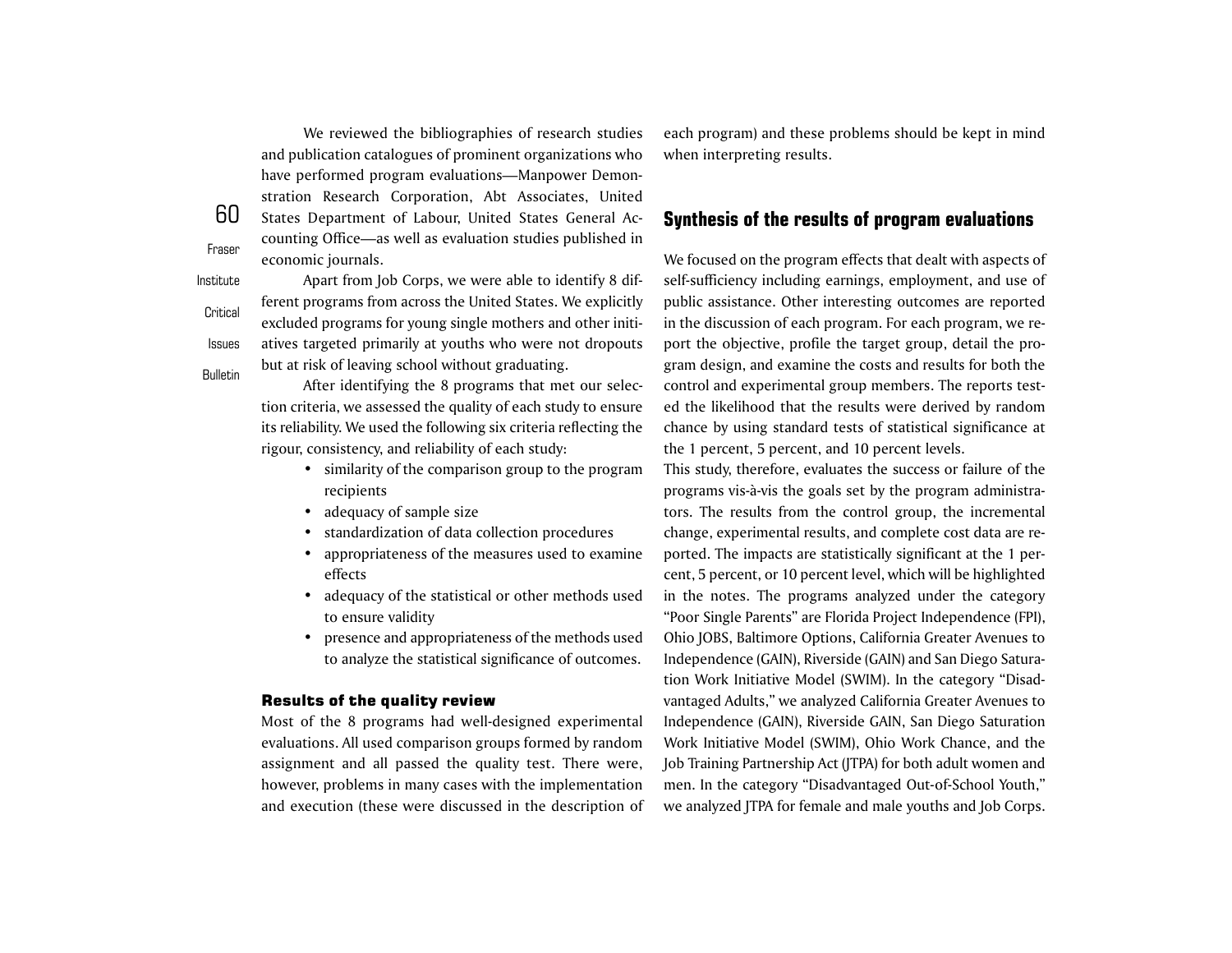# **Notes**

- 1 For an overview, see Holmes 1996: 67–84. It must be kept in mind that estimates, while illustrative, are often based on limited information.
- 2 Whether continued funding for post-secondary education is desirable is a matter open to some debate. There is reason to believe that funding for post-secondary education is not a good government investment. See Constantos and West 1991: 127–38.
- 3 Constantos and West 1991: 132. Assuming no adjustment for ability and no deadweight costs due to taxation, these figures increase to 18.41 percent and 13.13 percent for primary and secondary respectively.
- 4 Lafleur 1992: 10–15. Results have been inflated to 1996 dollars from 1980 dollar values of \$129,000 for a man and \$107,000 for a woman.
- 5 JTPA, Title II is a specific section of the Act that serves the disadvantaged.
- 6 It should be noted that the programs overlap: some JOBS training takes place in the JTPA program.
- 7 A recent series of experiments in several states found positive results, including that Job Search Assistance was more effective the earlier workers were reached. For an overview of results, see Meyer 1992. Client assessment and profiling and Job Search Assistance were mandated for all state UI programs in the Extended Unemployment Compensation Legislation (1993).
- 8 Operated in both Washington and Massachusetts. However, self-employment schemes are typically attempted by better educated, older, white-collar workers: only 2 percent to 5 percent of Unemployment Insurance recipients are likely to enter these programs. See Benus 1993.
- 9 This program pays a bonus to an unemployed worker who finds work before exhausting benefits. However, this program could provide the incentive for "gaming" the system, drawing in those who expect rapid re-employment and would otherwise not apply in the absence of this incentive. See Decker and O'Leary 1992.
- 10 Evaluations employing an experimental design in which participants are randomly assigned to either an experimental group or a control group, so that differential outcomes can be evaluated are generally considered to be the most rigorous.
- 11 Barsby 1972 provides a detailed cost-benefit analysis of several manpower training programs in operation through the 1960s.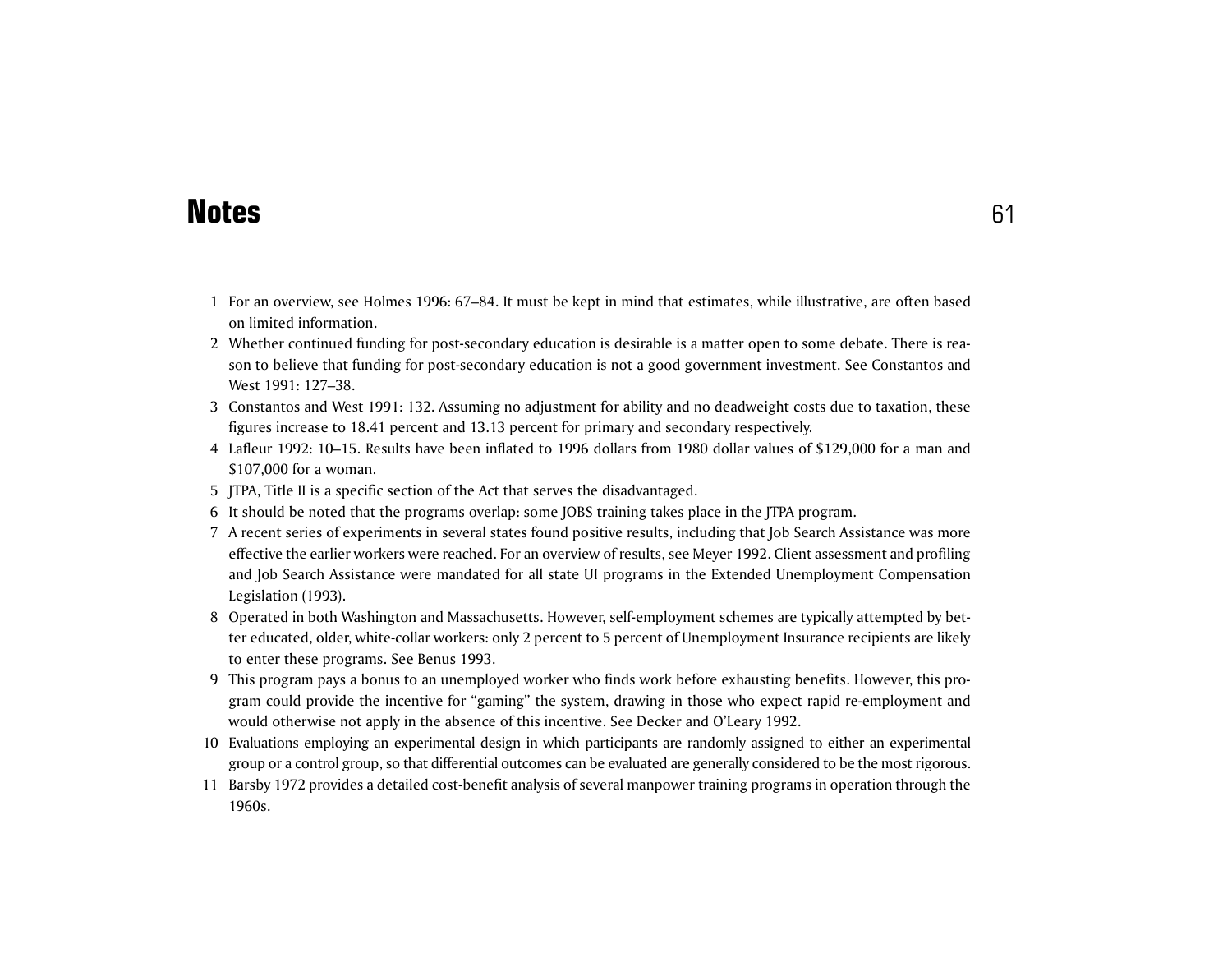- 12 Young single mothers (aged 16 to 21) are a special target group due to the likelihood that they will not graduate from high school or go on to pursue higher education. One program, Ohio's Learning, Earning and Parenting (LEAP) is currently undergoing evaluation; preliminary results are not promising. See Long, Gueron, Wood, Fisher, and Fellerath 1996.
- 13 Formerly Aid to Dependent Children (ADC).

**Bulletin** 

- 62Fraser14 Both caseworkers and clients generally viewed these assignments more as fulfilling an obligation to "work off their grants than as opportunities to develop new skills . . . tended to be poorly monitored and were plagued by poor attendance." Fein *et al.* 1994: 102.
- InstituteCritical15 Typical reasons for exemption include an age of 60 or over, working 30 or more hours per week at minimum wage, in second or third trimester of pregnancy, permanently ill or incapacitated, or required in home to care for physically or mentally impaired family member.
- Issues16 Kemple *et al.* 1995. Annualized earnings are based on 2 year earnings of \$5,539.
	- 17 Kemple *et al.* 1995: 76. Based on the difference between total gross cost per experimental participant (\$1,962) and total gross cost per control (\$1,074).
	- 18 Kemple *et al.* 1995: 94. Level of significance 1 percent.
	- 19 Kemple *et al.* 1995. Level of significance 10 percent. Annualized earnings based on 2 year earnings of \$5,766. Weekly differential based on difference of \$277 over 104 weeks.
	- 20 Kemple *et al.* 1995. Level of significance 5 percent. Reported results differ due to rounding.
	- 21 Kemple *et al.* 1995. Level of significance 1 percent. Weekly differential based on difference of (\$265) over 104 weeks.
	- 22 Kemple *et al.* 1995: 75. This figure was composed of ABE and GED (9.8 percent of funds); ESL (4.6 percent); Vocational Training or Post-Secondary Education (44.8 percent).
	- 23 Kemple *et al.* 1995: 76. Based on the product of total gross cost (\$1,962) per experimental participant and the number of experimental participants (13,509).
	- 24 Gueron and Pauly 1991: 256-7. Based on the difference between total gross cost (\$1,050) per experimental participant and total net cost per experimental (\$953).
	- 25 Gueron and Pauly 1991. Level of significance 1 percent. Weekly differential based on difference of \$394 over 52 weeks.
	- 26 Gueron and Pauly 1991: 256-7. Based on the product of total gross cost (\$1,050) per experimental participant and the number of experimental participants (1,362).
	- 27 Fein *et al.* 1994: 20. In Canada, anti-poverty activists use Statistics Canada Low Income Cut-Off (LICO), a measure of relative wealth, to determine the poverty line. In the United States, however, government agencies use the Orshansky method, which sets the poverty line at three times the cost of a nutritious "economy food plan." See Sarlo 1996.
	- 28 John Blomquist (Abt Associates), personal communication with M. Danielle Smith, December 11, 1996. Based on total program costs (\$2.3 million) divided by the number of experimental participants (3,400) for gross costs of \$689. The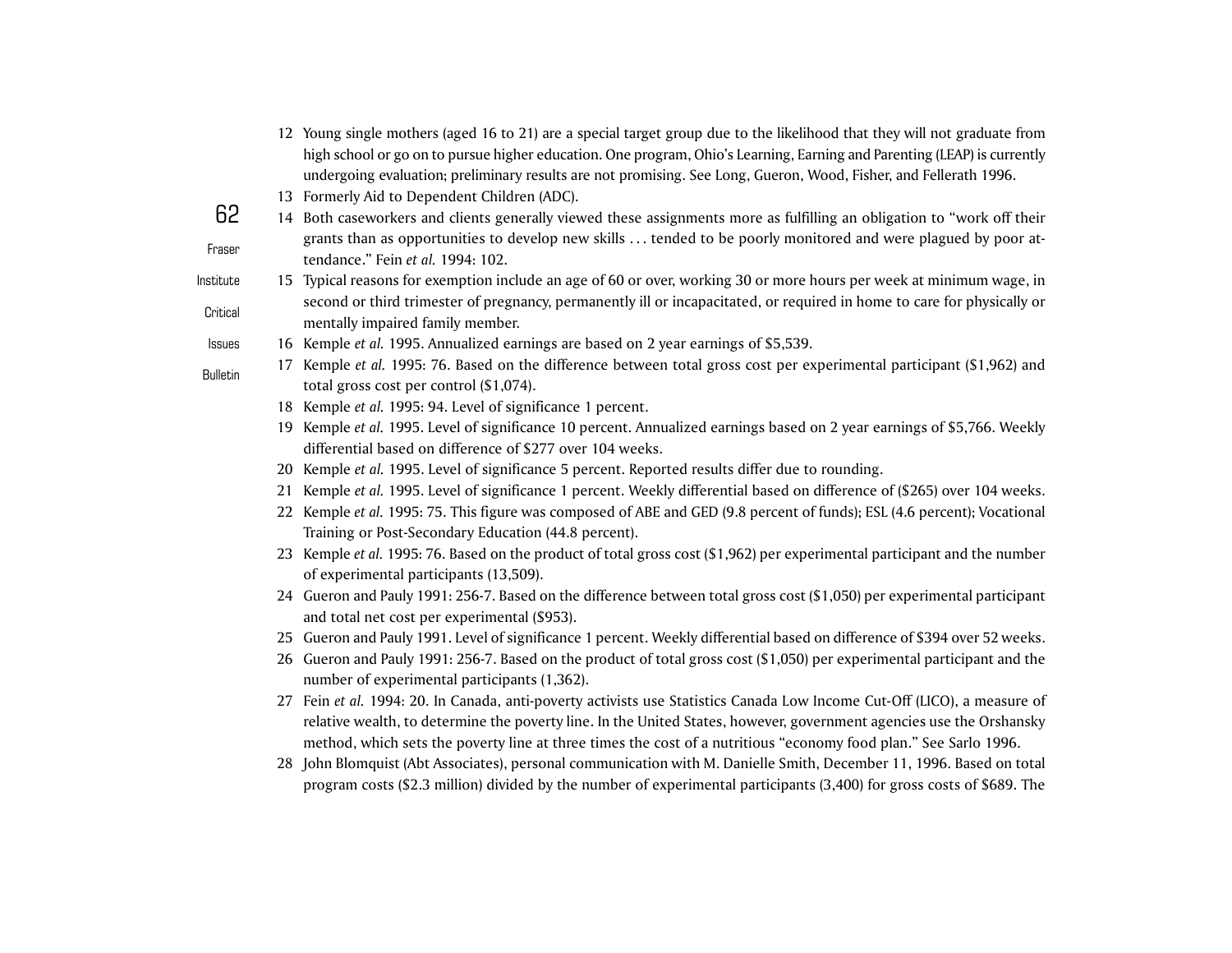control group cost is the difference between the gross total cost per experimental participant and the net total cost per experimental participant (\$418).

- Fein *et al.* 1994: 41. Annualized earnings are based on 18 month earnings of \$1,307.
- Blomquist, personal communication, 1996.
- Fein *et al.* 1994:. 79. Level of significance 5 percent.
- Failure of Fein *et al.* 1994. Level of significance 10 percent. Annualized earnings based on 18-month earnings of \$1,484. Weekly differential based on difference of \$177 over 78 weeks. Level of significance 10 percent.
- Blomquist, personal communication, 1996.
- The program was established for AFDC recipients of both Family Group and Unemployed Parent classes. These figures consider only the impacts on single-parent families; AFDC-Unemployed Parent experimental participants discussed below.
- Riccio, Friedlander, and Freedman 1994: 45. Basic education includes ABE/GED (42.4 percent) and ESL (10.2 percent).
- In practice, many recipients left AFDC before the sanction took effect.
- Riccio *et al.* 1994: 90. The breakdown of spending is ABE/GED (21.8 percent); ESL (7.6 percent); vocational / post-secondary (32.9 percent).
- Riccio *et al.* 1994: 94. Does not sum due to rounding.
- Riccio *et al.* 1994: 122. Annualized earnings are based on 3 year earnings of \$7,781.
- Riccio *et al.* 1994. Level of significance 1 percent. Weekly differential based on difference of \$1,414 over 156 weeks.
- Riccio *et al.* 1994. Level of significance 1 percent.
- Riccio *et al.* 1994: 127. Based on an average of the 6 counties.
- Riccio *et al.* 1994: 153. Level of significance 5 percent. Weekly differential based on difference of \$87 over 156 weeks.
- Riccio *et al.* 1994: 122. Level of significance 1 percent. Weekly differential based on difference of \$961 over 156 weeks.
- Riccio *et al.* 1994. Level of significance 1 percent.
- Riccio *et al.* 1994: 93–4. Based on the product of total gross cost (\$4,895) per experimental participant and the number of experimental participants (17,852).
- Riccio *et al.* 1994: 45. Basic education includes ABE/GED (30.8 percent) and ESL (9.8 percent).
- Riccio *et al.* 1994: 86. The breakdown of spending is ABE/GED (14.6 percent); ESL (5.3 percent); vocational / post-secondary (26.2 percent).
- Riccio *et al.* 1994: 120. Annualized earnings are based on 3 year earnings of \$6,335.
- Level of significance 1 percent.
- Riccio *et al.* 1994: 120. Annualized earnings are based on 3 year earnings of \$9,448. Weekly differential is based on difference of \$3,113 over 156 weeks.
- Riccio *et al.* 1994: 120. Level of significance 1 percent.

Government-

Sponsored

**Training** 

Programs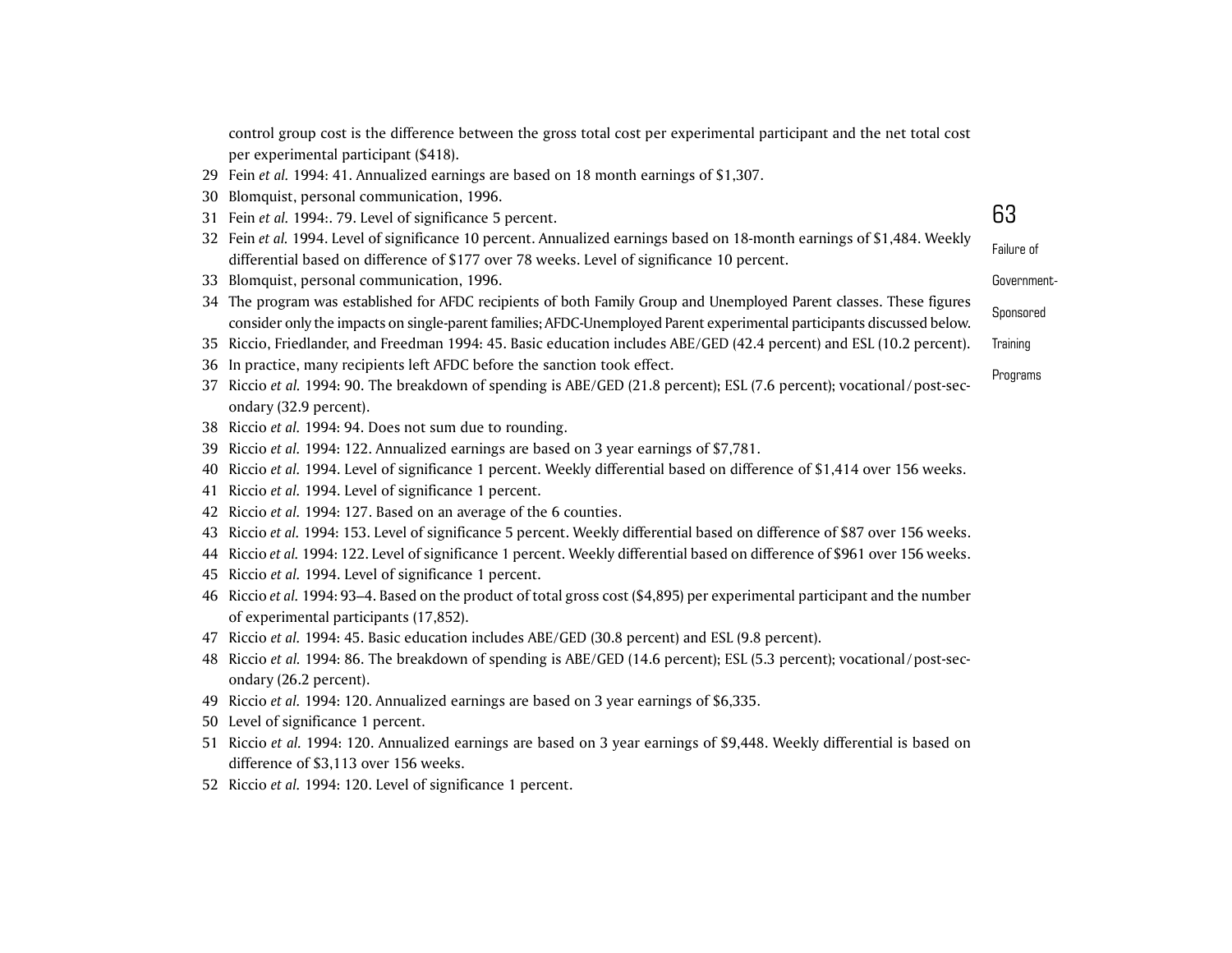- Riccio *et al.* 1994: 120. Level of significance 1 percent. Weekly differential is based on difference of \$1,983 over 156 weeks.
- Riccio *et al.* 1994: 120. Level of significance 1 percent. Weekly differential is based on difference of \$189 over 156 weeks.
- Riccio *et al.* 1994: 93. Based on the product of total gross cost per experimental participant (\$3,469) and the number of experimental participants (4,568).
- Fraser Gueron and Pauly 1991: 256–7. Based on the difference between total gross cost per experimental participant (\$1,545) and total net cost per experimental (\$919).
	- Friedlander and Burtless 1995: 154-5. Level of significance 1 percent. Weekly differential based on difference of \$1,930 over 5.25 years, or 273 weeks.
- Critical Friedlander and Burtless 1995: 109–10. Level of significance 5 percent. Weekly differential based on difference of \$415 over 52 weeks.
- Issues Gueron and Pauly 1991: 256–7. Based on the product of total gross cost per experimental participant (\$1,545) and the number of experimental participants (1,605).
	- Riccio *et al.* 1994: 41. Basic education includes ABE/GED (18.8 percent) and ESL (16.7 percent).
	- Riccio *et al.* 1994: 204. Annualized earnings are based on 3 year earnings of \$9,045.
	- Riccio *et al.* 1994: 204. Level of significance 1 percent. Weekly differential based on difference of \$1,168 over 156 weeks.
	- Riccio *et al.* 1994: 228–9. Level of significance 1 percent. Weekly differential based on difference of \$222 over 156 weeks.
	- Riccio *et al.* 1994: 204. Level of significance 1 percent. Annualized earnings are based on 3 year earnings of \$10,156. Weekly differential is based on difference of \$1,111 over 156 weeks.
	- Riccio *et al.* 1994: 204. Level of significance 1 percent.
	- Riccio *et al.* 1994:103–4. Based on the product of total gross cost per experimental participant (\$3,789) and the number of experimental participants (7,039).
	- Riccio *et al.* 1994: 202. Annualized earnings are based on 3 year earnings of \$10,036.
	- Riccio *et al.* 1994: 202. Level of signficance 5 percent. Annualized earnings are based on 3 year earnings of \$11,542. Weekly differential is based on difference of \$1,506 over 156 weeks.
	- Riccio *et al.* 1994: 202. Level of significance 1 percent.
	- Riccio *et al.* 1994: 202. Level of significance 1 percent. Weekly differential is based on difference of \$2,064 over 156 weeks.
	- Riccio *et al.* 1994: 228. Level of significance 1 percent. Weekly differential is based on difference of \$357 over 156 weeks.
	- Riccio *et al.* 1994: 228. Difference of 2.5 percentage point has level of significance of 10 percent.
	- Riccio *et al.* 1994: 103. Based on the product of total gross cost per experimental participant (\$3,146) and the number of experimental participants (1,666).
	- Friedlander and Hamilton 1993: 46. Annualized earnings are based on 5 year earnings of \$21,818.

**Bulletin** 

Institute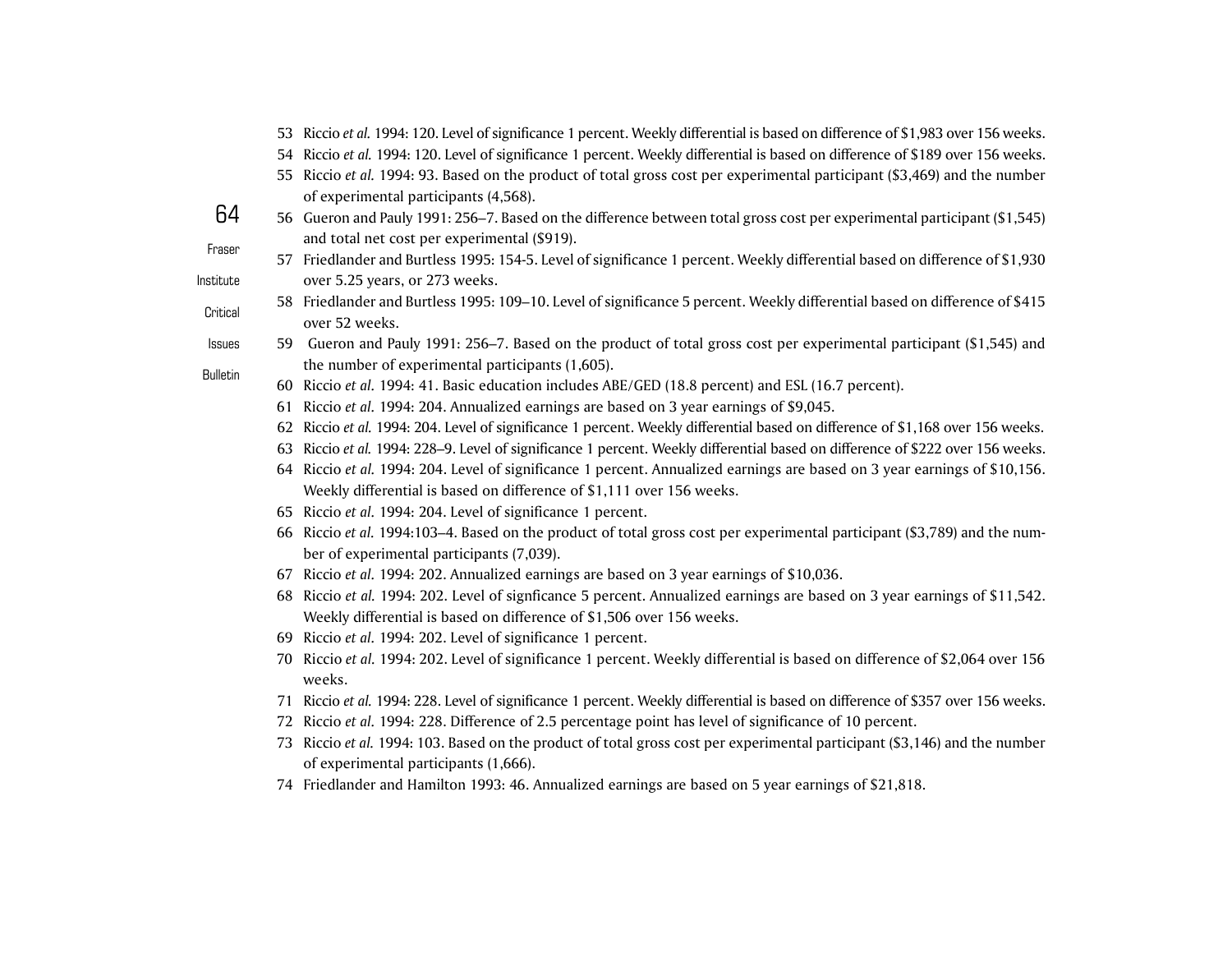- 75 Friedlander and Hamilton 1993: 45. Annualized earnings are based on 5 year earnings of \$22,878. Weekly differential is based on difference of \$1,060 over 260 weeks.
- 76 Friedlander and Hamilton 1993: 45. Level of significance 10 percent.
- 77 Friedlander and Hamilton 1993: 46. Level of significance 5 percent. Weekly differential is based on difference of \$1,961 over 260 weeks.
- 78 Gueron and Pauly 1991: 256–7. Based on the product of total gross cost per experimental participant (\$1,292) and the number of experimental participants (686).
- 79 Blomquist, personal communication, 1996. Evaluators did not have total cost per experimental participant or control costs so this figure had to be calculated using the following method. Since funding and participation declined over the course of the demonstration, each of the three cohorts was allocated a percentage of the total expenditure based on participation. Assuming that the greatest budget expenditure went to those who participated in program activities, total participation was 7,191 individuals: 3,184 (cohort 1); 1,542 (cohort 2); 2,465 (cohort 3). Based on these participation rates, costs were assigned on a percentage basis: 44.3 percent (1), 21.4 percent (2), 34.3 percent (3). The resulting allocation was then divided by the total number of all clients assigned to that cohort, yielding experimental costs of \$1,256 (1), \$912 (2), \$693 (3). With net costs per experimental participant reported to be \$1,025, for cohort 1 the cost per control was calculated at \$231.
- 80 Blomquist, personal communication, 1996.
- 81 Fein *et al.* 1994: 52. Level of significance 1 percent.
- 82 Blomquist, personal communication, 1996.
- 83 Orr *et al.* 1996: 26. The 16 SDA were located in the following states: Indiana, Georgia, Texas, Mississippi, Rhode Island, Missouri, New Jersey, Ohio, California, Nebraska, Colorado, Florida, Minnesota, Montana, Illinois, and Iowa.
- 84 These figures are consistent with 1993 annual costs of \$1.7 billion spent on about 550,000 new participants. The total training costs per adult JTPA trainee are \$3,300. From United States Department of Labour, Employment and Training Administration, December 1995, personal communication.
- 85 Orr *et al.* 1996: 103. Annualized earnings are based on 2.5-year earnings of \$12,241.
- 86 Orr *et al.* 1996: 103. Level of significance 1 percent. Weekly differential is based on difference of \$1,176 over 130 weeks.
- 87 Orr *et al.* 1996: 103 Annualized earnings are based on 2.5-year earnings of \$13,417.
- 88 Orr *et al.* 1996: 111. Level of significance 5 percent.
- 89 "Program decay" occurs when the results of experimental and control group members converge over time, indicating that initial impacts fail to take hold and modify the behaviour of the experimental participants permanently.
- 90 Orr *et al.* 1996: 78, 97. Based on the product of total gross cost per experimental participant (\$2,147) and the number of experimental participants (4,088).

65

Failure of Government-Sponsored **Training** Programs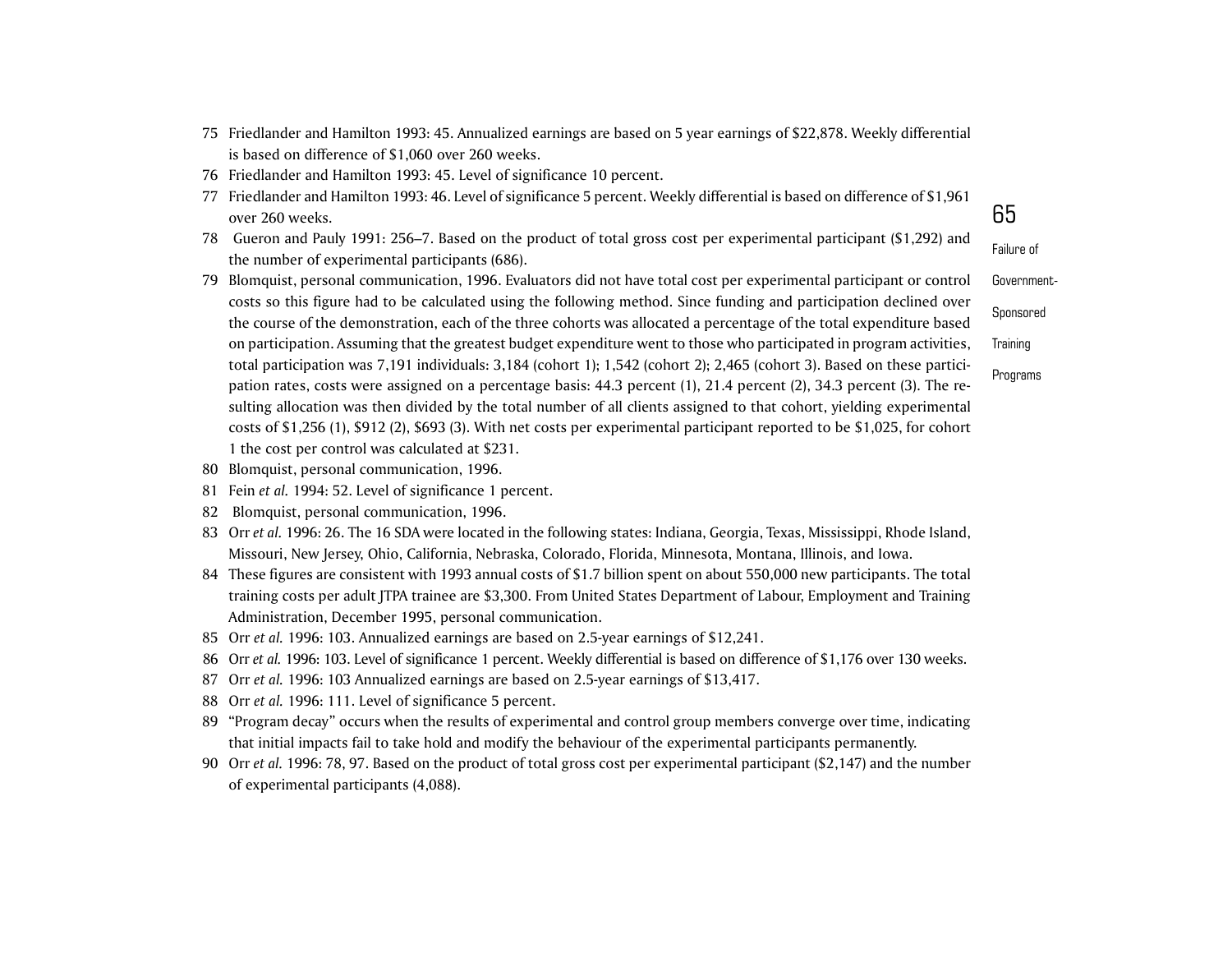- 91 Orr *et al.* 1996: 103. Annualized earnings are based on 2.5-year earnings of \$18,496.
- 92 Orr *et al.* 1996: 103. Level of significance 10 percent. Annualized earnings are based on 2.5-year earnings of \$19,474. Weekly differential is based on difference of \$978 over 130 weeks.
- 93 Orr *et al.* 1996: 112. Level of significance 5 percent.
- 94 Orr *et al.* 1996: 78, 97. Based on the product of total gross cost per experimental participant (\$1,571) and the number of experimental participants (3,399).
	- 95 Orr *et al.* 1996: 121. Annualized earnings are based on 2.5-year earnings of \$10,106.
- Institute96 Orr *et al.* 1996: 121. Annualized earnings for experimentals based on 2.5-year earnings of \$10,241.
	- 97 Orr *et al.* 1996: 127. Level of significance 10 percent.
	- 98 Orr *et al.* 1996: 78, 117. Based on the product of total gross cost per experimental (\$2,717) and the number of experimental participants (1,807).
		- 99 Orr *et al.* 1996: 121. Annualized earnings for experimentals based on 2.5-year earnings of \$16,375.
		- 100 Orr *et al.* 1996: 121. Annualized earnings for experimentals based on 2.5-year earnings of \$15,786.
		- 101 Orr *et al.* 1996: 72, 117. Based on the product of total gross cost per experimental participant (\$2,896) and the number of experimental participants (1,121).
		- 102 GAO/HEHS 1995: 3–6. Included Hawaii, Alaska, and Puerto Rico but not Delaware, Rhode Island, Wyoming, and New Hampshire.
		- 103 Includes those who left the program for any reason including dropping out, returning to school, or getting a job.
		- 104 For a more complete treatment of "workfare" approaches, see Krashinsky 1995: 91–120.
		- 105 Betcherman 1992: 25–33. Employers support training by providing direct in-house training, direct payment of program fees, granting educational leave, or providing for related costs such as books, transportation, and the like.
		- 106 Representative sample consists of 45,328 Canadians aged 15 and older. This survey employed a sound methodology using focus groups, pilot tests, and direct responses from survey participants rather than proxy responses. The sample used in the article includes full-time employees aged 17 to 64 who have been with their employer for at least one year. Formal training is defined as either programs of education and training leading to credentialized certification or courses, e.g., other workshops, seminars, and tutorials. See Kapsalis 1993: 3-11.
		- 107 Baldwin and Johnson 1995: 3. The United States has similar results with 31 percent employer training and 70 percent post-secondary enrollment.
		- 108 "Literacy," as broadly defined by the International Adult Literacy Survey includes reading, writing, comprehension, math, and logical thinking skills. See OECD 1995a: 27–29.
		- 109 This is a conservative evaluation. It is possible that Level 2 literacy may also be inadequate in industrialized economies.

66Fraser

Issues**Bulletin** 

Critical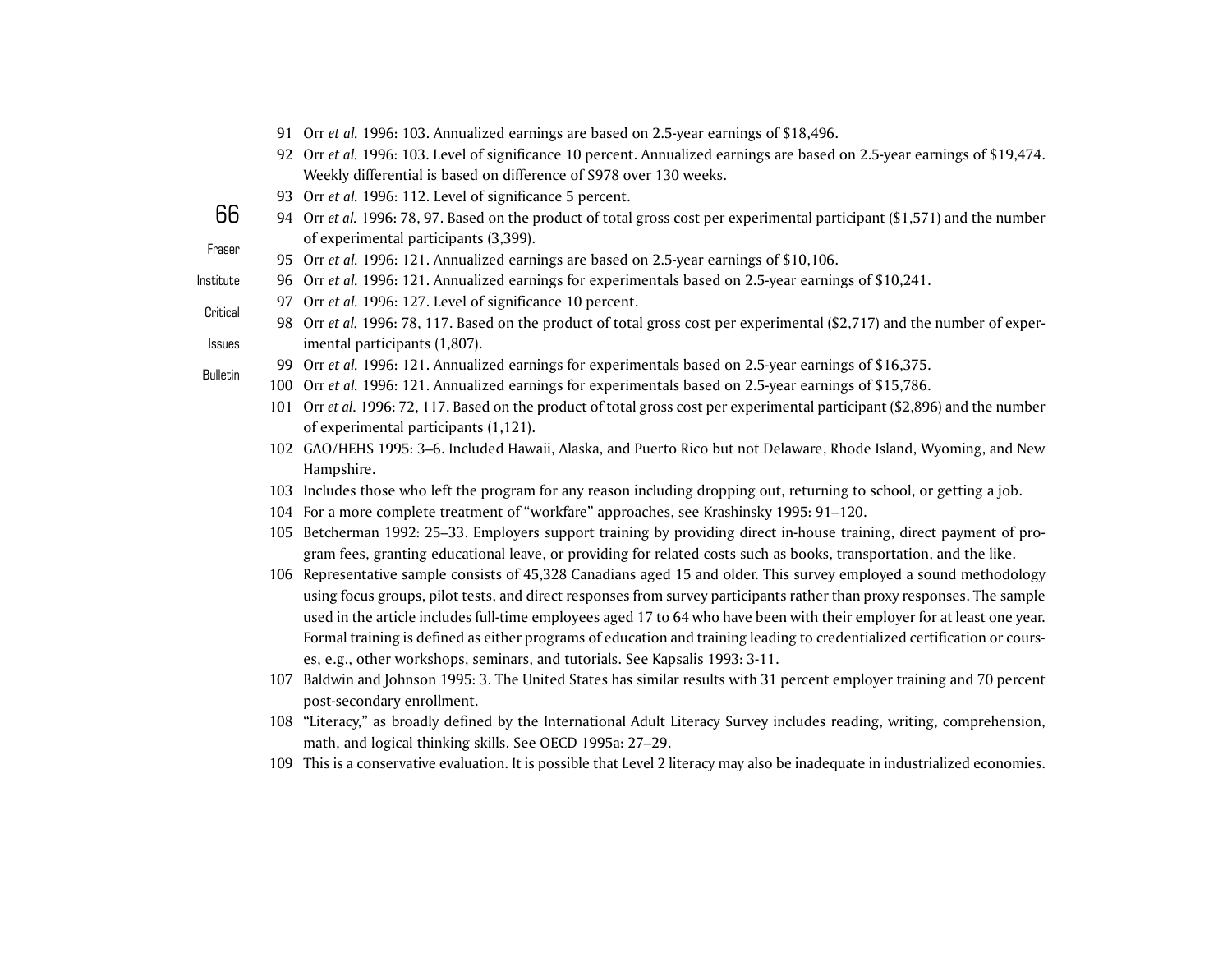- 110 OECD 1995a: 61. Since the results among prose, document, and quantitative skills are very similar, adopting the convention from the original report only the results for document skills are reported here for ease of exposition.
- 111 Where "low income" is determined as the bottom first quintile in an individual nation.
- 112 Statistics Canada 1994. Figures quoted in 1996 dollars.
- 113 Statistics Canada 1994; Statistics Canada 1996b. Figures quoted in 1996 dollars.
- 114 Statistics Canada 1996c; Statistics Canada 1996b.
- 115 The authors are careful to note that both figures probably underestimate the total cost of education: capital expenditures and pension liabilities are excluded from the discussion of public costs and private contributions and fund-raising activities are excluded from private costs. These points, however, are peripheral to the discussion of what a voucher would be able to buy.
- **Training** 116 The methodology for this study closely followed that of the General Accounting Office (GAO) Welfare to Work study, with a few exceptions.

67Failure of Government-

Sponsored

Programs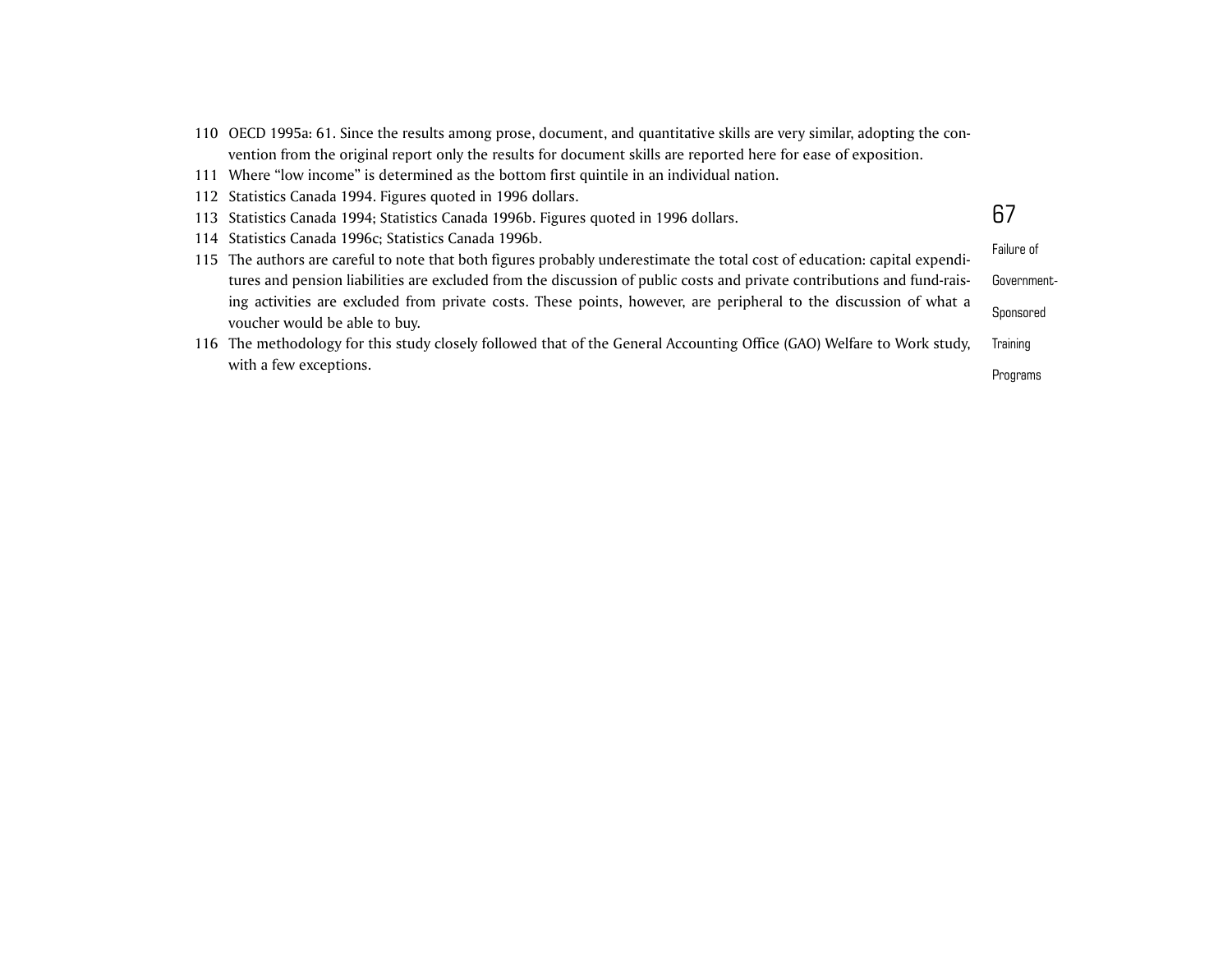#### 68**References**

- Addison, John T., and Joachim Wagner (1996). U.S. Unionism and R&D Investment: Evidence from a Simple Cross-Country Test. *Journal of Labor Research* 15, 2: 756–76.
- Alberta, Ministry of Family and Social Services (1993). Welfare Reform Strategy (press release, April 15).
- Baldwin, John R., and Joanne Johnson (1995). *Human Capital Development and Innovation: The Case of Training in Small and Medium Sized Firms* (Research Paper Series No. 74). Ottawa: Statistics Canada (Catalogue No. 11F0019MPE),
- Barsby, Steve L. (1972). *Cost-Benefit Analysis and Manpower Programs*. Toronto: Lexington Books.
- Benus, Jacob et. al. (1993). *A Comparative Analysis of the Washington and Massachusetts UI Self-Employment Demonstrations*. Bethesda, MD: Abt Associates.
- Betcherman, Gordon (1992). Are Canadian Firms Underinvesting in Training? *Canadian Business Economics* 1,1: 25–33.
- $-$  (1995). Inside the Black Box. In John Richards and William G. Watson (eds.), *Good Jobs, Bad Jobs, No Jobs: Tough Choices for Canadian Labor Law* (Toronto: C.D. Howe Institute): 70–102.
- Bishop, John H. (1994). The Impact of Previous Training on Productivity and Wages. In Lisa M. Lynch (ed.), *Training and the Private Sector: International Comparisons* (Chicago: University of Chicago Press): 161–99.
- Bloor, Shawn (1996). Is There a Job in Your Future? *B.C. Business (*November): 54–64.
- Boaz, David, and R. Morris Barrett (1996). *What Would a School Voucher Buy? The Real Cost of Private Schools* (Briefing Paper Number 25)*.* Washington, DC: The Cato Institute.
- Burns, Jacqueline, and Fazil Mihlar (1995). Submission to the House of Commons Standing Committee on Human Rights and Status of the Disabled (February 22).
- California, Little Hoover Commission (1996). *The Charter Movement: Education Reform School by School* (Report Number 138).
- Canada, Department of Finance (1996). *Economic and Fiscal Reference Tables.* Ottawa: Department of Finance.
- Canada, Statistics Canada (1992). *Education in Canada: A Statistical Review for 1990-91.* Ottawa: Statistics Canada.
	- ————— (1994). *Public School Expenditures, Total Public School Expenditures, Canada* (CANSIM Label No. S100000). Ottawa: Statistics Canada, June 16.
	- ————— (1995). *Graduation Rates, Canada / All Sexes, All Ages, Canada* (CANSIM Label No. S103706). Ottawa: Statistics Canada, July 22.
	- ——— (1996a). *Canadian Economic Observer: Statistical Summary*. Ottawa: Statistics Canada (Catalogue No. 11-010-XPB).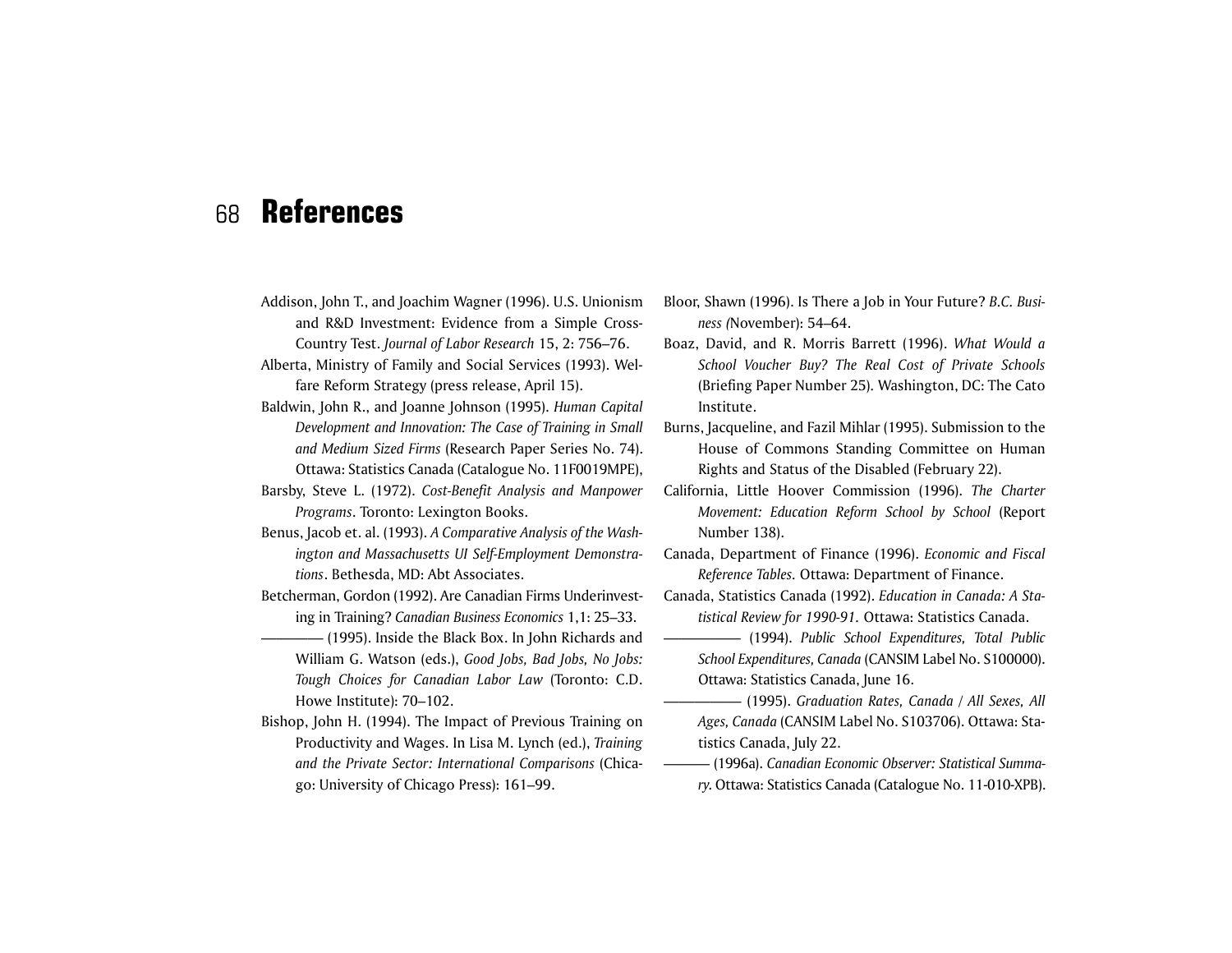————— (1996b). *Full-Time Public School Educators, Canad*a, All Levels, All Positions, Both Sexes, Canada (CANSIM label no. S104021). Ottawa: Statistics Canada, July 9.

- $-$  (1996c). Full Time Students by Age/Sex, Canada, To*tal No. Full Time Students, All Ages, Canada* (CANSIM bel No. S101454). Ottawa: Statistics Canada, June 25.
- Clemens, Jason, Joel Emes, and Michael Walker (1996). Canada's All Government Debt: A Guide to the Present andFuture Indebtedness of the Government of Canada andthe Provinces. *Fraser Forum Critical Issues Bulletin* (December). Vancouver: The Fraser Institute.
- Clinton, William Jefferson (1997). *Remarks by the President in State of the Union Address to the Joint Session of Congress* (January 3).
- Constantos, Christos, and Edwin G. West (1991). Measuring Returns from Education: Some Neglected Factors. *Canadian Public Policy* 17, 2 (June): 127–38.
- Courchene, Thomas J. (1995). *Redistributing Money and Power: A Guide to the Canada Health and Social Transfer* (Observation 39). Toronto: C.D. Howe Institute.
- Daly, D.J., and D.C. MacCharles (1986). *On Real Wage Unemployment* (Focus No. 18). Vancouver: The Fraser Institute.
- Decker, Paul, and Christopher O'Leary (1992). *An Analysis of Pooled Evidence from the Pennsylvania and Washington Reemployment Bonus Demonstrations* (UI Occasional Paper 92–7). Washington DC: US Department of Labor.
- Ernst & Young (1995). *British Columbia Minimum Wage Study: Canadian Restaurant and Foodservices Association Final Report*. Vancouver: Ernst & Young.
- Fein, David, Erik Beecroft, and John D. Blomquist (1994). *The Ohio Transitions to Independence Demonstration: Final Impacts for JOBS and Choice.* Bethesda, MD: Abt Associates.
- Finn, Chester Jr., Bruno Manno, and Louann Bierlein (1996). *Charter Schools in Action: What Have We Learned?* NewYork: The Hudson Institute.
- Friedlander, Daniel, and Gary Burtless (1995). *Five Years After: The Long-Term Effects of Welfare-to-Work Programs* (Manpower Demonstration Research Corporation Study). New York: Russell Sage Foundations.
- Friedlander, Daniel, and Gayle Hamilton (1993). *The Saturation Work Initiative Model in San Diego: A Five-Year Followup Study.* New York: Manpower Demonstration Research Corporation.
- General Accounting Office, HEHS (1995). *JOB CORPS: High Costs and Mixed Results Raise Questions about Program's Effectiveness* (Report to the Chairman, Committee on Labor and Human Resources, United States Senate). GAO/HEHS-95- 180. Washington, DC: General Accounting Office.
- General Accounting Office, PEMD (1995) *Welfare to Work: State Programs Have Tested Some of the Proposed Reforms* (Report to the Honorable Daniel Patrick Moynihan, United States Senate). GAO/PEMD-95-26. Washington, DC: General Accounting Office.
- Gruebel, Herbert G., and Josef Bonnici (1986). *Why Is Canada's Unemployment Rate So High?* (Focus No. 19). Vancouver: The Fraser Institute.
- Gueron, Judith M. (1990). Work and Welfare: Lessons on Employment Programs. *Journal of Economic Perspectives* 4, 1 (Winter): 79–98.
- Gueron, Judith M., and Edward Pauly (1991). *From Welfare to Work.* New York: Russell Sage Foundation.
- Gunderson, Morley (1992). *Efficient Instruments for Labor Market Regulation* (School of Public Policy Studies*).* Kingston, ON: Queen's University School of Public Policy.

**Training** Programs

69

Failure of

Government-

Sponsored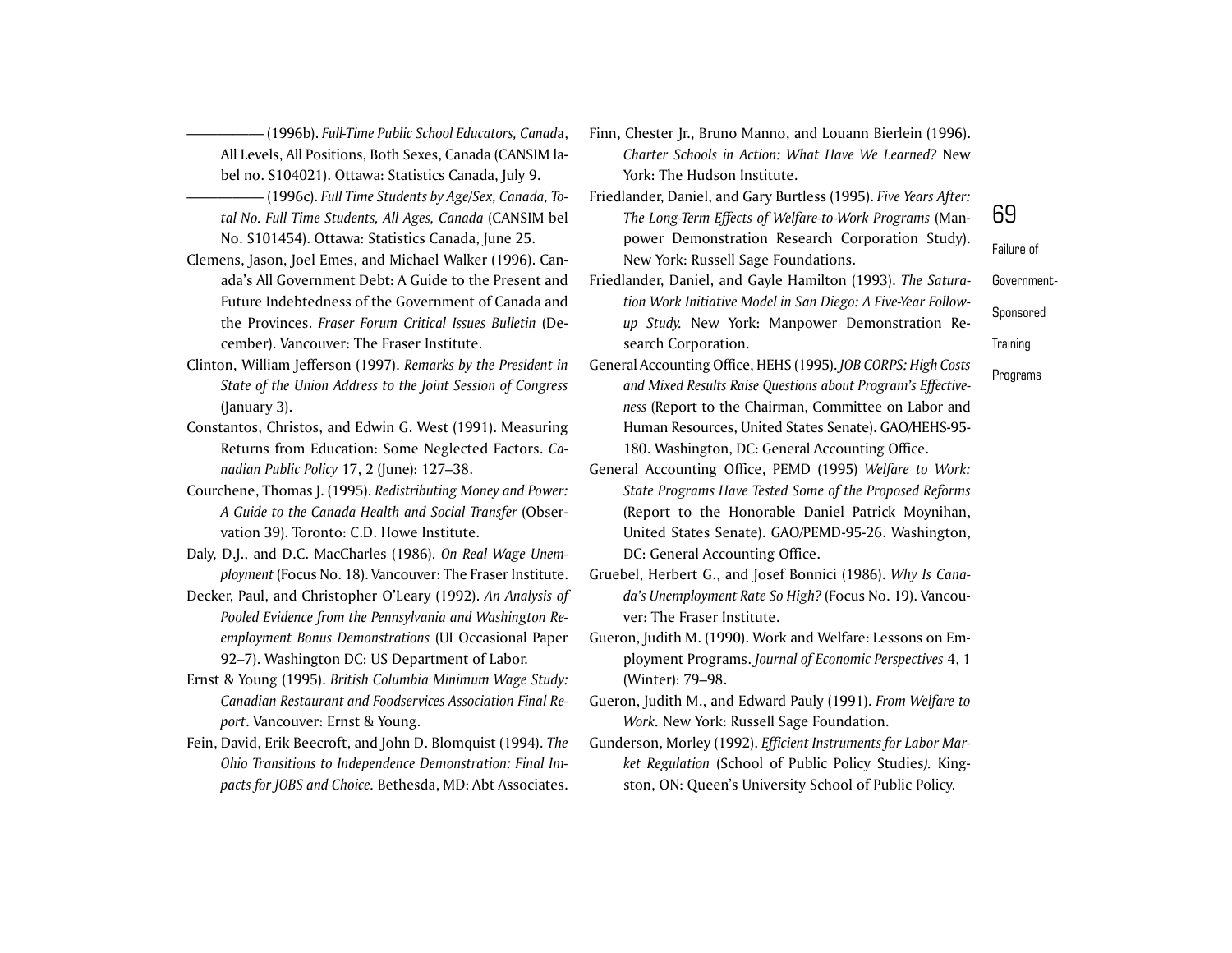Gwartney, James D., and Richard L. Stroup (1993). *What Everyone Should Know about Economics and Prosperity.* Vancouver: The Fraser Institute.

- 70FraserHirsh, Barry (1990). Innovative Activity, Productivity Growth and Firm Performance: Are Unions a Spur or Deterrent? In Albert N. Link and Kerry Smith (eds.), *Advances in Applied Microeconomics* (Greenwich, CT: JAI Press).
- InstituteCriticalIssuesHolmes, Richard A. (1996). The Economic Information Base for Canadian Education and Training Investment Decisions. In *Maintaining a Competitive Workforce* (Montreal: Institute for Research on Public Policy): 67-84.
- **Bulletin** Hood, John (1996). The Market Approach to Job Training. *Policy Review: The Journal of American Citizenship* 77 (May-June).
	- International Monetary Fund (IMF) (1995). *International Financial Statistics Yearbook.* Washington, DC: International Monetary Fund.
	- Kapsalis, Constantine (1993). Employee Training in Canada: Reassessing the Evidence. *Canadian Business Economics* 1, 4 (Summer): 3–11.
	- Kemple, James J., Daniel Friedlander, and Veronica Vellerath (1995). *Florida's Project Independence: Benefits, Costs and Two-Year Impacts of Florida's JOBS Program*. New York: Manpower Demonstration Research Corporation.
	- Krashinsky, Michael (1995). Putting the Poor to Work: Why "Workfare" Is an Idea Whose Time Has Come. In John Richards and William G. Watson (eds.), *Helping the Poor: A Qualified Case for "Workfare* (Toronto: C.D. Howe Institute): 91–120.
	- Lafleur, Brenda (1992). *Dropping Out: The Cost to Canada*. Ottawa: The Conference Board of Canada.
	- Law, Marc, and Fazil Mihlar (1996). The Federal Liberal Government in Action: A Report Card Issued to the Chre-

tien Government. *Fraser Forum Critical Issues Bulletin*(October). Vancouver: The Fraser Institute.

- Lipsey, Richard G. (1996). *Benefactors Lecture: Economic Growth, Technological Change, and Canadian Economic Policy* (No vember 6). Toronto: C.D. Howe Institute.
- Long, David, Judith Gueron, Robert Wood, Rebecca Fisher, and Veronica Fellerath (1996). *Three Year Impacts of Ohio's Welfare Initiative to Improve School Attendance among Teen age Parents.* New York: Manpower Demonstration Re search Corporation.
- Long, Richard (1996). The Effect of Unionization on Employ ment Growth of Canadian Companies. *Industrial and La bor Relations Review* 46, 4: 691–703.
- Meyer, Bruce (1992). *Policy Lessons from the U.S. Unemployment Insurance Experiments* (National Bureau of Economic Re search Working Paper No. 4197). Washington, DC: Na tional Bureau of Economic Research.
- Mihlar, Fazil (1995). Alberta Mid-term Report: The Klein Gov ernment. Vancouver, BC: The Fraser Institute.
- ——— (1996). FTA-NAFTA: A Winning Formula for Canada. *Fraser Forum* (January)*.* Vancouver: The Fraser Institute.
- Mokyr, Joel (1990). *The Lever of Riches: Technological Creativity and Economic Progress*. New York: Oxford University Press.
- Montigny, Gilles, Karen Kelly, and Stan Jones (1991). *Adult Lit eracy in Canada: Results of a National Study*. Ottawa: Min ister of Industry, Science, and Technology (Statistics Canada, Catalogue No. 89-525E).
- Nicholson, Walter (1992). *Microeconomic Theory: Basic Principles and Extensions* (5th edition). Orlando, FA: Dryden Press.
- Nye, Roderick (1996). *Welfare to Work: The* American Works *Experience*. Contributions to Policy. London: Social Mar ket Foundation.